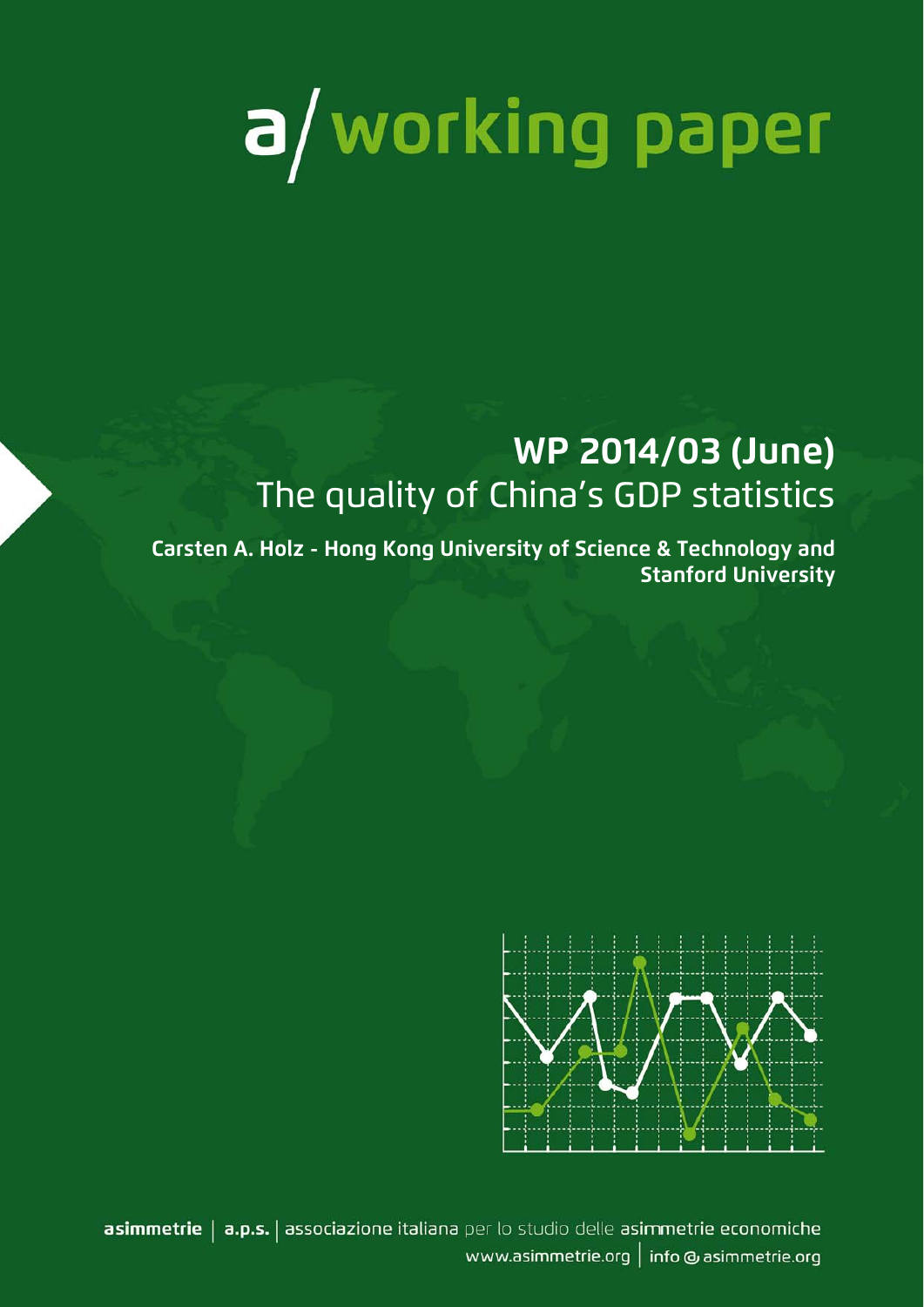# **Carsten Holz – The quality of China's GDP statistics**

# **The Quality of China's GDP Statistics**

**Abstract** - Since the 1998 "wind of falsification and embellishment," Chinese official statistics on gross domestic product (GDP) have repeatedly come under scrutiny. This paper evaluates the quality of China's GDP statistics in four stages. First, it reviews past and ongoing suspicions of the quality of GDP data and examines the evidence. Second, it documents the institutional framework for data compilation and concludes on the implications for data quality. Third, it asks how the Chinese National Bureau of Statistics could possibly go about credibly falsifying GDP data without being found out. Fourth, it examines if the first- and second-digit distributions of official GDP data conform to established data regularities (Benford's Law). The findings are that the supposed evidence for GDP data falsification is not compelling, that the National Bureau of Statistics has much institutional scope for falsifying GDP data, and that certain manipulations of nominal and real data would be virtually undetectable. Official GDP data, however, exhibit few statistical anomalies (conform to Benford's Law) and the National Bureau of Statistics thus either makes no significant use of its scope to falsify data, or is aware of statistical data regularities when it falsifies data.

### **Journal of Economic Literature classification codes. all China:**

- C82 Data Collection and Data Estimation Methodology; Computer Programs —
- Methodology for Collecting, Estimating, and Organizing Macroeconomic Data R1 General Regional Economics
- P27 Socialist Systems and Transitional Economies Performance and Prospects
- O53 Economywide Country Studies Asia including Middle East

**Keywords** (all: China): accuracy of national statistics; national income accounting; compilation of GDP and sectoral value-added, national statistical system; Benford's Law.

Carsten A. Holz\* Stanford Center for International Development, Stanford University 366 Galvez Street, Stanford, CA 94305-6015 Current address: Social Science Division, Hong Kong University of Science & Technology (Clear Water Bay, Kowloon, Hong Kong) E-mail: carstenholz@gmail.com, socholz@ust.hk +852 6351-5956

### 13 June 2014

\* The author is professor of economics in the Social Science Division at the Hong Kong University of Science  $\&$  Technology. The first version of this paper was written while on nopay leave from HKUST to visit the Stanford Center for International Development at Stanford University. Financial support from the Stanford Center for International Development, under Nicholas Hope, is gratefully acknowledged. I thank the anonymous referees and participants at numerous seminars for comments and suggestions.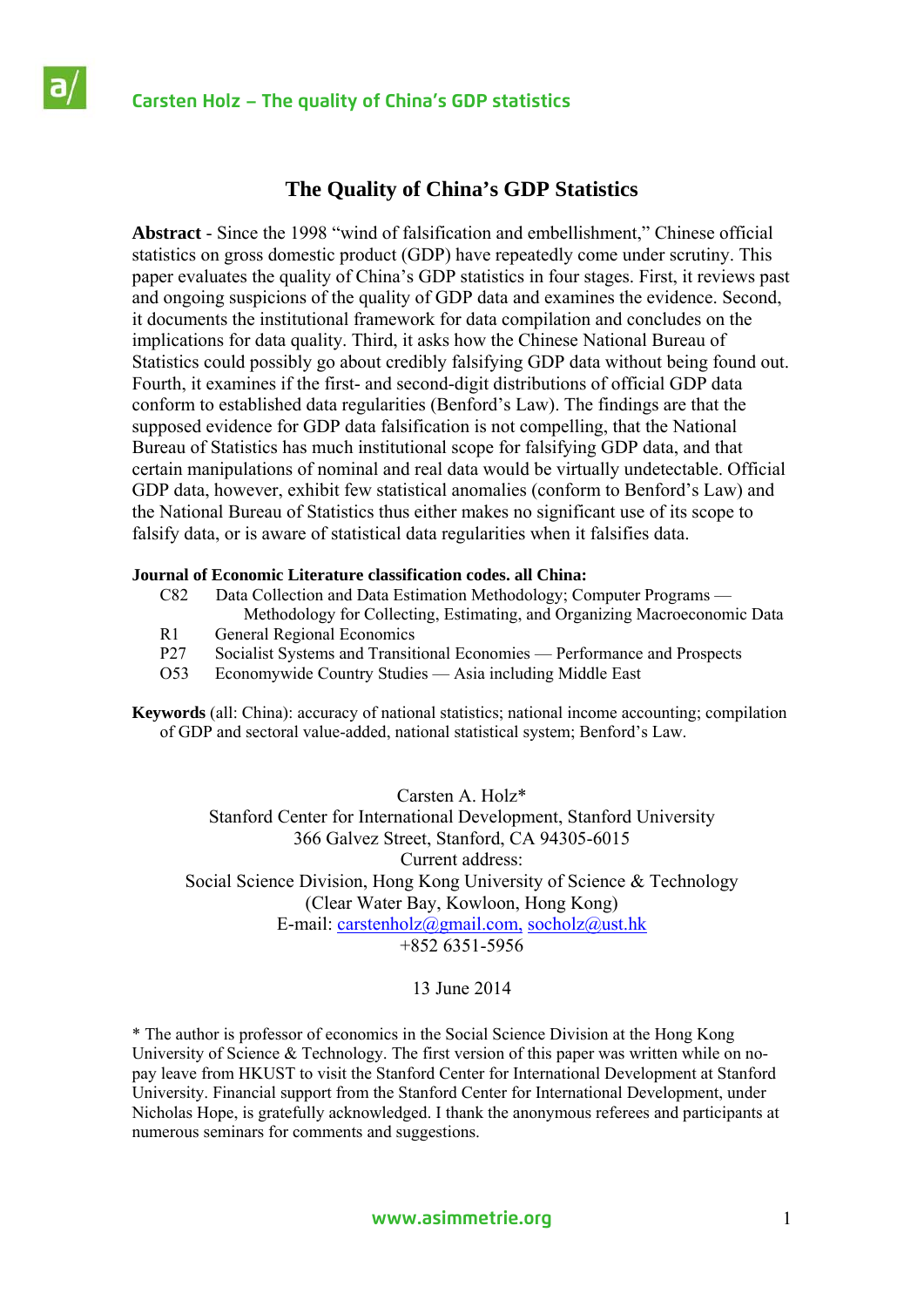# **The Quality of China's GDP Statistics**

Carsten A. Holz

# **1. INTRODUCTION**

Chinese official statistics have a bad name. It doesn't seem to matter which Chinese statistics one looks at. There is the discrepancy between the official Beijing air quality measurements and the air quality measurements conducted by the U.S. Embassy in Beijing atop its embassy building: one day in October 2011, the Chinese official reading was "slightly polluted" while the U.S. reading was "crazy bad" (later revised to "beyond index").<sup>T</sup> China's premier Li Kejiang in 2007 called China's gross domestic product (GDP) figures "'man-made' and therefore unreliable," with all data other than electricity consumption, volume of rail cargo, and amount of loans disbursed being "for reference only."<sup>2</sup> Energy data came under suspicion in 2012 with a report that "local and provincial government officials have forced [power] plant managers not to report to Beijing the full extent of the slowdown."<sup>3</sup>

 What often goes unnoticed are the details: the U.S. Embassy tracks particles of smaller size than Beijing's official measurements do. The U.S. readings thus do not prove the Chinese data wrong. (The U.S. data might, however, be more meaningful for health matters than the Chinese data.) Premier Li Kejiang's statement on the reliability of Chinese statistics goes back to his time as Party Secretary of Liaoning province, and his evaluation is explicitly focused on Liaoning data. There is abundant evidence of data falsification at the *local* level, typically attributed to cadres' evaluation being linked to local economic performance.<sup>4</sup> Falsification of energy data in 2012 is questioned by a Western expert on Chinese energy data as hardly feasible at the five biggest electricity generation companies that together produce half of China's electricity, and while potentially possible at smaller producers such data would eventually have to be reconciled with all fuel, electricity, and financial accounts.

 If anything, Li Kejiang's statement reveals the difficulty that China's National Bureau of Statistics (NBS) faces in publishing meaningful data. GDP data are by definition 'man-made'—the very fact that Li Kejiang criticizes. Value-added (VA) isn't apples growing on trees, to be counted and added up. For example, across the tertiary sector, the NBS in compiling national GDP has to rely on income approach data, and for many of these data, the NBS has to rely on sample surveys and imputations. Li Kejiang's preference for energy, rail cargo, and loan data presents a fallback to the planned economy era with output measured in physical units (such as tons and cubic feet) rather than in value terms, and with a focus on "material production."

 The suspicions of Chinese data are a relatively recent phenomenon, starting in the late 1990s. To be sure, there were the data excesses of the "Great Leap Forward,"<sup>5</sup> and there have always been suspicions of some local "water content" and potentially (small) adjustments to national data, $6$  but up through the 1980s researchers tended to issue a clean bill of health for Chinese statistics. Thus, in 1962, Li wrote cautiously about improvements following the statistical debacle during the "Great Leap Forward."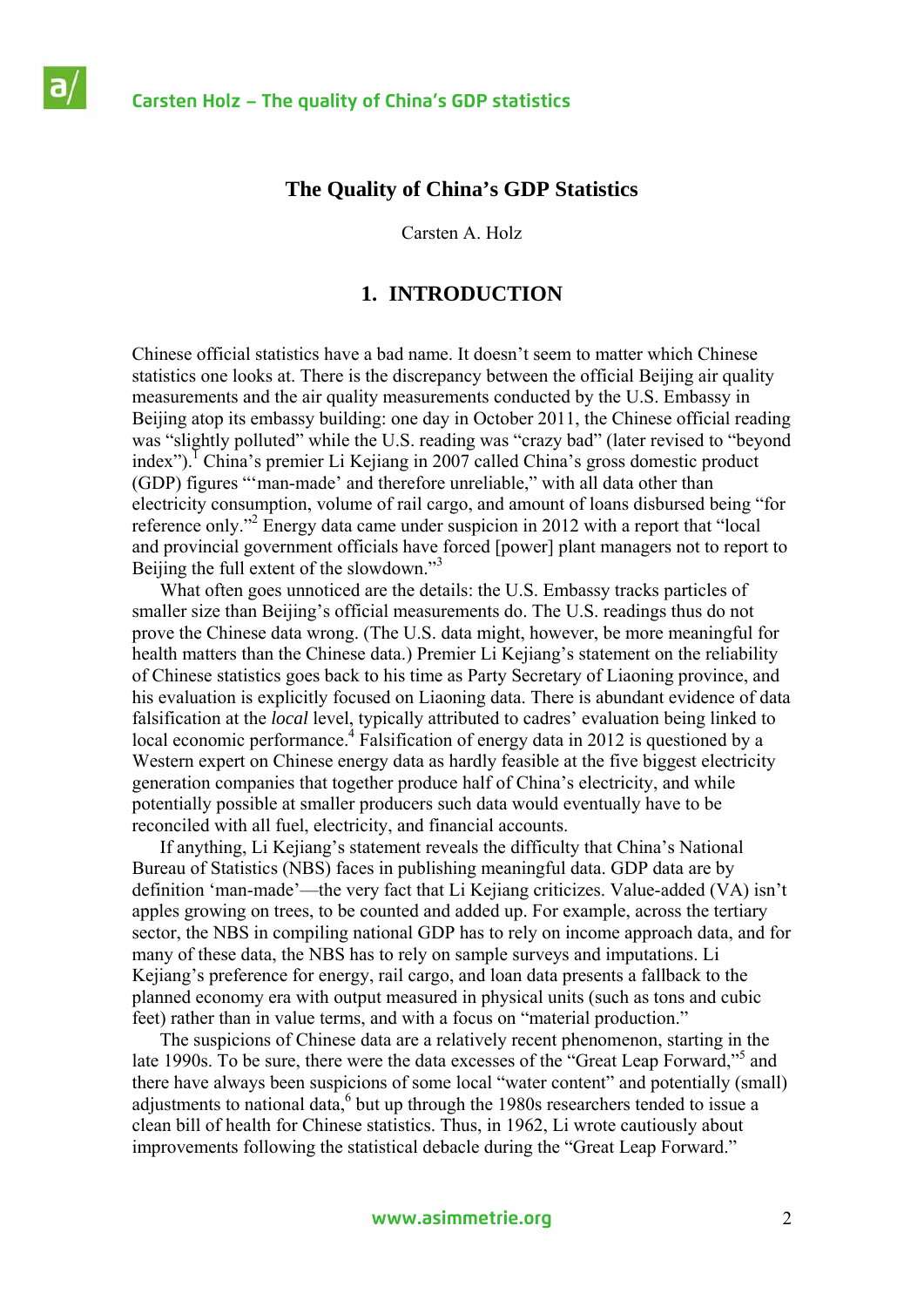Perkins concluded in 1966 that falsification of disaggregated data was highly improbable; in the case of aggregated data, falsification might have remained unnoticed in the short run, but not in the long run, and such falsification in the end would not have been in the interest of the Chinese leadership. In 1976, Rawski argued that "most foreign specialists now agree that statistical information published in Chinese sources provides a generally accurate and reliable foundation on which to base further investigations" (p. 440). In 1986, Chow wrote that "by and large Chinese statistics officials are honest" (p. 193).

 This paper evaluates the quality of China's GDP statistics in four stages. First, it reviews past and ongoing suspicions of the quality of Chinese GDP data and examines the evidence. Second, it documents the institutional framework of data compilation in China and concludes on the implications for data quality. Third, it asks how the NBS could possibly go about credibly falsifying China's GDP data without running the danger of being detected, and evaluates the practical feasibility and likelihood of such data falsification. Fourth, it examines if the first- and second-digit distributions of official Chinese data conform to established data regularities (Benford's Law) or if they exhibit statistical anomalies.

# **2. QUESTIONS ABOUT CHINESE DATA QUALITY, AND TECHNICAL LIMITATIONS**

The problems in compiling accurate data in transition economies have been widely documented for Eastern Europe and Russia, but much less so for China.<sup>7</sup> Since the beginning of the economic reforms in 1978, economic transition, economic growth, and structural change have created severe challenges for the compilation of accurate statistics in China. These challenges include:

- Rapid growth in production units outside the traditional reporting system.
- Adoption of novel statistical concepts and variables with a transition from physicial measures to value-based national income accounting that covers the complete economy.
- Increasing data falsification at local levels (supposedly because cadres' evaluation became linked to economic performance).
- Potentially declining interest of reporting units and relevant government departments to report to the statistics *xitong* (bureaucracy).<sup>8</sup>

While these challenges provide no rationale for data falsification at the national level, they make it potentially difficult for the NBS to compile accurate data. By the second half of the 1990s, researchers began to point out data inconsistencies.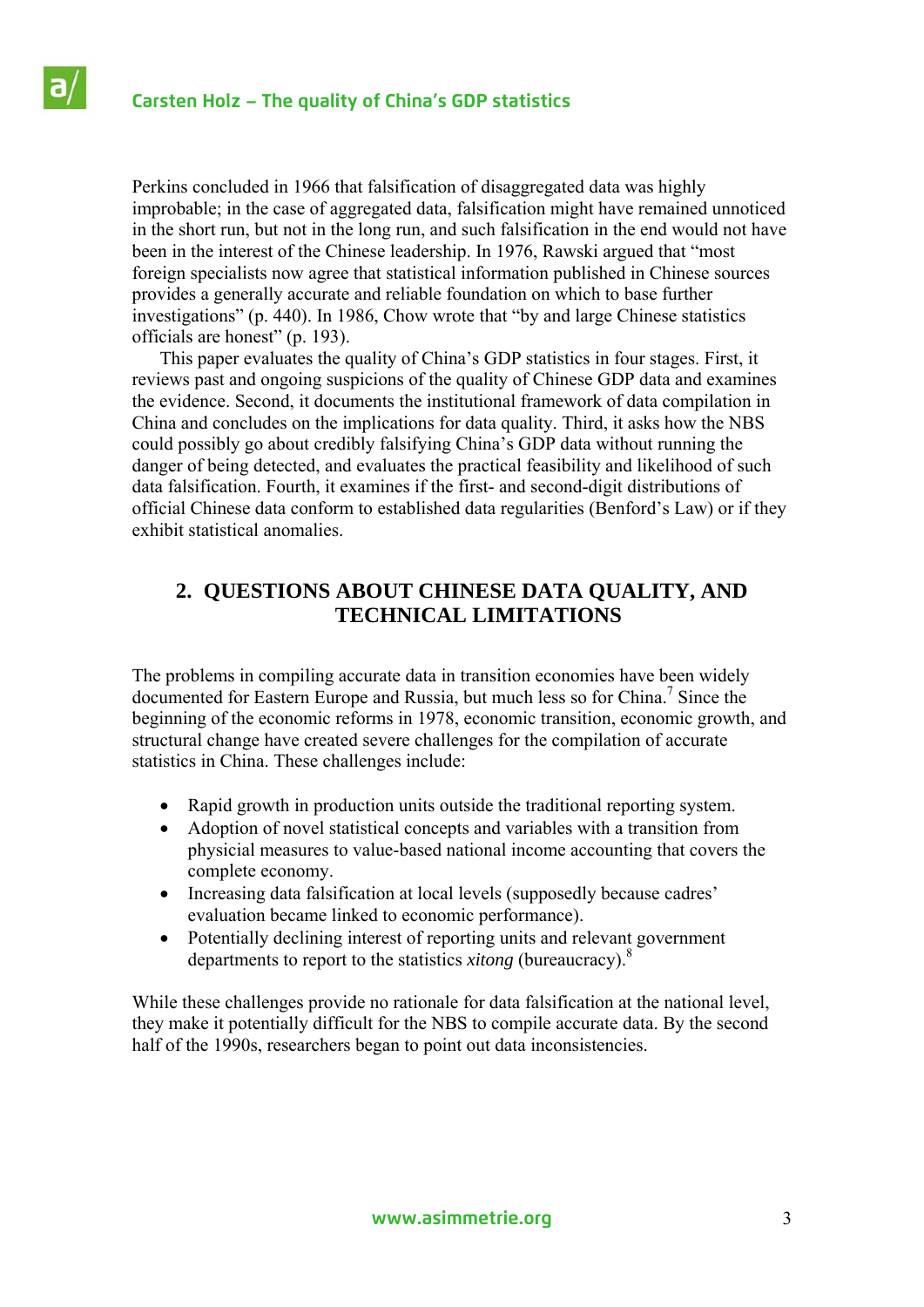### **2.1 The 1998 Wind of Falsification and Embellishment**

On 23 August 1995, Zhang Sai, then head of the NBS, in justifying revisions to the People's Republic of China Statistics Law explained that "recently, the phenomenon of false and deceptive reporting has spread in some localities and some units. The danger is large, the impact very negative." Reports on data falsification then became standard fare across the Chinese press and in the monthly NBS journal *Zhongguo tongji* (China Statistics). The Chinese slogan of *jiabao fukuafeng*, "wind of falsification and embellishment," soon made the rounds.<sup>9</sup>

 The reports on data falsification came in two types. One type presented concrete evidence of data falsification, usually regarding one local enterprise or government. The figures were typically in the single-digit or lower double-digit percentage range, with no aggregate data for any geographic entity.<sup>10</sup> A second type of report remained very general, stating that data falsification takes place, but offering only the standard reasons for why it occurs (meeting growth or other targets, or achieving a higher evaluation of one's job performance). $^{11}$ 

 In 1998, the issue of data falsification came to a head, with first the Central Committee Discipline Commission and Organization Department and then the State Council throwing their weight behind NBS attempts to curb local data falsification. A campaign unfolded: circulars and reports were issued and investigative teams dispatched to provinces and central departments. At no point did the campaign target the NBS—the NBS spearheaded the campaign. By 2001, the wave of sensational reports on data falsification in *Zhongguo tongji* ceased.12

Researchers picked up on the 1998 wind of data falsification and embellishment.<sup>13</sup> Rawski (2001) pieced together a national income measure and found real income growth in 1998 to be 5.7 percent, in contrast to the official real GDP growth rate of 7.8 percent. Official nominal GDP was later revised, but not the real growth rate, implying a larger implicit deflator. Rawski had applied the earlier (official) deflator to the nominal income data. Applying the revised implicit deflator to Rawski's nominal income data yields a revised Rawskian real income growth rate of 7.2 percent compared to the official real GDP growth rate of 7.8 percent, a difference that seems well within the range of imperfections inherent in China's GDP calculations and in a by necessity incomplete and tentative income calculation.<sup>14</sup>

 Researchers have also double-checked the growth rates of real GDP and industrial VA against the growth rates of energy use, physical output quanitities of industrial products, and freight transportation.<sup>15</sup> In the late 1990s, the alternative variables grew at rates significantly below those of GDP or industrial VA. But data on these alternative variables are problematic. Chinese data on energy use and on the output quantities of individual industrial products cover only a subset of the economy, typically the directly reporting enterprises. Comparisons between 1997 and 1998 are especially dangerous because the subset of directly reporting enterprises was redefined in 1998. In the case of industry, the 1998 output value for the redefined group of directly reporting industrial enterprises (DRIEs) was lower than that of the (differently defined) group of DRIEs in 1997, and thus it is not astonishing if energy consumption and output of individual products—with coverage de facto limited to the DRIEs—fell. The use of freight data as a double-check for industrial VA (or even GDP) fares no better. According to official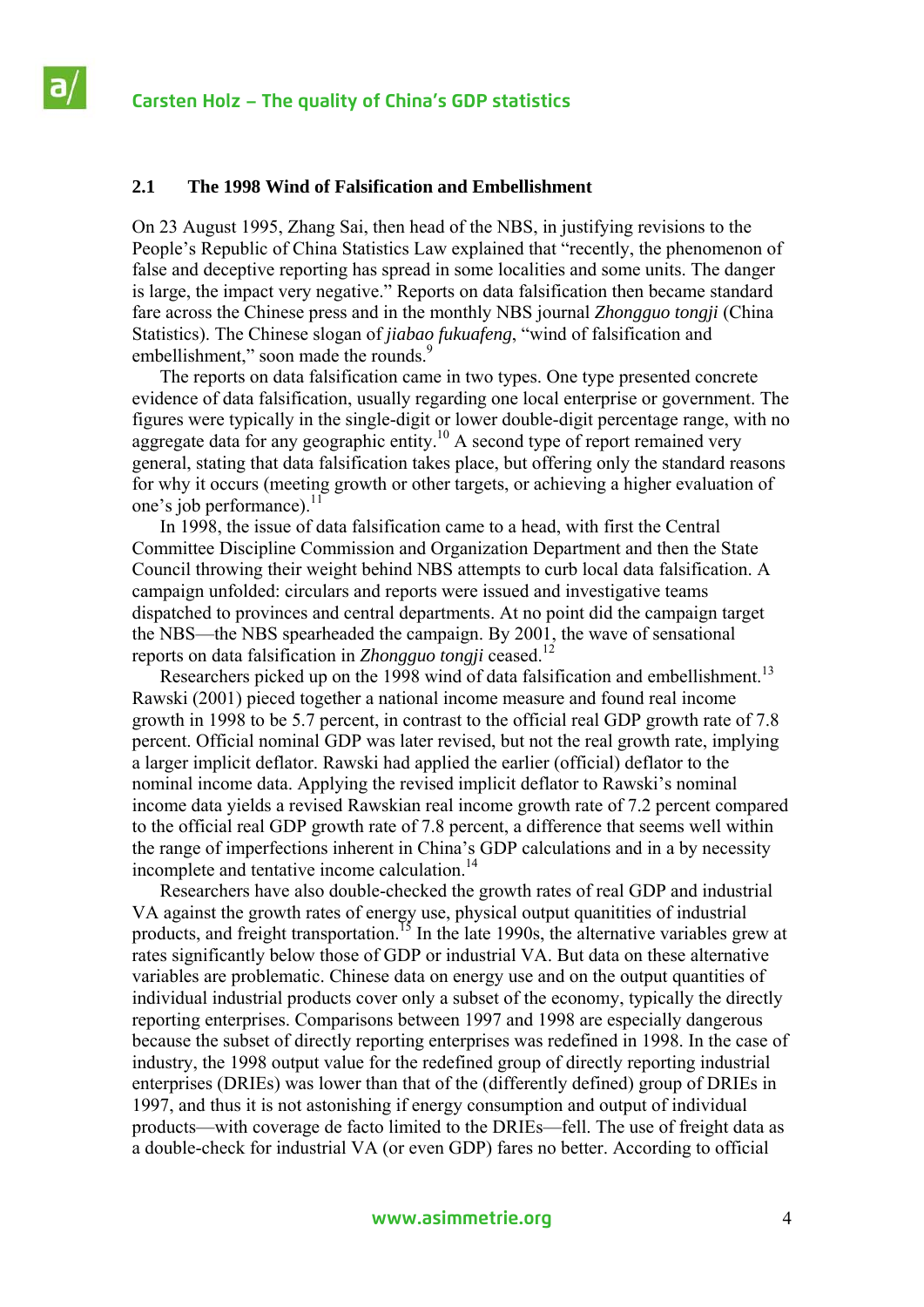data, nationwide freight transportation stagnated at a time when petroleum consumption in the transportation sector was rising at double-digit growth rates, a reflection of the fact that the NBS has available data only on the decreasing share of freight transportation that occurs under the administration of the relevant government departments.<sup>16</sup>

 In the end, neither a double-check via the income calculation of GDP nor a doublecheck via alternative variables yields compelling evidence of data falsification. Other double-checks confirm rather than question the official GDP real growth rates of the late 1990s, as Nicholas Lardy (2002/2003) argues for the case of imports, tax revenues, and credit  $17$ 

### **2.2 Censuses and Benchmark Revisions**

The NBS regularly conducts censuses that may then trigger revisions to economic data. Since the beginning of the 1990s—the compilation of national income and product accounts data starts in the early 1990s—the following output-related censuses have been undertaken:18

- 1993 tertiary sector census, followed by a benchmark revision of tertiary sector nominal VA and real growth rates of the years 1978-1993 (1993: nominal tertiary sector  $VA + 32.04$  percent, nominal GDP + 9.99 percent).
- 1995 industrial census, followed by a benchmark revision of industrial gross output value (GOV) for 1991-1994 (downward by 6, 7, 9, and 10 percent), but no changes to industrial VA and GDP.19
- 1996 agricultural census, with no benchmark revision of earlier years' GDP data.
- 2004 economic census, followed by a 2006 benchmark revision of 1993-2004 nominal VA (GDP 2004:  $+ 16.8$  percent) and real growth rates (and revisions to *1978-1992* tertiary sector values).
- 2008 economic census, followed by a 2010 benchmark revision of 2005-2008 nominal VA (GDP 2008: + 4.4 percent) and real growth rates.

 The benchmark revisions following the 1995 industrial census and the 2004 economic census are potentially problematic. The downward revisions to industrial GOV of 1991-1994 following the 1995 industrial census should have triggered corresponding revisions to VA. The fact that they didn't, implies that intermediate inputs were revised by exactly the same absolute amount, which is not plausible. But it is not clear if this is an issue of intentionial falsification of industrial VA (and GDP), or perhaps an issue of problematic GOV data for non-state owned enterprises—where all the revisions happened—with the NBS possibly never having calculated their VA as the difference of GOV and intermediate inputs.

 In the 2006 benchmark revision following the 2004 economic, the nominal VA of all sectors in 1993-2004 and the real growth rates of tertiary sector VA were revised, but not the real growth rates of the primary and secondary sectors. First, the retention of the original primary and secondary sector real growth rates is not plausible. Real growth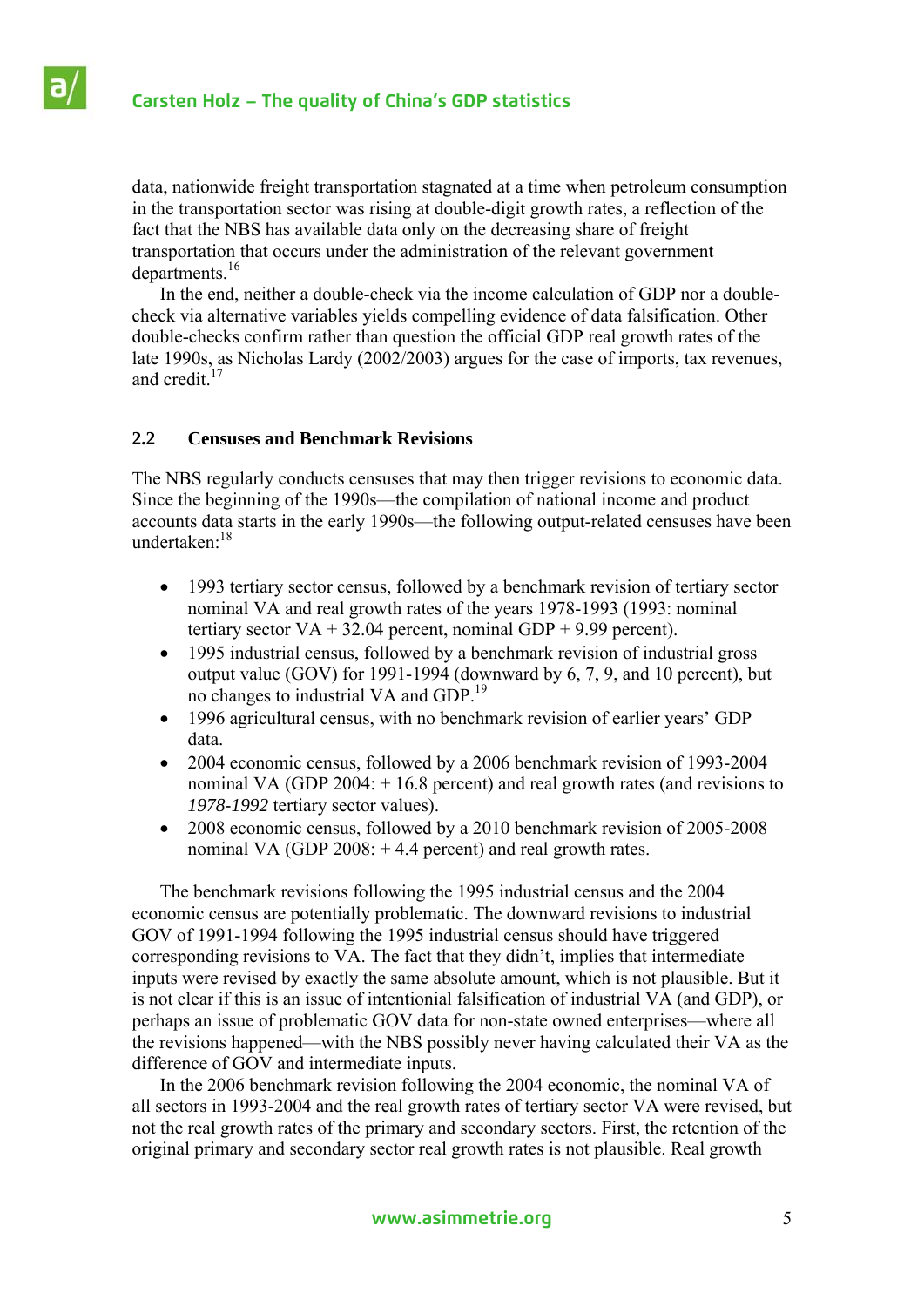rates of the secondary sector would remain constant if the 1993 nominal values had been revised by the same percentage as the 2004 values, but that is not the case. Industry and construction VA of 1993 changed by only +0.3 and -0.8 percent, but VA of 2004 changed by +3.8 and -9.2 percent (with a continuous trend in the years in between). The implication of not changing real growth rates is that the NBS raised the implicit deflator for industry and lowered that for construction. But the 2004 economic census collected no price data, and the NBS offered no explanations of why and how it revised the sectoral deflators.

 Second, the NBS's retention of the unchanged pre-economic census *secondary sector* real growth rates is not plausible. The secondary sector real growth rate is a weighted average of the real growth rates of industry and construction. Retaining the pre-economic census secondary sector real growth rates implies that the NBS did not change the weights of industry and construction in the calculation of secondary sector real growth rates. This is despite the *increase* in nominal VA of industry and the *decrease* in nominal VA of construction.<sup>20</sup>

 The upshot is that a number of alternative average annual real GDP growth rates can be calculated for the period 1992 through 2004:

- $\bullet$  Based on first published real growth rates:<sup>21</sup> 9.2 percent.
- Based on most updated pre-economic census real growth rates (from the *Statistical Yearbook 2005*): 9.4 percent.
- Based on post-economic census real growth rates: 9.9 percent.
- Applying the *first published* implicit sectoral deflators of the primary, secondary and tertiary sectors to the post-economic census *revised* nominal sectoral values, and aggregating into real GDP growth using the Törnqvist index: 10.9 percent.

The last value is 1.7 percentage points higher than the annual average of the first published real growth rates, and 1.0 percentage points higher than the annual average of the revised (most updated) official real growth rate. In other words, post-economic census 2004, the official real GDP growth rate for the period 1992 through 2004 was revised upward by 0.7 percentage points per year, but it could equally well have been revised upward by more than twice as much. $^{22}$ 

# **2.3 Annual Revisions**

Every year, the NBS in the *Statistical Yearbook* provides a set of revised nominal GDP and sectoral VA for the last previously published annual data (and similarly for expenditures).23 The NBS does not report deflators; an *implicit* deflator can be calculated by dividing the growth rate of the nominal values  $(1.X)$  by the real growth rate (1.Y). Real growth rates are typically not revised. Yet, in as far as the first published (implicit) deflators constitute the final estimates of the true deflators (details further below), they are applicable not only to the first published GDP data but also to the later revised nominal GDP data.

 The first column of Table 1 reports the *annual* revisions to nominal VA, ignoring the 2006 and 2010 benchmark revisions of several earlier years' values. Apart from the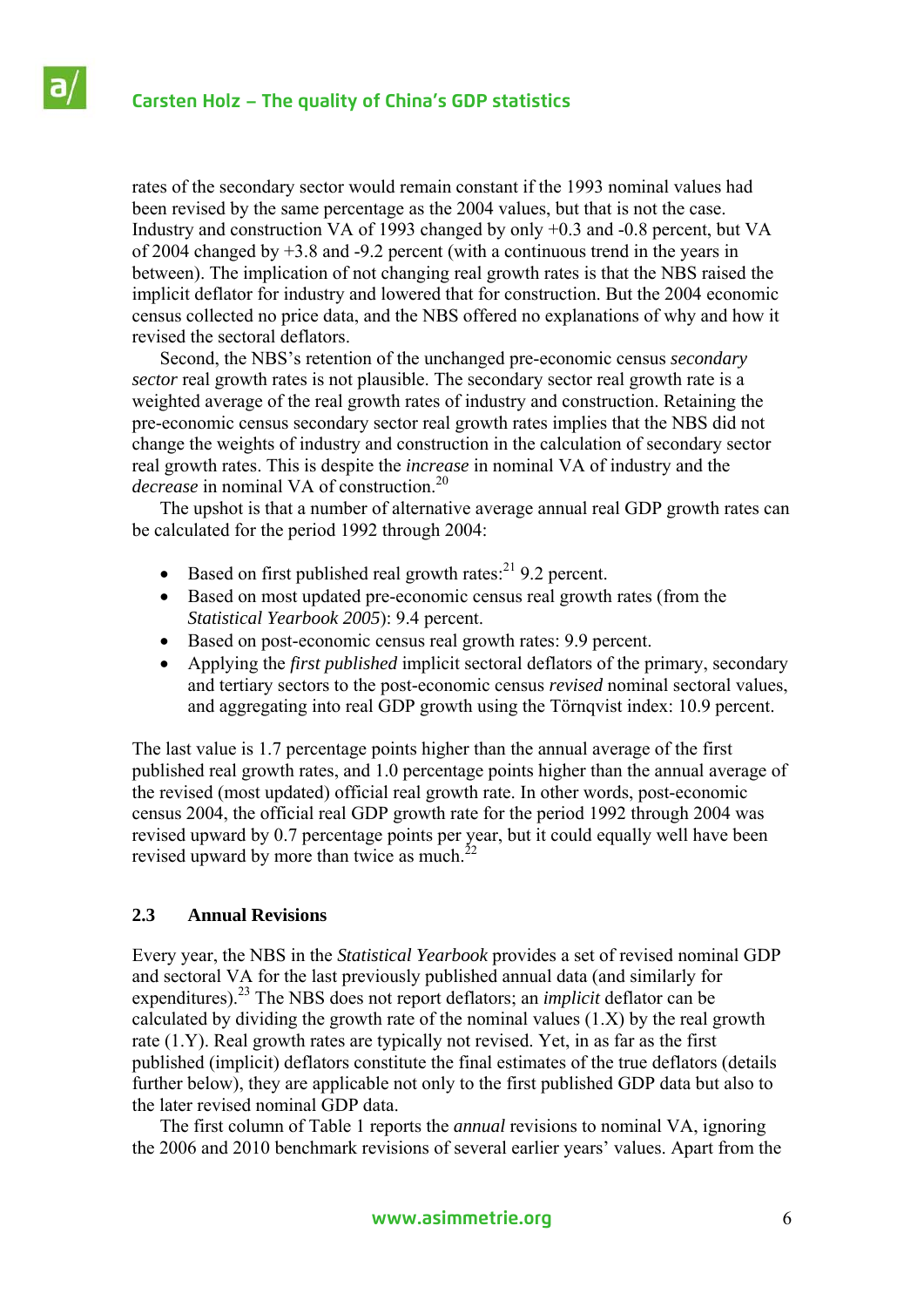tertiary sector census year 1993 and the economic census years 2004 and 2008 (when the annual revisions coincided with the benchmark revisions), the annual retrospective revisions to GDP in most years tend to be minor. The extremes are an upward correction in 1994 of 3.9 percent and a downward correction in 1998 of 1.3 percent.

 The first column of real GDP growth rates in Table 1, for the years 1987-2011, reports real GDP growth rates as first published. The second column reports real GDP growth rates as most recently published prior to the 2006 benchmark revision, in the *Statistical Yearbook 2005*; these values incorporate the benchmark revision following the 1993 tertiary sector census. Throughout the early 1990s, first and later published real GDP growth rates differ by up to approximately one percentage point. Between 1995 and 2003, real growth rates were rarely revised. The 2006 and 2010 benchmark revisions (reflected in the *Statistical Yearbook* issue of *2012*, next column in Table 1) bring further growth rate revisions (for 1993-2004 and 2005-2008), never more than one percentage point per year, except in 2006 and 2007 with 1.1 and 2.3 percentage points.

 The second-to-last column of Table 1 reports real GDP growth rates obtained by combining the first published implicit deflators with the most recently published nominal GDP values (incorporating both the 2006 and 2010 benchmark revisions), and the last column, proceeding similary and with almost identical results, reports the Törnqvist index based on sectoral real growth rates. The annual revisions to nominal data consistently yield increases in real growth rates if one retains the first published implicit deflator (except for 1996).

 The resulting (derived) real growth rates for 1992-1994 are substantially higher than the official first published or revised ones, with a maximum difference in 1992 of 4.4 percent. In the subsequent years, the difference can reach up to close to two percentage points, except in 2001 and 2007, when the derived real growth rates are 3.2 and 4.9 percentage percentage points higher than the first published one. Real growth in 2007 is (an almost incredible) 16.8 percent if the first published implicit deflator is used, compared to a first published real growth rate of 11.9 percent that was later raised to 14.2 percent.<sup>24</sup> The NBS's handling of the implicit deflator clearly matters and is taken up in more detail below, in section  $4.2^{25}$ 

[Table 1 about here]

### **2.4 Three Approaches to Calculating GDP**

When the NBS announces official GDP values, it reports the production approach data (VA), supplemented by income data. The focus on the production approach—rather than aggregate expenditures, as in the U.S.—can be traced back to the socialist economy's Material Production System that shaped China's pre-reform statistical system. By definition, production approach GDP equals aggregate expenditures equals national income. How close the values come under real world circumstances can be an indicator of the quality of this set of statistics.

 At the national level, China's nominal GDP can be up to five percent lower and up to three percent higher than nominal aggregate expenditures. The ratio of GDP to aggregate expenditures does not follow any particular pattern, except that there seems to be a tendency for GDP to over the years be marginally lower than aggregate expenditures (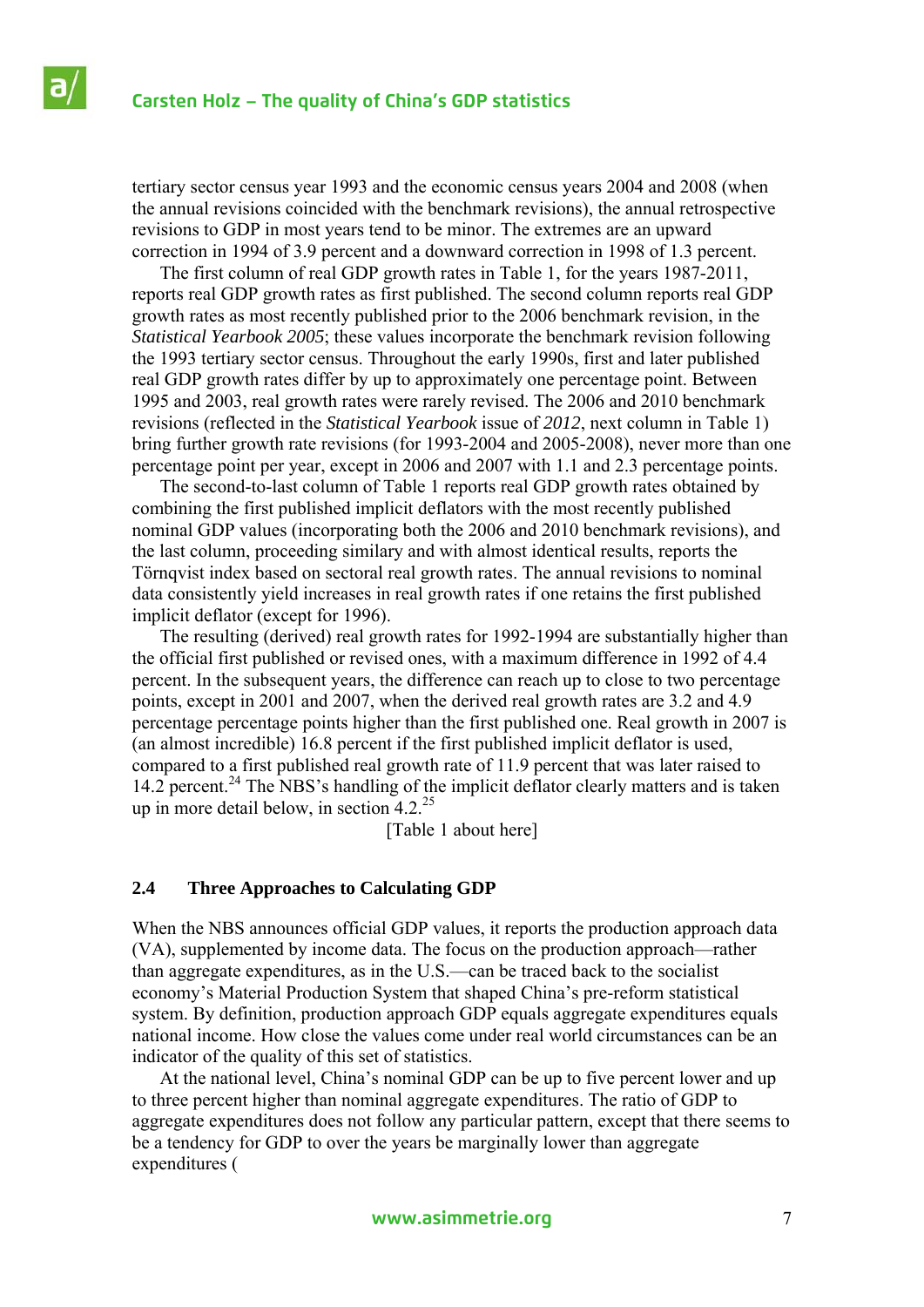Figure 1, using two different sets of data, one consisting of first published data, the second of data published in the *Statistical Yearbook 2012* and incorporating all benchmark revisions for all years).

 Complete income data are only collected at the provincial level. Checking the years 1993 (the first year for which the *Statistical Yearbook* reported provincial expenditures and income), 1995, 2000, 2003, 2007, and 2010, gross regional product (VA) equals income across all provinces; these two approaches appear to not be conducted independently. Aggregate expenditure values differ (slightly) in about one-third of all provinces.

 $\left[ \right]$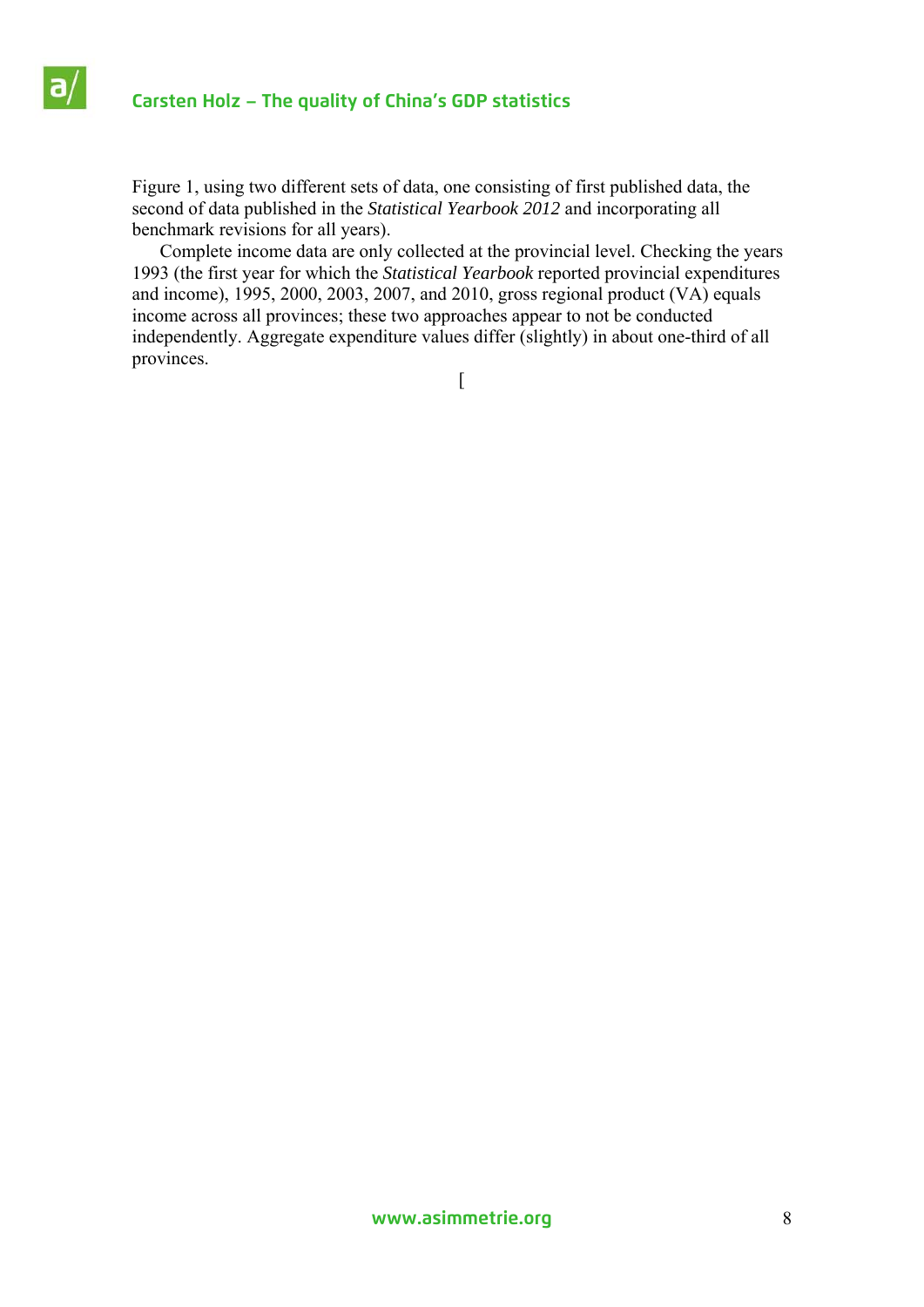Figure 1 about here]

### **2.5 Summed Provincial Vs. National Values**

Theoretically, (national) GDP equals summed provincial VA (gross regional product). But starting 1997, coinciding with the wave of reports on local data falsification, summed provincial VA routinely exceeds GDP (Table 2). By 2004, summed provincial VA was 19.3 percent larger than (pre-economic census) GDP, with the largest discrepancy in the tertiary sector. Upward revisions to GDP and national sectoral VA following the 2004 economic census (GDP +  $16.8\%$ ) and the 2008 economic census (GDP +4.4%) lowered the discrepancy somewhat, but only temporarily.

### [Table 2 about here]

 A number of rationales have been advanced to explain the discrepancy. In 2004, the then NBS commissioner, Li Deshui, argued that provinces use 1990 base year prices when calculating industrial real growth, while the NBS makes adjustments to this procedure based on a price index (and starting in 2004 the NBS, for agriculture and industry, relies only on a price index); provinces double-count cross-provincial economic activities; provinces still use (presumably questionable) report forms for industrial enterprises with annual sales revenue below 5m yuan (non-DRIEs); provinces use the opportunity of the as yet incomplete measurement of tertiary sector activities to adjust tertiary sector output upward such that the sectoral data add up to a desired aggregate output value; and provinces have incentives to exaggerate output (due to growth targets, comparisons of different localities by their output growth rates, and the use of statistics to measure local cadres' "achievements").<sup>26</sup>

 To the extent that the NBS uses provincial data in deriving *national* GDP, how does the NBS adjust the provincial data? In February 2000, Liu Hong, the then NBS commissioner, offered two comments. The NBS contrasts provincial GDP data with key economic data obtained through sample surveys in each province. The NBS also has available data on variables related to GDP and assumes that the values of these variables cannot grow at a speed that is much different from that of  $GDP<sup>27</sup>$  But the NBS is increasingly unlikely to make much use of provincial data and instead relies on the economic censuses, annual data from directly reporting units, and sample surveys.

# **2.6 Alternative Data Series**

In 1994, the World Bank in its publications adjusted China's official 1992 per capita GDP upward by 34.3 percent and continued to adjust official Chinese data until in 1999 it accepted the official Chinese GDP data (presumably of 1998). If the World Bank's calculations yielded a correct GDP value for 1992, then the disappearance of the discrepancy of 34.3 percent over six years implies that 5.04 percentage points of annual growth in China's nominal GDP as reported in official Chinese statistics is due solely to adjustments to China's GDP calculation practices. With half of the adjustments that the World Bank made to the 1992 GDP data not relevant for *real* GDP growth-18.3 of the 34.3 percentage point adjustment to 1992 GDP was due to the application of alternative prices—the adjustments account for just above two percentage points of annual real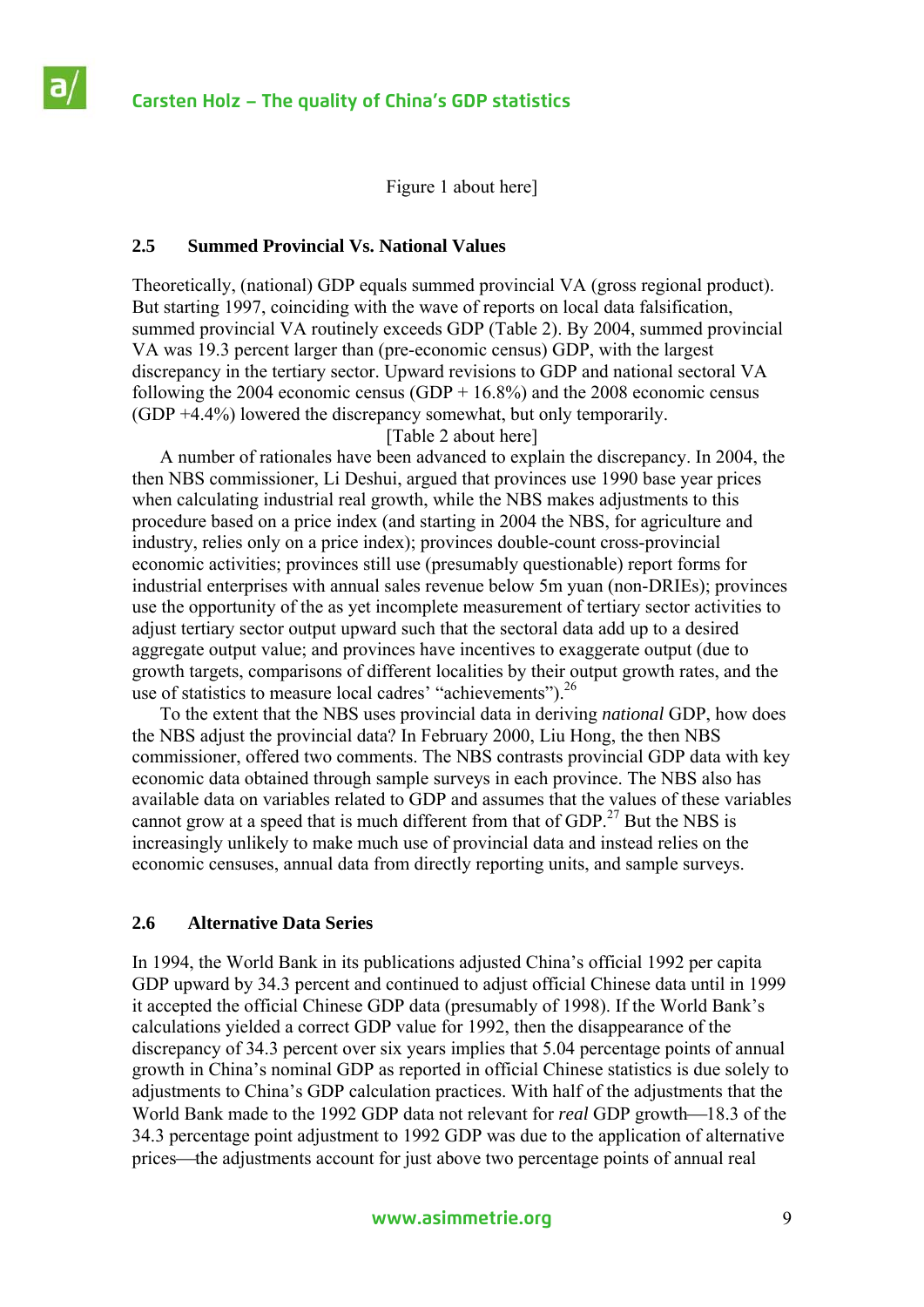GDP growth. Xu Xianchun (1999a,b), currently deputy-commissioner of the NBS (and head of the national income accounts division of the NBS), argues that not all corrections undertaken by the World Bank were justified.<sup>2</sup>

 Another attempt to adjust Chinese GDP statistics was made by Angus Maddison in a 1998 OECD study in which he adjusted official Chinese GDP values of 1952-1995. His resulting average annual real GDP growth rate of 7.5 percent for the period 1978-1995 is 2.4 percentage points lower than the official value of 9.9 percent (Maddison, 1998, Table C.7, p. 160). The difference between Angus Maddison's real GDP growth rate and the official value is mainly due to two adjustments: the assumption of zero labor productivity growth in "non-productive services" (he then measures real VA growth of these services by employment growth), and the substitution of a measure of growth in product quantities for industrial real VA growth (using data from an early version of Wu, 2002). These two adjustments, on a variety of in the literature carefully documented grounds, are not tenable. The assumption of zero labor productivity growth in the service sector, for example, not only fails in appropriate cross-country comparisons but will also immediately strike as implausible anyone who has exchanged foreign currency into Renminbi in a Chinese bank in the 1980s and in the 2000s. The substitution of the growth rate in industrial product quantities for real VA growth likewise fails in cross-country comparisons (Figure 2) and is equally implausible given its assumption of no quality change over time (realistic for TV sets and cars?), no introduction of new, possibly high-growth products (DVD players, video cameras, computers, or cell phones), and the fact that product quantity data in China in that period cover a decreasing subset of the economy.<sup>29</sup>

[Figure 2 about here]

### **2.7 Value-added of a Subset of Industry Exceeds Value-added of All of Industry**

Data on industrial VA are available for the DRIEs (in the industry statistics) and for all of industry (in the sectoral breakdown of GDP in the national income and product accounts). The share of DRIEs in the VA of all of industry fell from above 95 percent in 1979 to 75 percent in 1992 (with a problematic 1993 value) and to a low of 61 percent in 1997 (Figure 3). After a statistical break in the definition of the DRIEs in 1997-1998, the DRIE share rose from 58 percent in 1998 to 87 percent in 2004, 99.7 percent in 2006, and 109.2 percent in 2007, after which publication of DRIE VA data ceased. The 2007 share, in excess of 100 percent, is logically not possible: a subset of industry cannot produce more VA than all of industry (unless other subsets produce negative VA, which is not plausible). In contrast, the employment data are plausible (Figure 4). The share of DRIEs in industry employment fell from 0.67 in 1980 to 0.44 in 1998 and a low of 0.40 in 2001, before rising again, to 0.51 in 2007 and 0.57 in 2010. (The 2011 value is 0.54; the definition of the DRIEs changed in 2011.)

 At least in 2007, either DRIE VA or VA of all industry (and thus the GDP data)—or both—are problematic. With industry VA comprising DRIEs and non-DRIEs and little information available on the non-DRIEs, the focus in the following is on the DRIEs. DRIEs send a variety of monthly and annual report forms to the statistics *xitong* (NBS, 2003, pp. 215-224). These include data on VA and VA real growth (monthly), GOV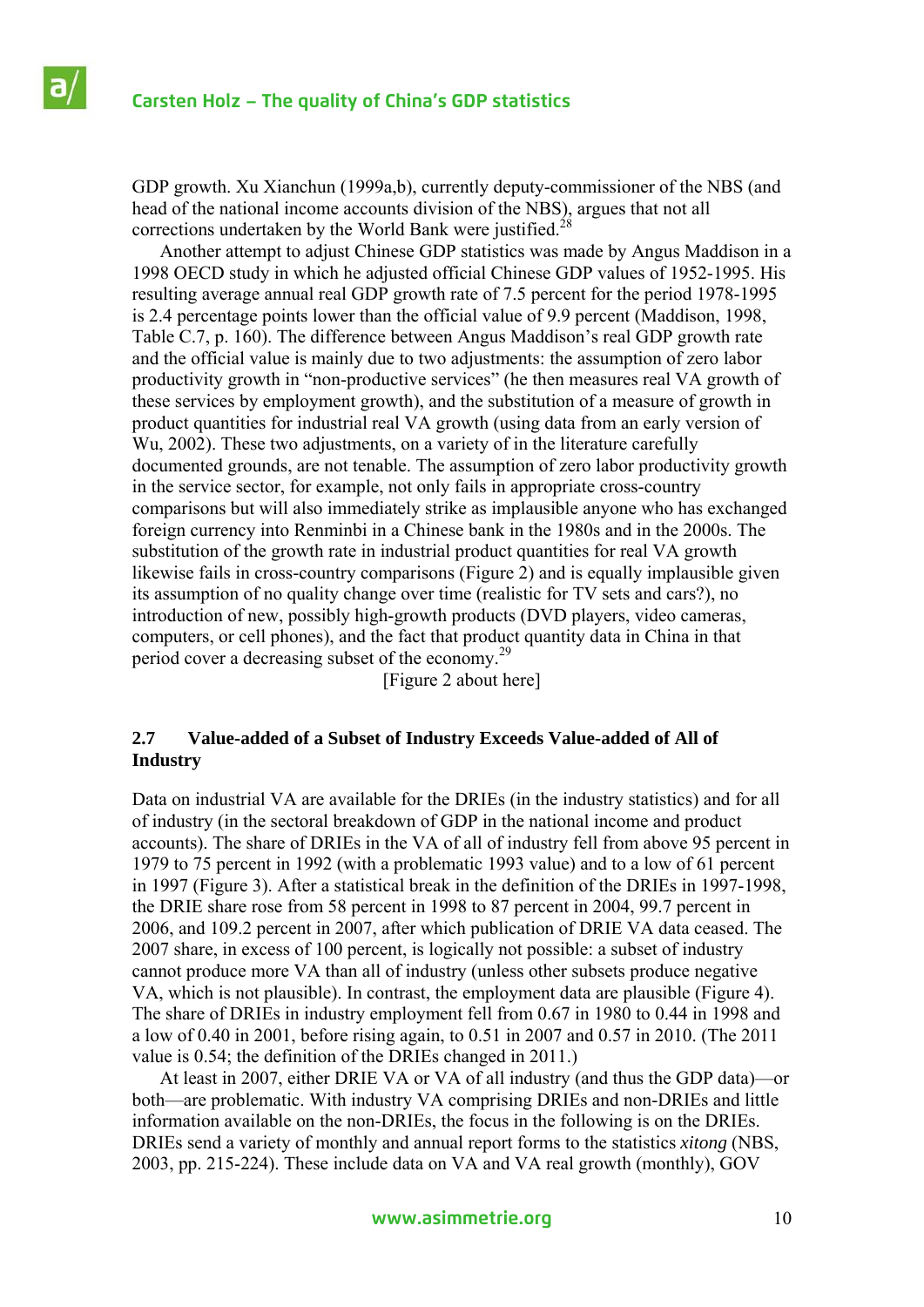(monthly, annual), GOV in constant prices (annual), and sales revenue (monthly, annual).

 Data on DRIE VA could be problematic for three reasons: first, it is a national income accounting rather than an enterprise accounting concept and enterprises do not maintain an account labeled "value-added" (but can calculate VA as the difference of GOV and intermediate inputs, where each of these two items involves manipulations of several accounts).<sup>30</sup> Second, enterprises under pressure from local governments may misreport VA. Third, enterprises may choose to misreport data in order to protect their commercial interests. The NBS is in gross breach of Article 25 of the 2009 Statistics Law (NPC 27 June 2009) which strictly prohibits the release of data that allows the identification of individual reporting units—yet complete datasets on the DRIEs for many years are now publicly available, with the datasets identifying firms by name and address and providing data on output, balance sheet, and profit and loss account items.<sup>31</sup>

 The NBS can calculate VA from GOV (or, almost identically, sales revenue) in two ways.<sup>32</sup> First, it can obtain VA as the difference of GOV and intermediate inputs. However, the NBS is unlikely to have data on intermediate inputs. None of the dozen report forms includes such an item.<sup>33</sup> Second, the NBS can multiply GOV by a fixed ratio to obtain VA—which it is known to do for the monthly DRIE data.<sup>34</sup> The NBS has held the ratio of VA to GOV constant over time at around 29 percent (Figure 5). But China's economy is likely to be increasingly specializing, which would imply a fall in the ratio of VA to GOV. In the input-output table of 1997, the ratio for the aggregate of all of industry is 30 percent, in 2007 it is 23 percent (*Input-Output Tables 1997*, *2007*).35

 Another double-check is possible using data on the value-added tax (VAT) payable, available starting 1996. The VAT rate is 17 percent (with exemptions).<sup>36</sup> In 1998, VAT payable was equal to 14.6 percent of VA (the highest actual rate observed), before it fell to 11.7 percent by 2007 (Figure 5).<sup>37</sup> If one accepts the absolute data on VAT payable as correct and assumes that its ratio to VA were *constant* at the (highest, 1998) 14.6 percent level through 2007 and adjusts 2007 DRIE VA correspondingly, the 2007 DRIE share in VA of all industry falls by about twenty percentage points (11.7/14.6) from its 109.2 percent level to approximately 90 percent.

 A third piece of evidence comes from the 2008 economic census. Industry VA in the national income and product accounts covers all industrial enterprises (DRIEs and non-DRIEs) plus all industrial non-enterprises. In 2008, all industrial enterprises produced GOV of 53.4 trillion yuan (VA data are not available); DRIEs accounted for 50.7 trillion (94.9 percent). Data are also available for a *subset* of all non-enterprises, the licensed sole proprietorships, with the numbers of such proprietorships and of their employees. If employees in licensed sole proprietorships produced as much GOV per employee as the non-DRIEs did (which is about one-seventh the value of the DRIEs), then GOV of all industrial enterprises and all licensed sole proprietorships amounted to 54.6 trillion yuan, and the share of DRIEs in that new total would be 92.9 percent. A comparison of *employment* figures reveals that the aggregate of all industrial enterprises plus licensed sole proprietorships falls short of total industry employment by approximately one-sixth.38 I.e., the DRIE share in the true total industrial GOV is lower than 92.9 percent.<sup>39</sup> The upshot of all these considerations is that the official DRIE VA figure of 2007 is probably exaggerated, and that the share of DRIEs in industry VA is likely to be around or below 90 percent.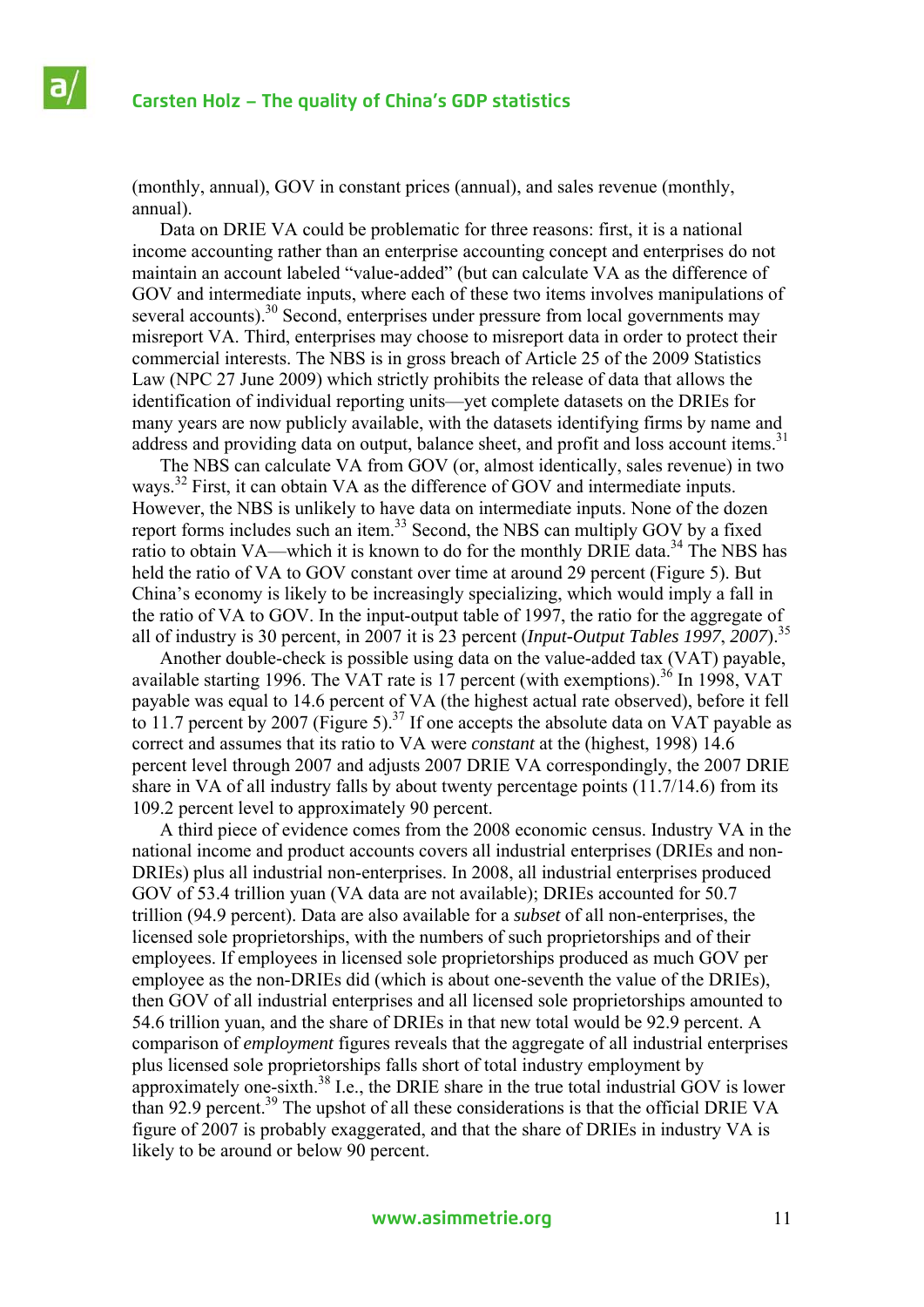[Figure 3, Figure 4, and Figure 5 about here]

# **2.8 Evaluation of Official GDP Compilation Methods**

NBS explanations of how VA is calculated, sector by sector, allow a subjective estimate of the potential margin of error in GDP data (Table 3). The first columns of the table show the extent to which the production and income approach are combined to derive official GDP. Only in agriculture is the production approach the sole approach used. In industry and construction the production approach is applied to one group of enterprises, namely the DRIEs, while the income approach, in part in combination with GOV calculations, is used for those enterprises not reporting directly to the statistics *xitong*. In the tertiary sector, the income approach dominates throughout. Across almost all sectors (or subsectors), ratios of VA to GOV or other standardizing variables are obtained from units that directly report to the statistics *xitong* (or other government departments), or from surveys, the tertiary sector census, or the input-output table, and then applied to the standardizing variable (typically GOV) obtained or estimated for those units that do not report directly.

[Table 3 about here]

 Table 3 includes subjective judgments of the quality of VA data compiled in each sector (subsector) based on VA data for 2000, the year for which the official explanations on data compilation are likely to provide the closest match. The directly reported data are judged as being of highest quality. (The previous section suggests that VA of the DRIEs *by 2007* has become problematic.) Data obtained through various approximations or via unreliable institutions are categorized either as "somewhat" reliable or unreliable. Of total GDP in China in 2000, only 45.03 percent is likely to be highly reliable, while a second part of 11.07 percent is somewhat reliable, and the remainder, namely 43.90 percent, is of poor quality.<sup>40</sup>

 If unreliable data were up to one third too high or too low, this implies an approximately 15 percent margin of error in the GDP data. As long as no clear bias is involved, errors could cancel out. In 2000, Xu (2000a) suggested that the agricultural and industrial portion are likely to be systematically upward biased, while the real estate portion is likely to be systematically and gravely downward biased (due to imperfect imputations of the service value of owner-occupied housing). The benchmark revision following the 2004 economic census confirmed the downward bias in the earlier published real estate VA (but virtually no bias in agricultural and industrial VA). Even if there are clear measurement biases, as long as these biases are consistent over time, growth rates could still be quite accurate, with a margin of error of at most around 1 percentage point (the difference between using a 15 percent inflated vs. non-inflated GDP value in both years multiplied by an annual growth rate of about 8 percent).

# **2.9 Summary**

While the 1998 campaign against the "wind of falsification and embellishment" triggered a long-lasting suspicion of the quality of Chinese official statistics, attempts to show (national-level) data falsification in the late 1990s never succeeded. Annual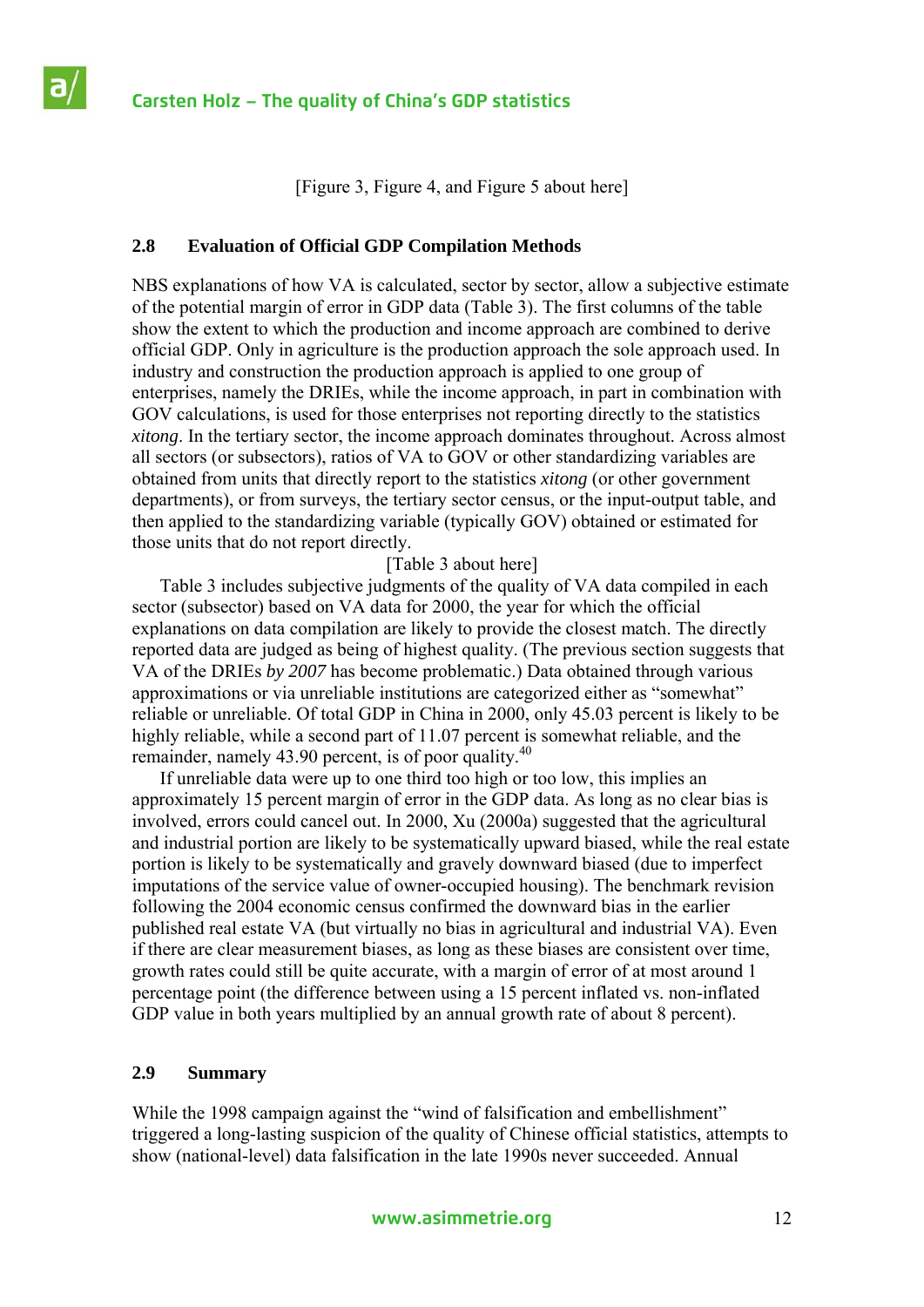revisions as well as benchmark revisions following censuses appear plausible, with few exceptions: (i) the NBS seems reluctant to retrospectively revise real growth rates and rather accepts—typically upward—revisions to the implicit deflator, and (ii) the 2007 VA real growth rate of 14.2 to 16.8 percent appears implausibly high. Different approaches to calculating GDP yield no striking discrepancies, while the discrepancies between summed provincial VA and national GDP are well known and have no further effect on the national data. The World Bank in 1999 abandoned its alternative data series of six years, and Angus Maddison's alternative series are based on indefensible assumptions. By the second half of the 2000s, DRIE VA data became openly untenable, suggesting great difficulties in collecting accurate data from basic statistical units. A subjective evaluation of the NBS's data compilation methods suggests that nominal GDP may be quite inaccurate, but as long as it is consistently so over time will have little impact on real growth rates. Overall, there is no evidence of blatant data falsification, neither in form of a significant one-time event nor in form of a systematic bias $41$ 

# **3. INSTITUTIONAL SCOPE FOR DATA FALSIFICATION**

Official statistics in China are compiled by the NBS and by other institutions with approval of the NBS. The Statistics Law of 1996 and its revision of 2009 assign responsibility for organizing, directing and coordinating statistics work throughout the country to the NBS (NPC, 15 May 1996, Art. 4; and NPC, 27 June 2009, Art. 27). The NBS collects data through direct reporting, surveys, and censuses. It also receives data from approximately one hundred other institutions, including other government departments such as the People's Bank of China with financial sector data, the Finance Ministry with fiscal sector data, and the Customs General Administration with foreign trade data.

 The NBS is a bureau directly under the administrative leadership of the State Council, which also appoints major personnel and provides funding. The NBS has very little authority over provincial statistics bureaus ("business leadership") or over the statistics divisions of other central government departments ("business guidance").<sup>42</sup> The NBS has direct control only over its survey teams.

 When the NBS relies on other government departments for the collection of some statistics, the choice, quality and coverage of these statistics are dictated by the relevant government departments' own data needs and their departmental reach. Some of these data are limited in scope. For example, in the transport and communications sector, GOV data are collected by the Railway Ministry (Bureau), the Communications (Transportation) Ministry (Bureau), the Aviation Bureau, the Post and Telecommunications Ministry (Bureau), the Township Enterprise Bureau of the Agriculture Ministry, and the Industry and Transport Department within the Finance Ministry—covering enterprises and other units under their jurisdiction. For the compilation of the sectoral VA, the NBS has to guesstimate GOV of road and water transportation by transport and communications enterprises/units that are not operating under these departments.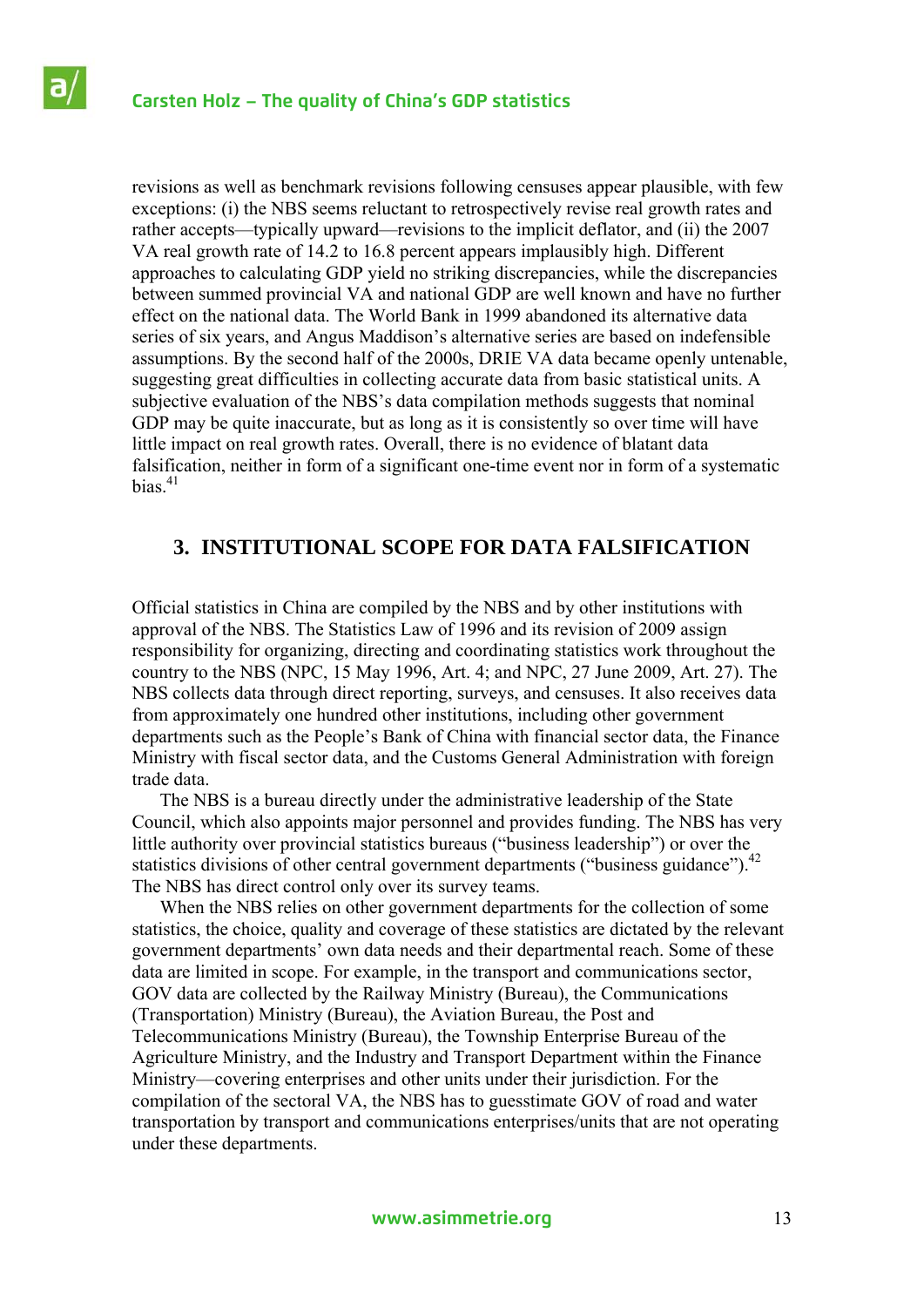The low rank of the NBS, half a rank below that of a ministry, may prove a hindrance to the collection of accurate data. For example, the NBS appears to make little use of tax bureau data. The tax bureau belongs to a different *xitong*. Data from the tax bureau could be particularly helpful in the case of small enterprises on which the NBS has little reliable data—should the tax data themselves be accurate.<sup>43</sup>

 The NBS commissioner Ma Jiantang is simultaneously the Party secretary of the NBS. The first deputy commissioner of the NBS is also the (one) deputy-secretary of the Party. One of the five regular Party cell members heads the Party Disciplinary Commission within the NBS, while three further members serve as three of the five deputy-commissioners.44 I.e., there is a near-perfect congruence between the Party leadership and the bureaucratic leadership within the NBS, with only one Party cell member not simultaneously a deputy-commissioner, and only one deputy-commissioner not simultaneously a Party cell member. The commissioner is typically a political appointee, i.e., someone not trained for a career in statistics work.<sup>45</sup>

 A notion of formal independence of the NBS can be found neither in regulations nor in the statements of individuals. The NBS is a typical government department under direct control of government and Party. It primarily serves government and Party leaders. A NBS "work regulation" of 16 November 1995 explicitly states that the NBS is to implement "important decisions and instructions of the Chinese Communist Party Central Committee and the State Council." Zhang Sai (2001), NBS commissioner from 1984 through 1997, clarified the tasks and the responsibilities of the statistics *xitong*: "the government statistics organization primarily serves the needs of macroeconomic decision-making of Party and government leaders at each administrative level, and is responsible to the Party and government leaders at each administrative level" (p. 319). The NBS commissioner apparently sees no need to include the public in the list of who the NBS serves, and responsibility is to leaders rather than to institutions such as the parliament of China.

 The Statistics Law lists as the "fundamental task of statistics work" to conduct statistical examination of the implementation of the national economic and social development plan, to analyze the statistics, to provide statistics material and statistics advice and suggestions, and to supervise through the use of statistics (NPC, 15 May 1996, Art. 2, and similarly for the revised Statistics Law in NPC, 27 June 2009, Art. 2). I.e., statistics work serves primarily a policy and supervision purpose. Consequently, the National Development and Reform Commission has access to NBS data before publication of the data.46 At the local level, key data compiled by local statistics departments, such as GDP data, need approval by a local government leader before they can be reported up to the next higher-level statistics department.<sup>47</sup>

 The Statistics Law warns against data falsification, but omits any reference to central leaders: "statistics personnel must seek truth from the facts, strictly abide by professional standards [*daode*], and have the necessary professional knowledge that qualifies them to do statistics work," and "the leaders of localities, government departments, or other units may not order or suggest to statistics departments and statistics personnel to tamper with statistics material or to compile false data" (NPC, 15 May 1996, Art. 24 and 7, and in slightly different form in NPC, 27 June 2009, Art. 6 and 29). If a local government leader were to, in violation of the Statistics Law, "request" higher economic growth rates, the Statistics Law of 1996 requires the local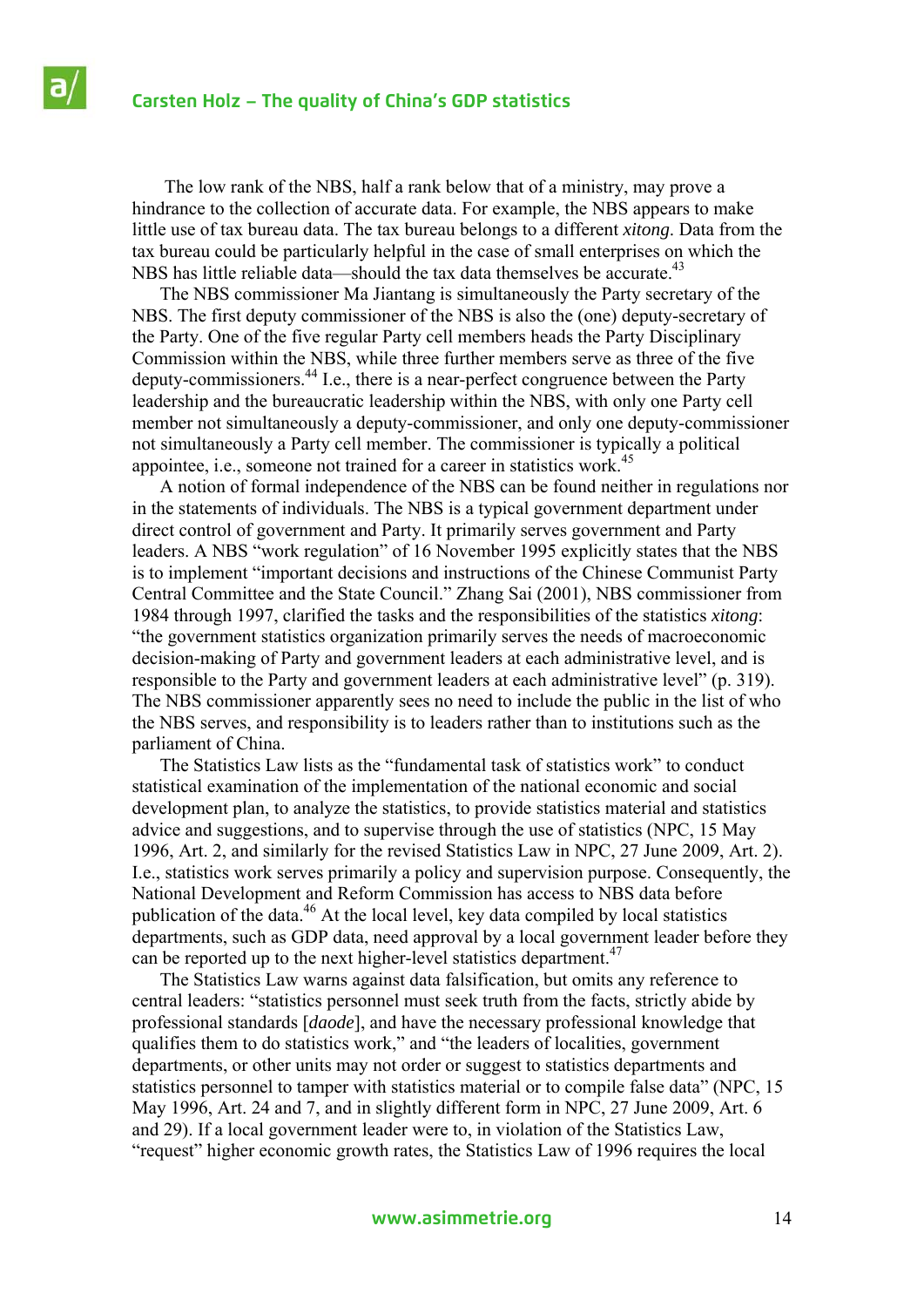statistics department to—quite unrealistically—refuse to cooperate with its immediate superior (the local government leader), and there the matter ends (NPC, 15 May 1996, Art. 7). The Statistics Law of 2009 (NPC, 27 June 2009) does not contain such a requirement but has a much expanded sixth section on legal duties that specifies disciplinary procedures and pecuniary penalties when the law is violated. The appointing institution or the supervisory institution is to take disciplinary action "in accordance with the law" (Art 37). How information on prohibited behavior is to reach the appointing institution or the supervisory institution, or what is to happen if the appointing institution or the supervisory institution is the originator of the violation of the Statistics Law, is not specified.

 The NBS, in cooperation with the Ministry of Supervision and the Bureau of Legislative Affairs of the State Council, conducted nationwide inspections on the implementation of statistics regulations in 1987, 1989, 1994, 1997, and 2001 (and not since).<sup>48</sup> In the 2001 inspection, misreporting by enterprises accounted for almost 60 percent of the 60,000 violations of the Statistics Law that were revealed, with other violations consisting of refusal by enterprises to report data or late reporting, but not of misbehavior by statistics (or other government) officials.49 No information about violations within the statistics *xitong* is available, even though statistics work of government departments was also investigated.

 Three conclusions emerge. First, the regulatory framework to ensure accurate reporting by statistics units to the statistics *xitong* and in the final instance to the NBS appears extraordinarily weak, as does enforcement of this regulatory framework. Second, much of data compilation is outside the control of the NBS. The NBS has no authority over data collection by other central government departments and by provincial statistics bureaus. Even in the case of censuses, while the NBS may design the censuses, implementation requires involvement by a slate of other government departments. The only data over which the NBS has a considerable amount of control are its own survey data. Third, the NBS has no formal degree of independence of the central Party/state apparatus, and serves individuals in leadership positions rather than institutions.

 The implications are two-fold. First, with no reliable, comprehensive framework for the collection of annual data in place, the NBS in deriving annual GDP data will have to improvise. One option could be to base its annual GDP data on economic census values extrapolated to non-economic census years by relying on the annual change in the values of various reported data, and on surveys. Perhaps understandably, the NBS does not publish sufficient data to allow a researcher to retrace its GDP calculations.

 Second, the final, official GDP values may be rather haphazard values. Not only are there large technical limitations to data quality, but the NBS also has no institutional independence. How the final GDP values are obtained is shrouded in secrecy. In all likelihood, the choices that lead to the final official GDP values are known only to a very small number of people in the NBS. Quite possibly, these choices are made by only a handful of people, such as the Party cell or the near-identical leadership group of NBS commissioner and deputy-commissioners, in an environment of implicit or even explicit expectations raised by top leaders.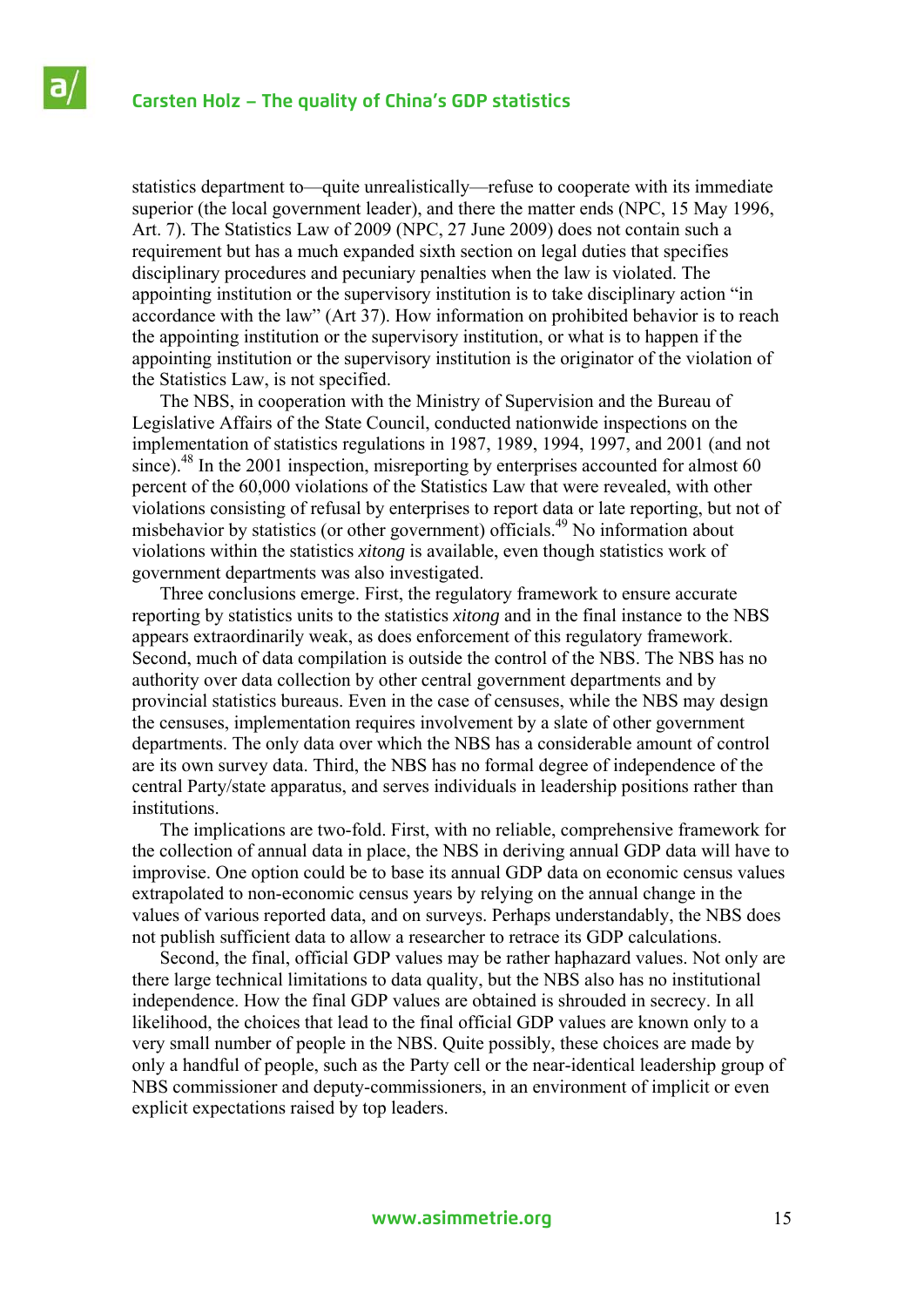a

# **4. HOW TO CREDIBLY FALSIFY CHINA'S OFFICIAL GDP STATISTICS**

If the NBS wanted to publish falsified GDP statistics—perhaps under Party pressure to produce sufficiently high, or at times of overheating sufficiently low figures—what kind of falsification could possibly remain undetected?

 There is no evidence of two sets of data, an internal set of correct data and a published one of falsified data. Various internal publications that are occasionally available to researchers largely match the published data.<sup>50</sup> If the NBS does not maintain two sets of data, falsification of GDP data has to rely on manipulation of those data that are not publicly available, or on not specifying (problematic) choices made when aggregating data.

### **4.1 Scope for falsification of nominal GDP**

Data falsification is easily accomplished when a published datapoint is based on published data *plus* unpublished data. For example, industrial VA (and thereby nominal GDP) is based on published data such as DRIE output *plus* output of non-DRIEs, with no data published on the non-DRIEs. The same pattern applies to construction and other sectors. It is the unpublished data on the units that do not report directly to the statistics *xitong* that can be manipulated. To abstract from sample survey data to the complete set of all units that do not report directly to the statistics *xitong* requires assumptions about the total number of such units, the representativeness of the survey, and the appropriate method to translate whatever data can be collected, such as sales revenue data, into VA data. The NBS can freely vary its (unpublished) assumptions, and a wide range of values may be equally valid. Since 2008, even the nominal VA of some of the directly reporting units—those in industry—are subject to (unpublished) manipulations, with the NBS since 2008 limiting its publication of industrial VA to an aggregate figure for all of industry.

 Double-checks on the size of that part of the economy on which the NBS does not publish individual data appear impossible. Indicators such as energy, product quantities, or freight transportation do not allow a double-check on total industrial output because the coverage of these indicators is limited to a subset of the economy (such as the DRIEs). The economic censuses and population censuses offer a potential double-check via employment (as explored above in section 2.7), but the employment data are hard to interpret: for example, the 2000 population census counts as employed anyone who has worked for one hour or more in the previous week—much of employment especially in the units on which no output data are available could be part-time. Furthermore, such employees may have available very little physical capital and labor productivity thus may be far lower than in the DRIEs, making informed output guesstimates difficult if not impossible.

 The NBS's unpublished data that find their way into GDP are subject not only to NBS manipulations and NBS technical limitations, but also to attempts by economic units to escape recording. The larger issue at hand is the "shadow economy:" the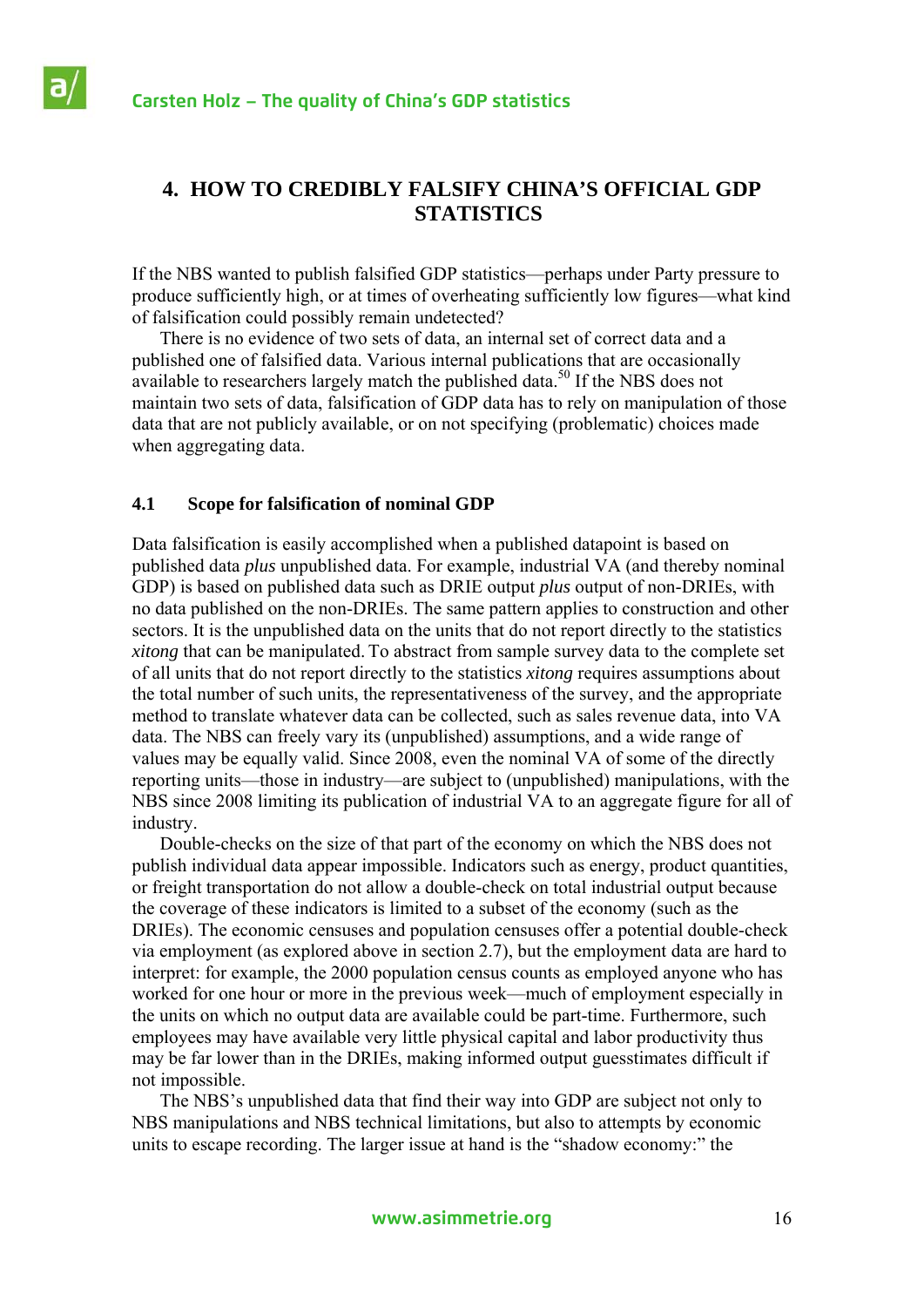shadow economy comprises illegal economic activities, unreported economic activities, and other economic activities not captured in official statistics (typically because these activities are too small-scale and too dispersed).<sup>51</sup> The size of China's shadow economy matters for two reasons. First, to the extent that the shadow economy is not included in GDP, official GDP underestimates actual GDP. I.e., the current year's GDP value may be inaccurate. Second, the larger the shadow economy, the greater the potential for changes to the official GDP value due simply to a changing degree to which the NBS succeeds in capturing all economic activities. This also affects the accuracy of historical data trends.

 Across OECD countries, official GDP is estimated to underreport actual GDP by 8 to 30 percent, with a low of 8-10 percent for countries such as the U.S. and Japan, and a high of 24-30 percent for countries such as Greece, Italy and Spain (Schneider and Enste, 2000). According to a "high-level official" in the NBS in 2003, the NBS may miss economic activities equivalent to approximately 10 percent of GDP.<sup>52</sup> The deputy editor of the Hongqi publishing house, Huang Weiting, in 2003 estimated the missing economic activities to be equivalent to approximately 15-20 percent, but "in recent years this may already have come down a bit, to approximately 15 percent." Various studies find that the peak of the underground economy occurred around 1990, with the VA of the underground economy equivalent to 20-25 percent of official GDP, then dropping to single-digit percentage levels by the late 1990s.<sup>53</sup> These studies require a number of strong assumptions and thus at best provide a rough indication of the size of the shadow economy and of its development over time.<sup>54</sup>

 What if the benchmark revisions simply reflected newly captured economic activities (previously part of the shadow economy) thanks to improved NBS data compilation methods? It is officially acknowledged that the 2006 benchmark revision following the 2004 economic census indeed extended the coverage of GDP to include (i) economic activities previously ignored, such as those occurring in subordinate units of an enterprise and outside the main business of the enterprise, and (ii) economic activities captured through statistical compilations outside the economic census (and previously not included in GDP), such as homeowners renting out housing, home teaching, or childcare services.<sup>55</sup> One may wonder to what extent these innovations should equally affect all earlier years, rather than the NBS fully accounting for these changes only in 2004, and reducing their impact to zero in 1992 (or 1978, in case of the tertiary sector).

 The size of benchmark revisions may give an indication of the potential degree of historical mis-estimation of GDP:

- Following the 1993 tertiary sector census, tertiary sector VA of 1993 was revised upward by 32.04 percent (an increase in 1993 GDP by 9.99 percent). The values of earlier years starting 1978 were also revised, but tertiary sector VA of 1978 increased by only 4.37 percent (and thereby 1978 GDP by 1.00 percent).
- Following the 2004 economic census, tertiary sector VA of 2004 was revised upward by 48.71 percent and GDP by 16.81 percent. The values of earlier years starting from 1993 were also revised, but tertiary sector VA of 1993 increased by only 5.91 percent (and GDP by 2.02 percent).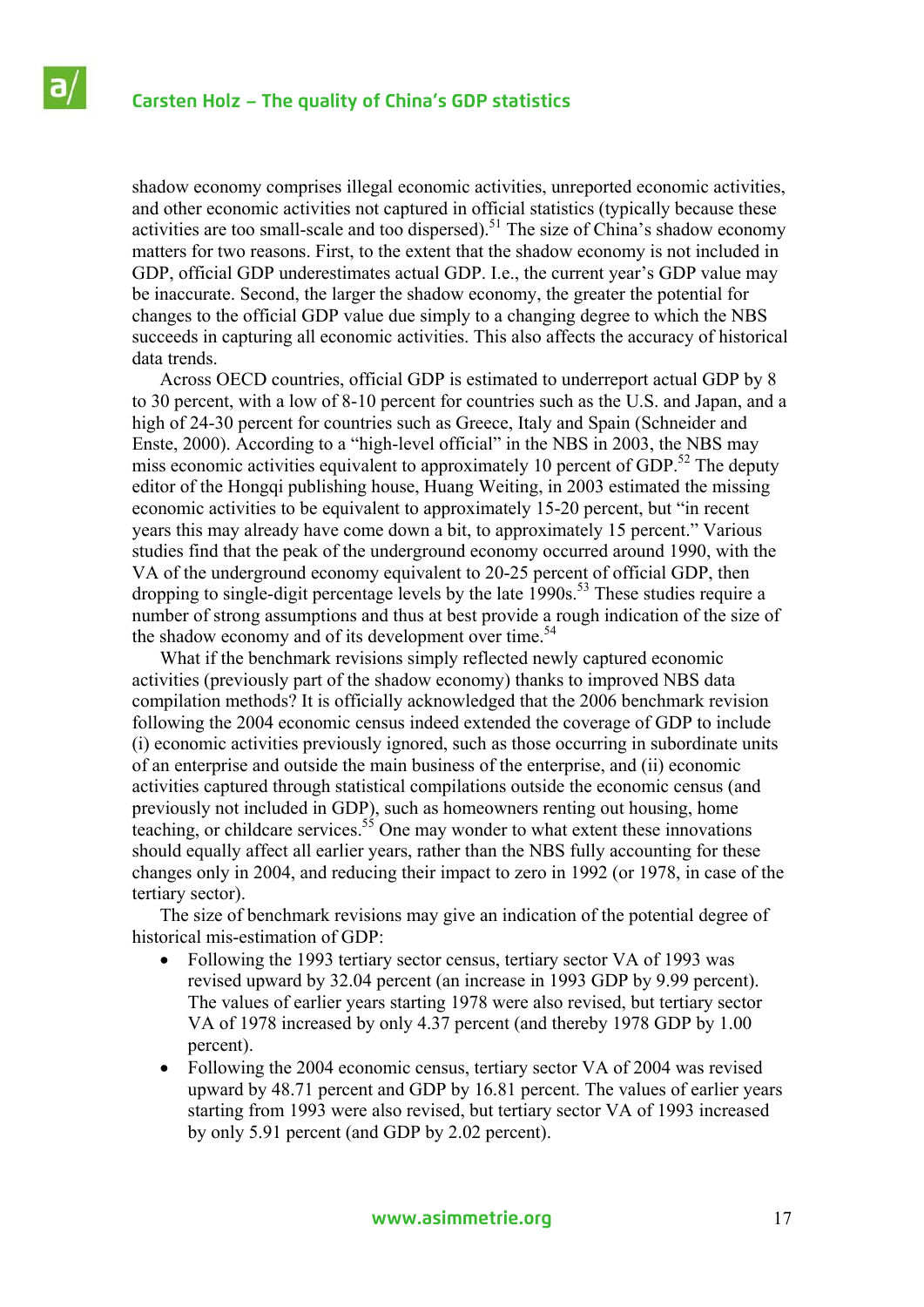# **Carsten Holz – The quality of China's GDP statistics**

 Following the 2008 economic census, tertiary sector VA of 2008 was revised upward by 9.01 percent and GDP by 4.45 percent, with lesser revisions for the years  $2005-2008$ ;  $2004$  values were not revised.<sup>56</sup>

What if these newly found economic activities had existed in equal proportion to official tertiary sector VA and GDP in earlier years, but were captured by the NBS only in the censuses of 1993, 2004, and  $2008$ <sup>57</sup> In this case, the 1993 tertiary sector census should have led to a 32.04 percent upward revision in tertiary sector VA of all earlier years, and the 2004 and the 2008 economic censuses should have led to 48.71 and 9.01 percent upward revisions in the tertiary sector VA of all earlier years. The upshot is that 1978 tertiary sector VA would then have had to be revised upward by 114.03 percent (1.3204 times 1.4871 times 1.0901) rather than the NBS's 4.37 percent upward revision. Overall, 1978 GDP should have been revised upward by 34.13 percent (1.0999 times 1.1681 times 1.0445) rather than the NBS's 1.00 percent upward revision. Perhaps revisions to nominal values on such a scale can constitute an upper bound for the potential size of plausible revisions of historical values (under the assumption that current-year nominal values are correct.) Such a large upper bound gives the NBS great freedom in choosing historical GDP values.

 Separately, the definition of GDP itself as excluding (unpaid) home production may imply that relatively low GDP values in the early years are technically correct. In the socialist economy, the scale of home production—from cleaning to childcare, household repairs and maintenance—may have been large, and would by definition not be counted in GDP. As these services became increasingly outsourced in the reform period, they were counted in GDP. Thus, while the change in GDP over time may appear implausibly fast as it would seem to exaggerate the growth in productive activities, in fact it may correctly reflect the growth in those productive activities which are to be counted.58

### **4.2 Scope for falsification of real GDP growth rates**

Movements in China's real GDP are not significantly different from movements in related data. Thus, Klein and Ozmucur (2003) in principal component analysis find that movements in their principal components are consistent with China's real GDP, both using annual data for fifteen real measures for 1980-2000, as well as monthly data for twenty real measures for February 1992 through April 2002. Mehrotra and Pääkkönen (2011) use factor analysis to summarize information from a variety of macroeconomic indicators (using quarterly data from 1997 to 2009)—including energy production and the output of industrial products—and find that the estimated factors match the GDP dynamics well. Fernald, Malkin, and Spiegel (2013) in principal component analysis find that official real GDP (quarterly data 2000 through third quarter 2009 with an outof-sample period from the  $4<sup>th</sup>$  quarter of 2009 through 2012) is systematically related to alternative indicators of Chinese economic activity.<sup>59</sup> While these findings suggest that *movements* in real GDP are accurate, they cannot show that the *level* of China's real GDP (or the level of China's real GDP growth rate) is accurate.

 The NBS's handling of the benchmark revisions of nominal values has potential implications for real growth rates. The NBS chose to have it both ways: only minor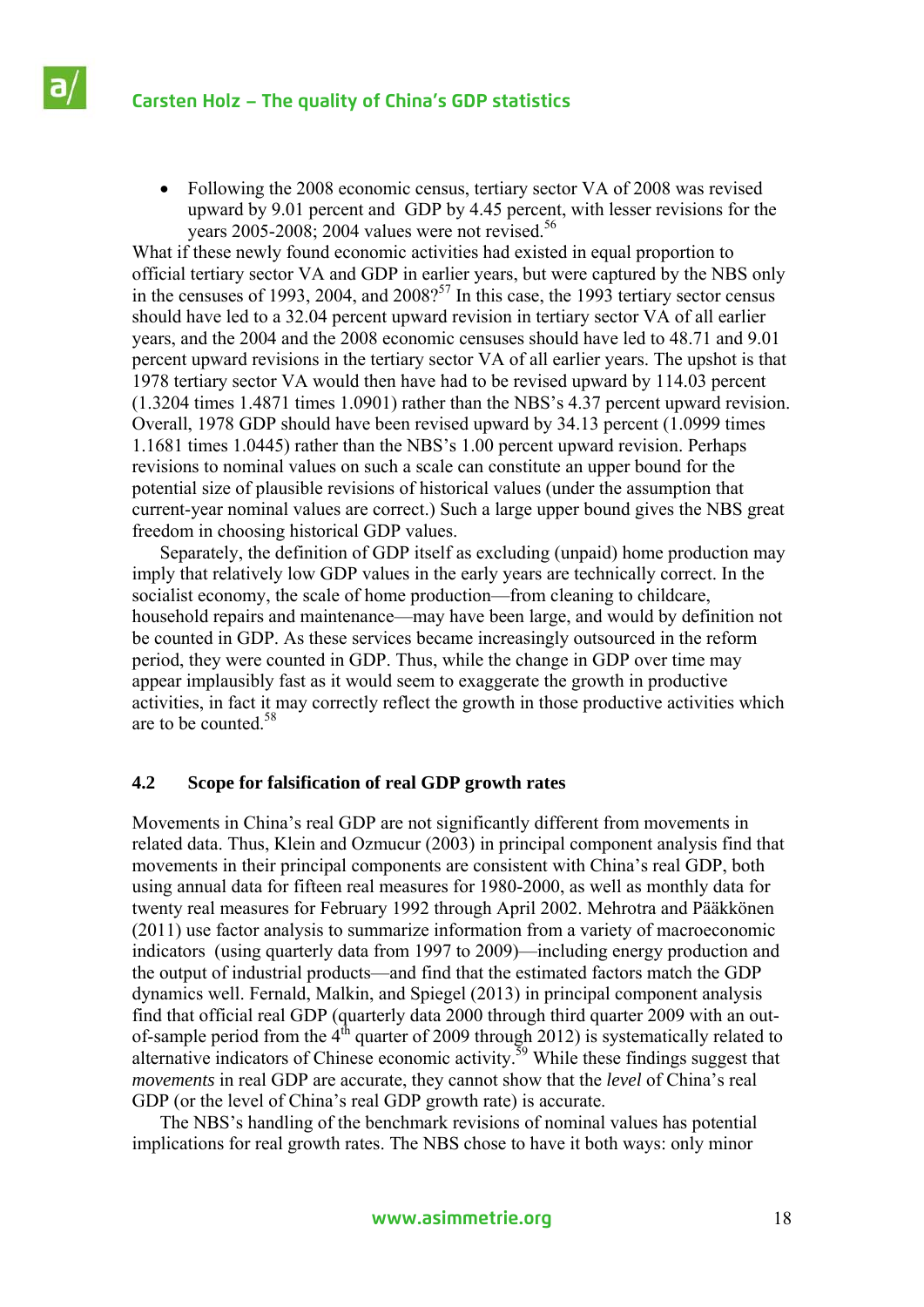revisions to nominal VA of the earlier years, and largely unchanged real growth rates, thereby letting the implicit deflator bear the brunt of the revisions to nominal data. But revisions to implicit deflators are not plausible. Price indices are final in the year in which they are published (neither annual nor monthly price indices have ever been revised), as are deflators derived from the data on the directly reporting enterprises. Revisions to nominal data are largely, if not exclusively, based on revised data from those statistical units that do not report directly to the NBS: these data almost certainly comprise only nominal values (no constant-price output values), in many instances not even of direct output measures but of related measures such as sales revenue. If the first published implicit deflators are correct, this has two possible implications. First, if the official real GDP growth rates are correct, the benchmark revisions of nominal data should have come with larger increases of the values of earlier years (previous section). Second, if the benchmark revisions of nominal data are correct, official real GDP growth rates are systematically underestimated.

 Taking nominal values as given, the key issue for real growth rates is the quality of the deflators. Klein and Ozmucur (2003) argue that China's real GDP growth could well be significantly underestimated given that (unobserved or disregarded) quality changes lead to an overestimate of the deflator. In the U.S., the Boskin Commission concluded that the 1995-96 CPI was overestimated by 1.1 percentage points, and the subsequent changes to the consumer price index (CPI) compilation practices of the Bureau of Labor Statistics led to substantical increases in U.S. real GDP growth rates. If quality corrections were necessary in China, the effect on Chinese real growth rates would likely be larger than in the U.S.

 On the other hand, some authors argue that China's deflators and price indices are underestimated. Thus Movshuk (2002), using proxies of sectoral price indices for 1991- 1999, argues that the official implicit deflators are underestimates of the true price development and China's real GDP growth is therefore exaggerated by approximately two percentage points per year.<sup>60</sup> Young (2000) finds that replacing implicit sectoral deflators by proxies of sectoral price indices reduces real GDP growth of 1978-1998 by 1.7 percentage points (2.5 percentage points if agriculture is excluded), with all of the downward adjustment in the growth rate being brought about by the deflator substitution *after 1986*. However, an early double-check of real GDP growth rates against real growth in aggregate expenditures (requiring a number of assumptions on deflators in deriving real expenditures) yielded no systematic differences (Keidel,  $2001$ <sup>61</sup>

 In the following, the nominal values are taken as given and an alternative set of deflators is constructed from available price indices. In the production approach to the calculation of GDP, these are sectoral price indices. In the expenditure approach, these are price indices specific to individual expenditure categories. The intention in reconstructing the official (revised implicit) deflators is to follow as closely as possible NBS explanations on how the NBS proceeds in obtaining deflators—explanations which are entirely plausible—while also exploring alternative deflators. A background paper ("Appendix A") provides details on how the NBS obtains sectoral and expenditure deflators, and on how to use the available data on price indices to independently construct sectoral and expenditure deflators.<sup>62</sup> The following two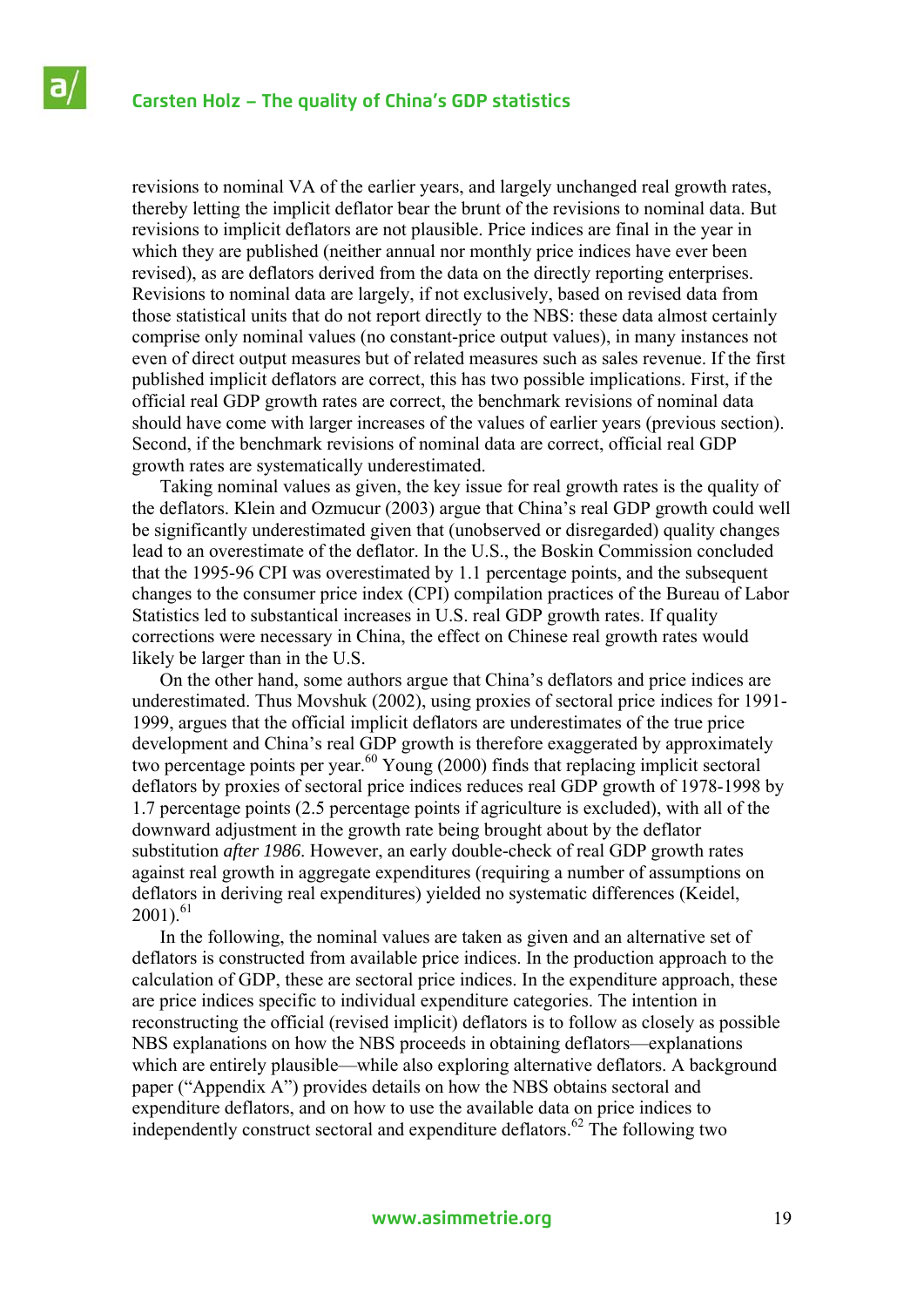subsections summarize the process of establishing an alternative set of deflators and report the key findings.

### *4.2.1 Sectoral real VA (and GDP)*

NBS explanations are available on how the NBS obtains sectoral VA real growth rates or sectoral constant-price VA. The procedure changes over time. The case of agriculture and industry are explained in some detail here; all sectors are covered in Appendix A.

 In agriculture, the NBS obtains real VA as the difference between real GOV and the real value of intermediate inputs (with VAT added separately in those years when not included in GOV). Real GOV until approximately 2004 was obtained by first multiplying individual output quantities by constant prices and then applying the resulting aggregate constant-price real growth index to the base year value of agricultural GOV; since then, real GOV is obtained by dividing the nominal values by a price index. The real value of intermediate inputs is obtained by applying 14 (since approximately 2004, 12) price indices to the current-price values of 14 (12) different categories of intermediate inputs.<sup>63</sup>

 For industry, prior to approximately 2004, the NBS obtained real growth rates by applying a deflator to current-price industrial VA. Current-price VA of all industry is the sum of two separate datapoints. In the case of the DRIEs, VA is supposedly obtained as the difference between GOV and the value of intermediate inputs, plus, since 1995 (when GOV no longer included VAT), VAT applicable to the products produced.<sup>64</sup> In the case of all other industrial enterprises, a sample survey collects data on GOV and on the income components of VA; the ratio of VA to GOV in this sample is then applied to the GOV of all non-DRIEs. $65$  The deflator for industrial VA is a GOV deflator with adjustments, obtained in a two-step procedure. First, enterprises and presumably these are the DRIEs only—price their output at (base year) productspecific constant prices provided by the NBS (or a department designated by the NBS) and revised approximately every decade.<sup>66</sup> Aggregating across products yields a constant-price GOV time series and thereby a constant-price (real) growth index. Since some (base year) constant prices may differ from the base year *market* prices, the NBS applies this constant-price growth index to the base year's current price GOV to obtain a real GOV time series in (market) base year prices. Contrasting this time series to the series of current-price GOV of these enterprises yields the deflator. For the purpose of deflating VA, adjustments are made to this deflator depending on the development of the raw materials price index. This adjusted deflator is applied to the VA of *all* industry in order to obtain the real growth rate of industrial VA. Since approximately 2004, the NBS calculates real VA of each industrial sector by dividing nominal VA by the corresponding component (sub-index) of the ex-factory price index of industrial goods, and then aggregates across industrial sectors to obtain industry  $VA<sub>1</sub>$ <sup>67</sup>

 In construction, real VA is obtained using a price index. In the tertiary sector, most subsectors use price indices, but real VA of some activities in 'transport and communication' is obtained using constant prices, while for other activities, base year VA is multiplied by an output quantity growth factor. $68$ 

 Figure 6 through Figure 8 show a selection of alternative deflators—justified by NBS explanations on how the NBS obtains sectoral VA real growth rates—for the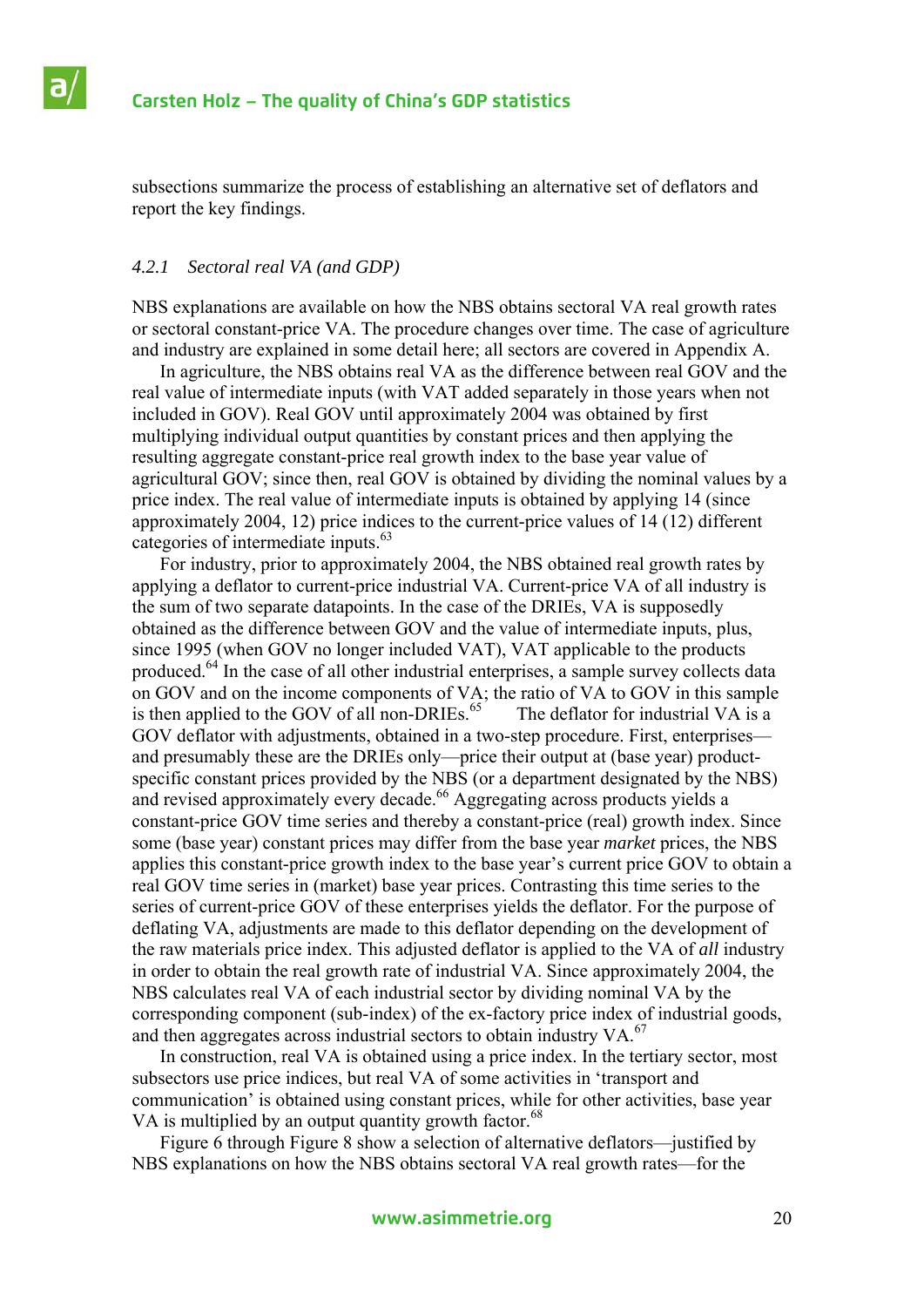primary sector, industry, and the tertiary sector. The figure for construction shows only small differences between alternative series and is omitted. (Whenever data are aggregated, a Törnqvist index is used.) In comparison to the official implicit deflator (calculated from the nominal and real growth data published in the *Statistical Yearbook 2012*, or using the first published implicit deflators), alternative price series in the primary sector can diverge significantly in individual years, whether that is the rural retail price index (with GOV deflated by price indices specific to each subsector, and one price index for all agricultural intermediate inputs) or the agricultural procurement price index. In industry, the ex-factory price index is significantly higher in 1985, 1989, 1993 and 1994 (and thereby driving Movshuk's and Young's findings).69 In the tertiary sector, using approximated price indices for six tertiary sector subsectors (with no significantly different results if a more detailed breakdown available for some years is used), this alternative tertiary sector deflator tends to be slightly higher than the official implicit deflator.

 Table 4, using the most recently published nominal data, reports average annual real GDP growth rates for the period 1978-2011 in four deflator scenarios:

- With the official implicit GDP deflator, the average annual real growth rate is 9.8 percent.
- With the *first published* official implicit deflator, it is 10.5 percent.
- If each sector's nominal VA is deflated using one of the lowest (plausible) alternative price indices, it is 11.0 percent.
- If each sector's nominal VA is deflated using one of the highest (plausible) alternative price indices, it is 9.1 percent.

In other words, while the official (most recently published) implicit average annual real growth rate is 9.8 percent, it could reasonably be anywhere between 9.1 percent and 11.0 percent.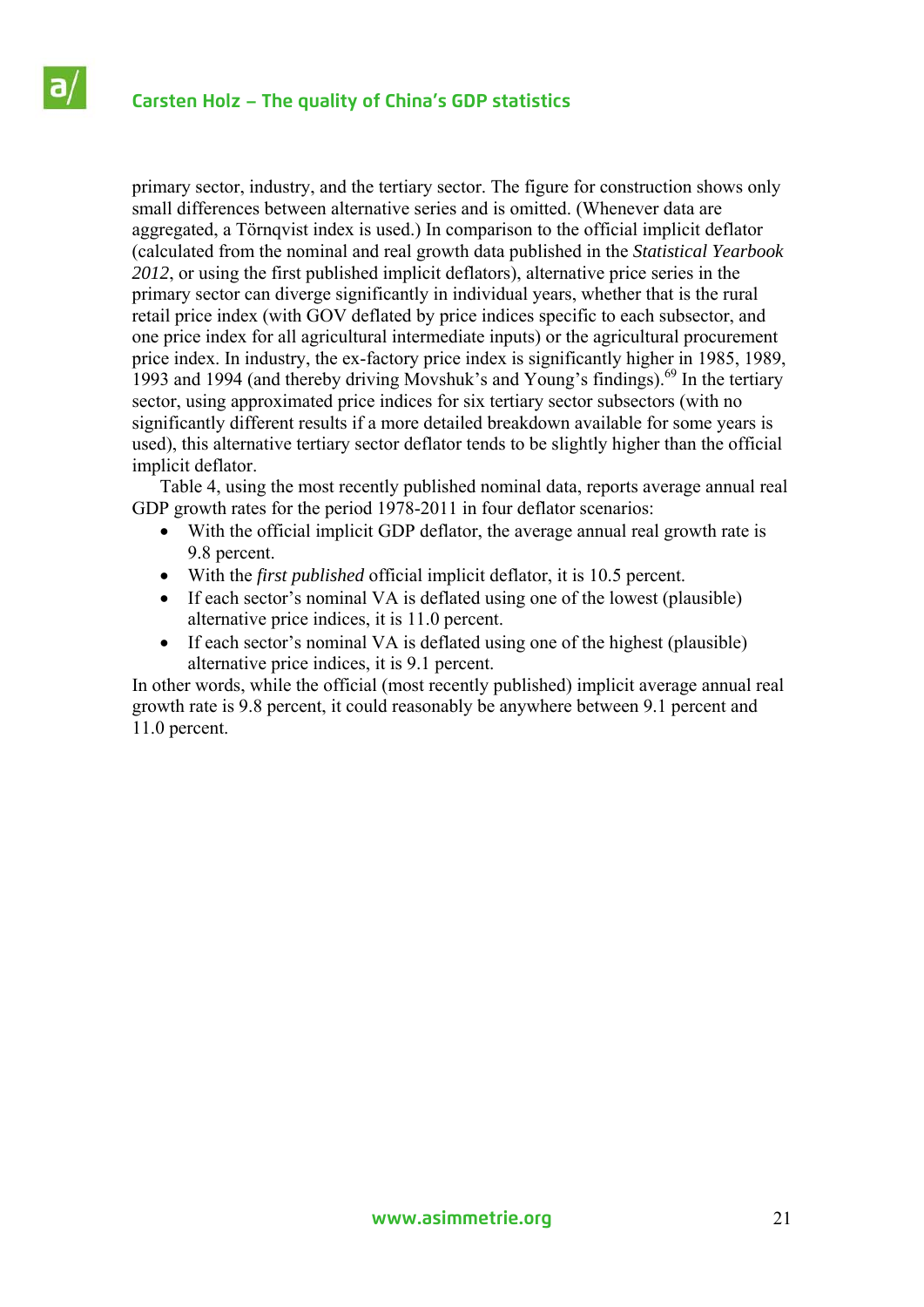Figure 9 charts the time series of the deflators for these four scenarios. What is striking in the low-growth (high-deflator) scenario is that the alternative deflator significantly exceeds the official implicit deflator only in certain years, 1988-1989 and 1993-1994, the two high-inflation periods in the reform period. Except for 1989, these are also years of high real growth, and the NBS thus should not have had incentives to under-estimate inflation when calculating real GDP growth. In contrast to the low-growth scenario, the high-growth (low-deflator) scenario exhibits no singular striking discrepancies to the official implicit deflators.

[Figure 4 though Figure 6, and Table 4 about here]

### *4.2.2 Aggregate real expenditures*

In the expenditure approach, the NBS reports the real growth rates of final consumption with its different components as well as of gross capital formation with its two components through 2004. It does not report real growth rates of net exports or of aggregate expenditures. $70$ 

 As in the case of GDP, details of how the NBS derives implicit deflators are relegated to Appendix A. In brief, household consumption is deflated by product (service) category using sub-indices of the CPI, except that the investment in fixed assets price index is applied to the imputed value of owner-occupied housing services, and for financial services enters a weighted deflator together with the CPI.<sup>71</sup> Government consumption in form of fixed asset depreciation is deflated with the investment in fixed assets price index, and all other government consumption with the CPI. Gross fixed capital formation is deflated with the investment in fixed assets price index, while inventory investment is deflated by sector using a variety of methods. Exports and imports of goods and services are deflated with price indices that incorporate information from the Customs Office, other countries, and the service component of the CPI; these price indices are not published, and neither are real growth rates or real value series (which would allow the calculation of implicit deflators).

 To construct alternative real growth rates by expenditure category, and then to calculate an alternative real growth rate series for aggregate real expenditures, a number of alternative price indices are considered (and detailed in Appendix A). In the case of exports and imports of goods and services, the available nominal net export values are split into exports and imports using the Balance of Payments data available since 1982. Price indices for exports (and imports) of goods are then constructed using the export and import breakdown by sub-category available in the trade statistics, combined with corresponding price subindices of such price indices as the ex-factory price index and the purchasing price index for industrial producers. Exported services are deflated using the Chinese service price index, and imported services using the U.S. services subindex in the U.S. urban consumer CPI.

 Table 5 reports the results for three scenarios (and in comparison to the official GDP real growth rate):

 a semi-official series using the available official real growth rates of consumption and gross capital formation available through 2004 combined with the here calculated real values for net exports;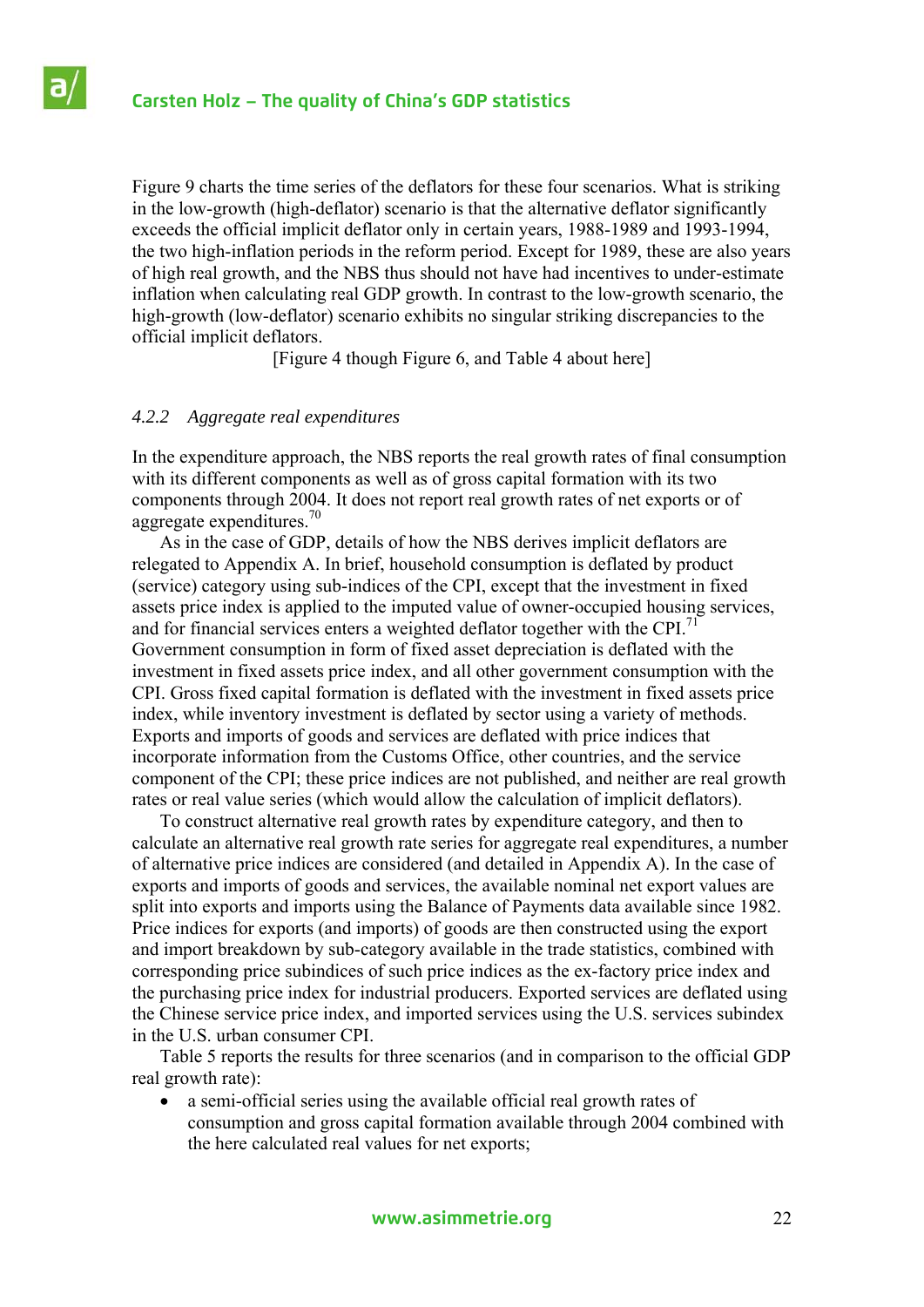

- an alternative series "Constructed A" using derived deflators throughout, except in the case of gross fixed capital formation where the official implicit deflators is used for the years through 1989, followed by the investment in fixed assets price index available starting 1990;
- an alternative series "Constructed B" using derived deflators throughout, with the ex-factory price index of industrial products used to deflate gross fixed capital formation.

The starting year 1983 is due to the ability to reliably break down net exports into exports vs. imports starting in 1982 only, and the choice of 2004 as one possible end year is determined by the availability of official real growth rate data for consumption and gross capital formation.

 Through 2004, the constructed series have a lower average annual real growth rate than the semi-official series or the official GDP real growth rate series, with a difference of no more than 0.5 percentage points. In a comparison of the alternative series and the official GDP real growth rate series over the complete reform period, the alternative series yield marginally higher results (up to 0.2 percentage points higher). Throughout, there is no difference if one calculates annual real growth rates of aggregate expenditures by deflating each year's nominal value to the previous year's prices in order to obtain the annual real growth rate, or if one uses a Törnqvist index of the annual real growth rates of the different expenditure components.

[Table 5 about here]

# **5. BENFORD'S LAW**

With unpublished data on economic activities in small units, potentially varying coverage in face of a moving boundary between the recorded economy and the shadow economy, and a choice of plausible deflators and price indices, the NBS has much scope in choosing how to determine the final nominal and real growth data. But does the NBS go beyond choosing calculation methods to choosing final figures? If the NBS falsifies the final data to fit its purposes, it may yet violate certain statistical data regularities.

# **5.1 Introduction to Benford's Law**

Benford's Law, also named "first digit law," states that the frequency distribution of first digits in many—but not all—real world data is not distributed uniformly, but according to the widths of gridlines on a logarithmic scale: the first digit "1" occurs with frequency 30.1 percent, the first digit "2" with frequency 17.6 percent, etc., with continuously declining frequencies all the way to the first digit "9" (4.6 percent).<sup>72</sup>

 To illustrate Benford's Law, assume that a quantity doubles every year. Starting with the value 100, for one whole year the leading digit will be 1, until at the end of the year the value 200 is reached. The leading digit will then be 2 for approximately seven months, and 3 for the remaining approximately five months of the second year. In the third year, the leading digits will be 4, 5, 6, and 7, with each digit being the leading digit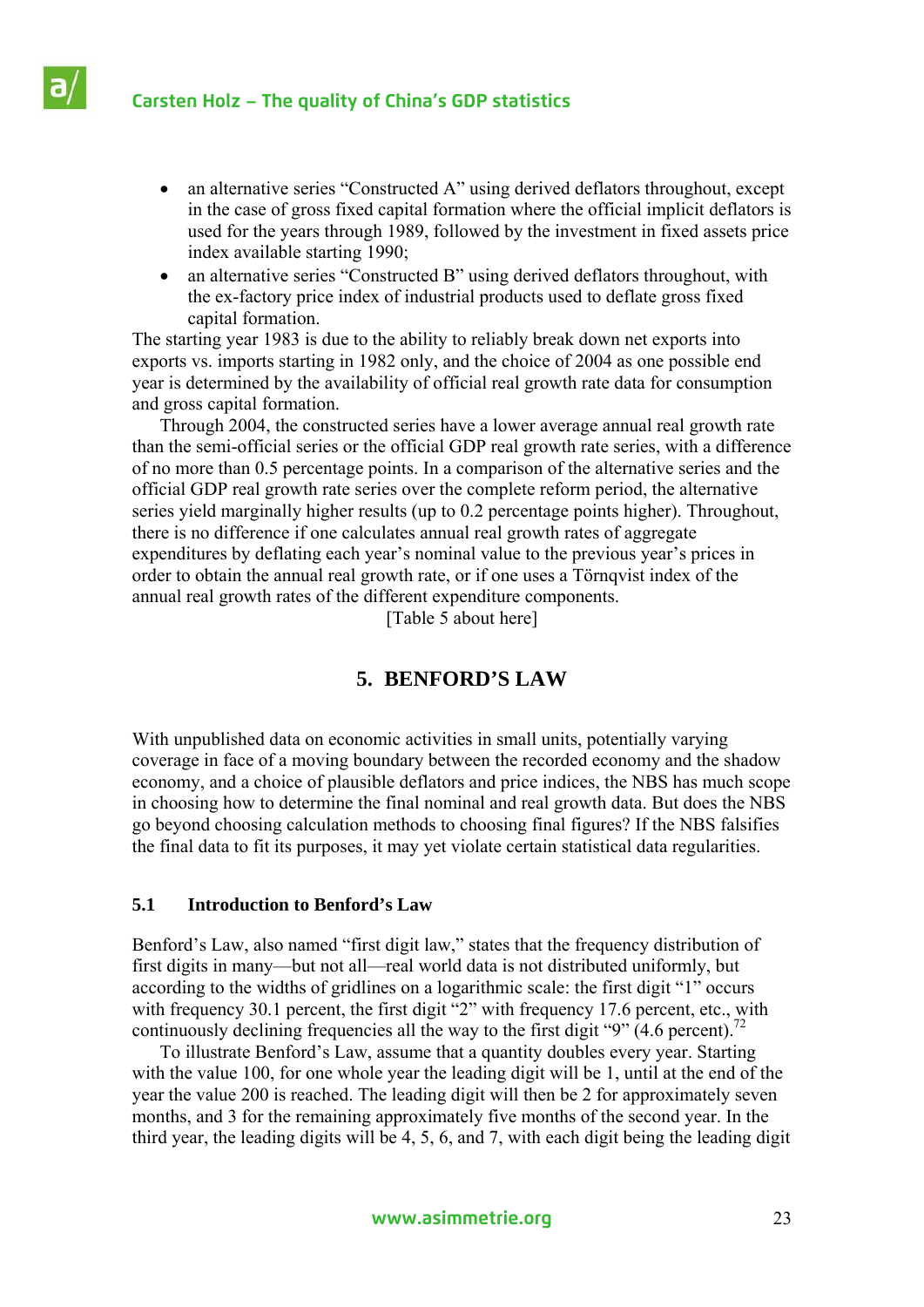for an ever shorter period of time. In sum, the digit 1 occurs for a longer period (more frequently) than the digit 2, which in turn occurs more frequently than the digit 3, etc.

 Smith (1997) explains that by focusing on first digits one is in fact *constructing* the Benford distribution: the focus on first digits implies that each number under examination is being multiplied or divided by ten until it is between 1 and 9.9. But multiplying or dividing by ten means changing the numbers in a pattern based on powers of ten—in other words, taking the anti-logarithm (of log to the base ten). Not astonishingly, the processed data look logarithmic.<sup>73</sup>

 Mathematically, Benford's Law is stated as the probability of a particular digit value d occurring:

$$
p(d) = log_{10} (d+1) - log_{10} (d) = log_{10} \left( 1 + \frac{1}{d} \right) \tag{1}
$$

The equation also applies to a particular *string* n of digits. For example, if n is the string 251, the probability that a number starts with this string is  $log_{10} (1+1/251) = 0.001727$ . This can be extended to the probability that a particular digit occurs at a given position within a number. For example, the probability that the digit 3 occurs as second digit is

$$
log_{10}\left(1+\frac{1}{13}\right) + log_{10}\left(1+\frac{1}{23}\right) + \dots + log_{10}\left(1+\frac{1}{93}\right) = 0.10433
$$
 (2)

The distribution of the i<sup>th</sup> digit, as i increases, approaches a uniform distribution with 10% for each of the ten possible numbers 0, … 9.

 The Benford distribution has two properties: it is base invariant and scale invariant. Base invariance means that Benford's Law can also be expressed in bases other than the decminal base, as long as the base is larger or equal to 2. Scale invariance means that Benford's Law holds independent of the scale of the variable (for example, GDP expressed in the home currency or in a foreign currency). The Benford distribution is the only distribution with these properties (Pinkham, 1961, Hill, 1995a/b and 1998).<sup>74</sup>

 To use Benford's Law to check for data falsification requires the assumption that the true data follow the Benford distribution. In the early literature, the focus was on datasets that may comply with Benford's Law, while more recently the focus has shifted to *distributions* that qualify. Two families of processes are known for which the data converge to the logarithmic Benford distribution as limiting distribution (Michalski and Stoltz, 2013): (i) random samples of random distributions (Hill, 1995c), and (ii) processes with exponential growth.75 The observed data—either taking the complete sample of available observations, or a random sample thereof—need to cover several orders of magnitude in order to approach the Benford distribution. Nye and Moul (2007) suggest that the data should span at least two orders of magnitude, while Fewster (2009) reports that with four orders of magnitude and a sample size of 100 it is "difficult for a distribution *not* to look reasonably Benford" (p. 31).

 A number of tests are available to test for conformity of observed data to the Benford distribution.<sup>76</sup> The most wildely used test is the Chi-squared test:

$$
D^2 = n \sum_{d=1}^{9} \frac{(h_d - p_d)^2}{p_d} \tag{3}
$$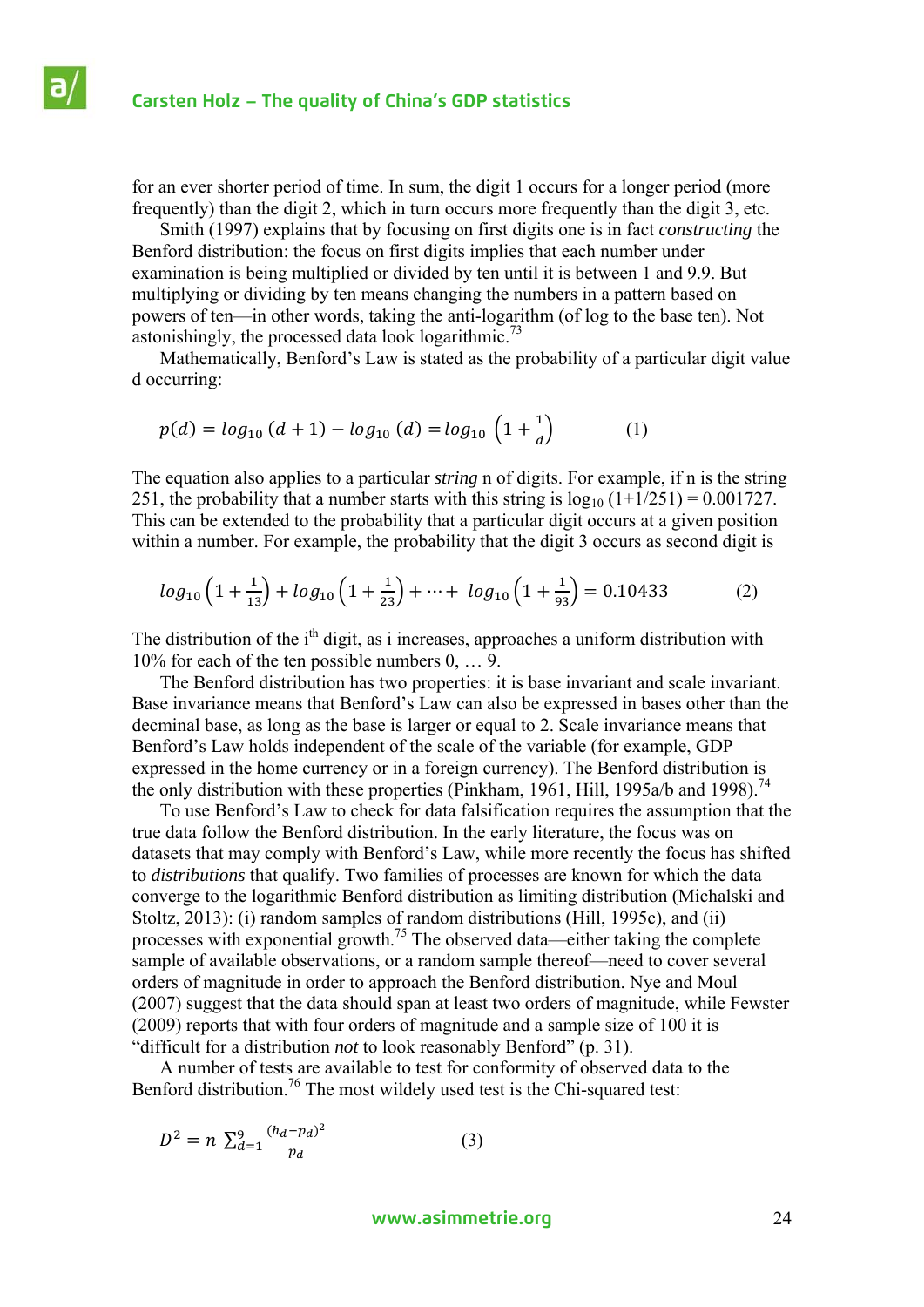а

where n denotes the number of available observations, h the observd empirical frequencies of the digits d element {1, …, 9}—in the case of second digits d element  $\{0, \ldots, 9\}$ —and p the theoretical frequencies (such as in equation 1 for first digits). As n goes towards infinity, the statistic  $D^2$  converges in distribution to a Chi-square distribution with 8 (9) degrees of freedom. The Chi-squared test has low statistical power in small samples (i.e., tends to fail to correctly reject the null hypothesis of no difference between the observed and theoretical frequencies). Power improves with sample size to the point that it may become too "easy" to reject the null hypothesis. Michalski and Stoltz (2013) suggest a minimum sample size of approximately 100.<sup>77</sup>

 Since the Chi-squared test is sensitive to quadratic deviations, an alternative is to test for a difference in the means of the observed data and the Benford distribution using the standard normal statistic with  $T_{\overline{d_1}} = \sqrt{n} \frac{\overline{d_1} - 3.940}{\sqrt{6.057}}$  for the first digit and  $T_{\overline{d_2}} =$ 

 $\sqrt{n} \frac{\overline{d_2} - 4.687}{\sqrt{8.254}}$  for the second digit, where the mean of the first digit of the Benford distribution is 3.940 (with variance 6.057) and of the second digit 4.687 (with variance 8.254), and the mean of the observed first digits is obtained as  $\overline{d_1} = \sum_{d=1}^{9} (d_1 +$ 0.5)  $h_{d_1}$  and for the second digits as  $\overline{d_2} = \sum_{d_2=0}^{9} (d_2 + 0.5) h_{d_2}$ . The standard normal statistic can also be used to test for the compliance of *individual digits* with Benford's Law, with a test statistic of  $T_d = \sqrt{n_d} \frac{h_d - pd}{\sqrt{n_d} \sqrt{n_d}}$  $\frac{n_d-p_d}{\sqrt{p_d(1-p_d)}}$ .

 Three further tests are the Kuiper test (a modified Kolmogorov-Smirnov test), the m (max) statistic and the d (distance) statistic. With  $H_d$  and  $P_d$  as the *cumulative* frequencies of the first digit d in the observed data and in the Benford distribution, the Kuiper statistic is  $T_K = (D_n^+ + D_n^-) [\sqrt{n} + 0.155 + \frac{0.24}{\sqrt{n}}]$ , where  $D_n^+ = \sup [H_d - P_d]$ and  $D_n^-$  = sup $[P_d - H_d]$ . Leemis et al. (2000) proposed the m statistic  $m =$ max<sub>d=1,…,9</sub>  $|h_d - p_d|$ , and Cho and Gaines (2007) the d statistic  $d = \sqrt{\sum_{d=1}^{9} (h_d - p_d)^2}$ . Morrow (2010) provides Benford-specific test values at the 10, 5, and 1 percent significance level for the Kuiper test as well as for modified m and d tests, with the modification consisting of multiplication by  $\sqrt{n}$ .<sup>78</sup> Morrow notes that the small-n performance of these tests is fairly good in that the simulated test statistics are very close to the asymptotic values, especially for n≥80.

 Smith (1997) proposes a "Ones Scaling Test." If one multiplies each number in the set by a constant, the distribution of first digits will remain unchanged as a consequence of the scale invariance of the Benford distribution (and *only* of the Benford distribution). He explores 696 multiplications by 1.01 (in the final instance this implies multiplication by 1000) and plots the fraction of numbers with digit one. If Benford's Law is followed, the plot shows the same frequency in all 697 instances.

 Benford's Law has been applied in a wide variety of circumstances. Of most interest in the context here are the applications to macroeconomic data series.<sup>79</sup> For example, Rauch et al. (2011) examine annual national and financial accounts data (156 variables) for each EU country from 1999 to 2009 and rank countries by the adherence of their macroeconomic data to Benford's Law (Greece's data show the greatest deviation). Nye and Moul (2007) find that the World Bank International GDP data and the purchasing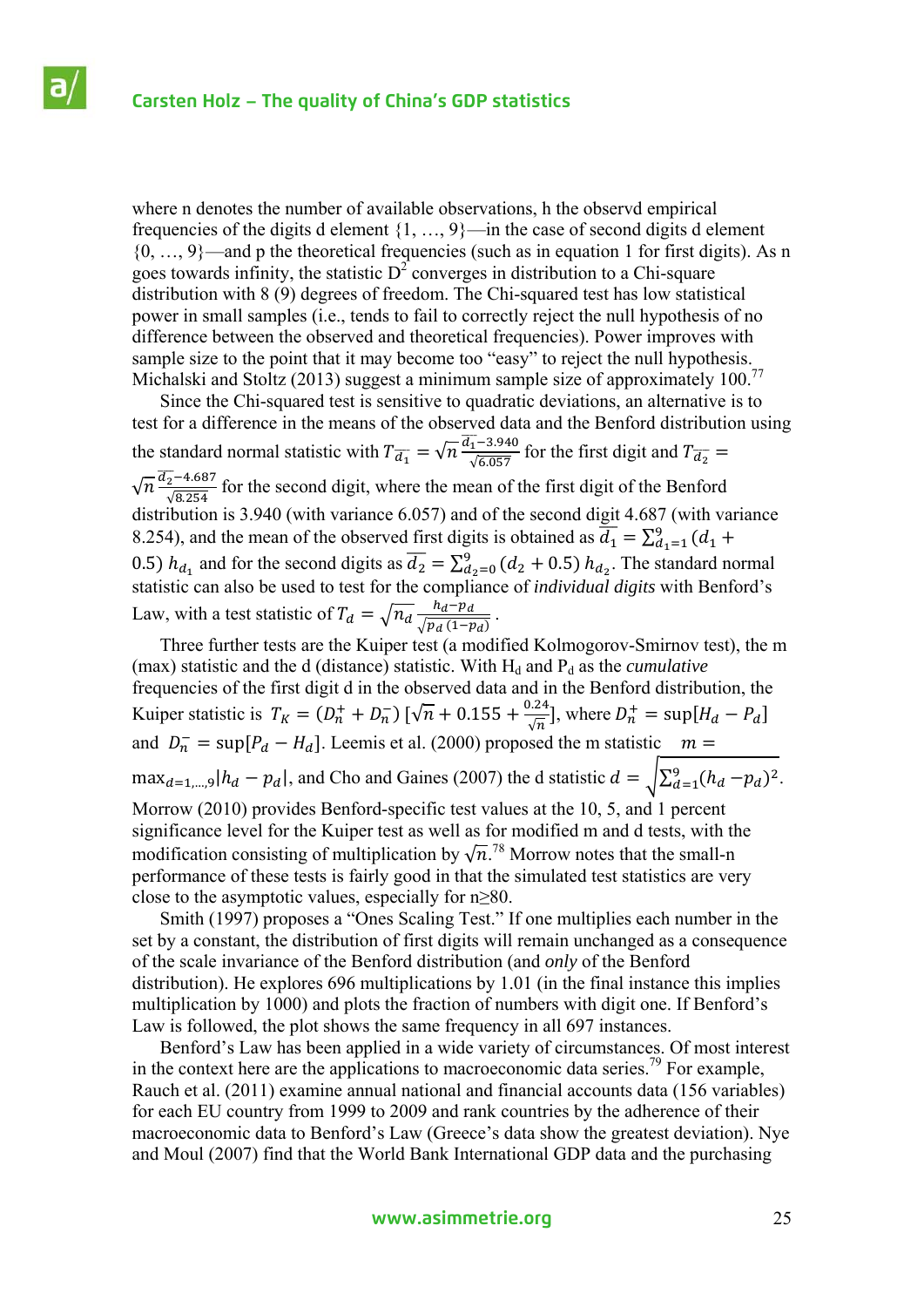power parity corrected Penn World Table data for OECD countries conform well to Benford's Law, but some subsets of the data, especially GDP data from the developing world, do not, suggesting deliberate manipulation of the underlying series. Michalski and Stoltz (2013) examine the quarterly balance of payments data of 103 countries in the period 1989 to 2007 to determine under which conditions (such as having a fixed exchange rate regime) countries' data tend to violate Benford's Law. Gonzalez-Garcia and Pastor (2009) examine five annual time series in each of the areas banking, balance of payments, national accounts, and government finance statistics for the period 1945- 2007 for 80 countries (nested in six country groups) and find that most macroeconomic series for most country groups conform with Benford's Law. Rejections of Benford's Law, however, are not correlated with the corresponding data quality ratings compiled by experts based on the IMF's Data Quality Assessment Framework (thus questioning the accuracy either of the expert opinions or of the Benford test). The authors also find that rejection of Benford's Law may result from structural shifts in data series.

 Two authors show the importance of extending the analysis to the second digit. Diekmann (2007) in examining the first and second digits reported in published statistical estimates of research papers and in a similar set of faked data finds that both the first and second digits in published statistical estimates approximately match the Benford distribution, while only the first digits of faked statistical estimates do. In the economic realm, Günnel and Tödter (2009) for forecasts of GDP growth and CPI inflation in Germany find that the second digits of forecasts exhibit an excess of zeros and fives.

 A key issue is how to interpret violations of Benford's Law in the observed data. This could imply that the underlying data distribution violates Benford's Law, that the data do not cover sufficient orders of magnitude, or that the data have been falsified. $80$ Rather than conclude on outright falsification, some of the literature proceeds to compare or rank different sets of data (such as different countries' data on one and the same variable or set of variables) as to their conformity to Benford's distribution. I.e., conformity to Benford's Law is benchmarked against other comparable datasets; a lower degree of conformance is then interpreted as potentially lower data quality.<sup>81</sup>

### **5.2 Benford's Law and Chinese National Income and Product Accounts Data**

To examine Chinese national income and product accounts data, four sets of nominal data for the years 1978-2011 are selected:

- (production approach) GDP (with data as first published, and as most recently published);
- sectoral VA for the four exhaustive sectors agriculture, industry, construction, and services (with data as first published, and as most recently published);
- aggregate expenditures; and
- five exhaustive components of aggregate expenditures.

U.S. data on aggregate expenditures in their totatily, as well as with a breakdown into 8 and 14 components, are considered for comparison. (The U.S. does not publish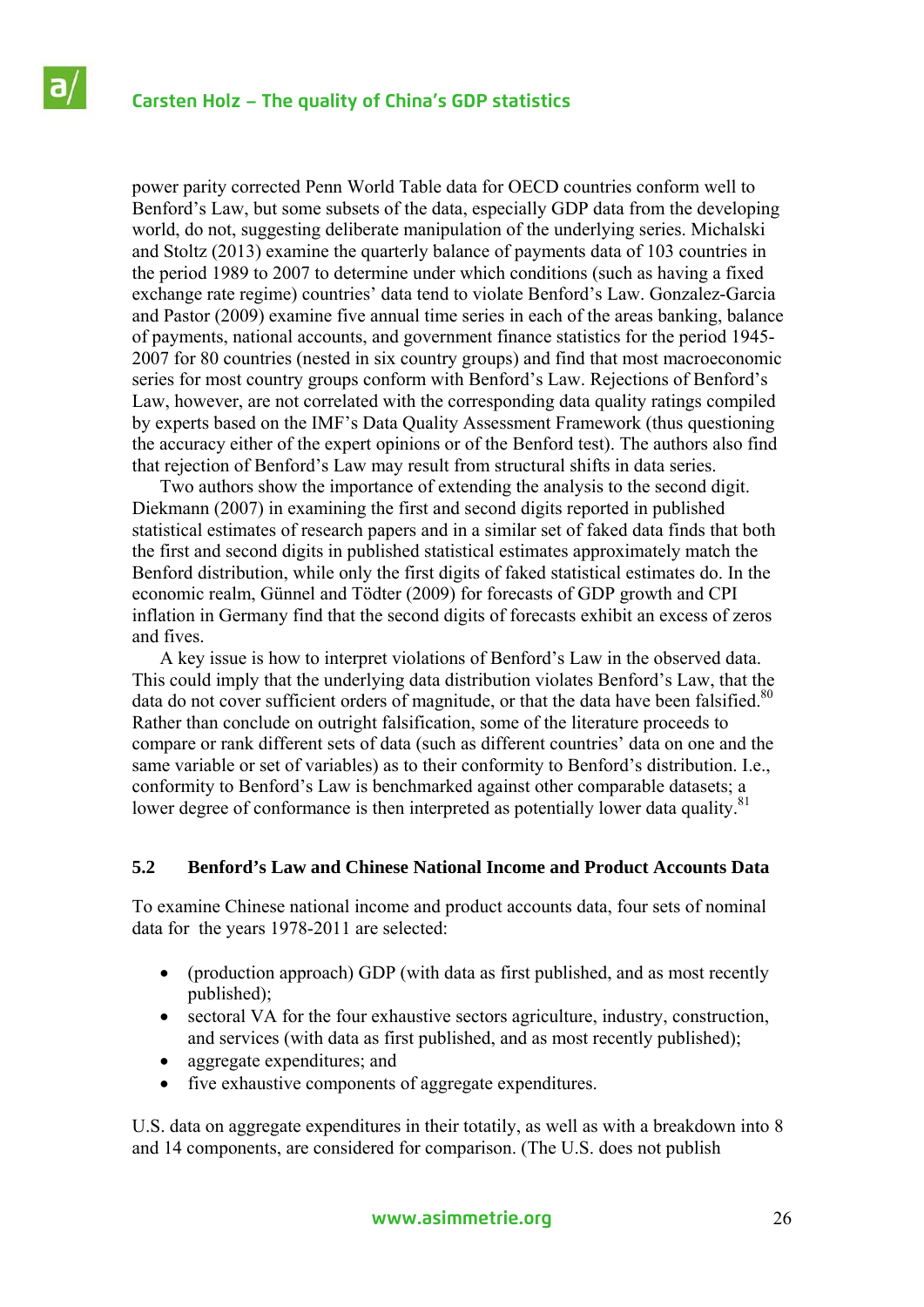production approach GDP data.) The number of observations for GDP or aggregate expenditures is small, with only 34 observations, and covering only two orders of magnitude. In the case of sectoral VA or the components of aggregate expenditures, the number of observations is above 100, typically covering three orders of magnitude.

 Table 6 reports the results of the test statistics introduced above: apart from the number of observations, it reports the significance levels (10, 5, and 1 percent) of any significant deviations of the actual data from the Benford distribution.<sup>82</sup> As the top half of the table shows, the distributions of Chinese and U.S. nominal data do not differ significantly from the Benford distribution at the 10 percent significance level (except for two isolated instances), neither for first digits nor for second digits. Figure 10 provides the corresponding charts for a selection of nominal data.

 The bottom half of Table 6 reports the findings for the case of deflators and real growth rates for 1979-2011. With neither deflators nor real growth rates following an exponential distribution (and cumulative series being truncated from below at an arbitrary starting point, typically set at 100), only second digits of annual, noncumulative deflators and real growth rates (expressed in percentages) are examined.<sup>83</sup> First published real growth rates do not start until 1987 or 1990, depending on sector (using the real growth rate of a particular year as first published, and not using retrospectively constructed series for the early reform years). No official real growth data have been published for aggregate expenditures. Newly added are data for the highand low-growth deflator scenario presented in the previous section. For the official data, deflators are (by necessity) implicit deflators, derived by dividing nominal growth rates by real growth rates. For the high- and low-growth scenario, deflators are the ones constructed in the previous section, and real growth rates follow by applying the official nominal data. The U.S. separately publishes price and real growth data, with no such data available for the expenditure component 'changes in inventories.'

 The test statistics suggest that the *sectoral* high- and low-growth deflators constructed in the previous section do not follow the Benford distribution (though their aggregate does). Chinese official deflators (in the aggregate and by sector) follow the Bendford distribution, as do U.S. prices.

 It is for the real growth rates that test statistics consistently raise the alarm. Both, official Chinese real growth rates and U.S. real growth rates tend to *not* follow the Benford distribution. For China, the sectoral VA data fare better than the overall GDP data; for the U.S., aggregate expenditures in their totatily fare better than the data on expenditure components.

 Figure 11 presents a selection of the data (keeping in mind that the number of observations in the case of GDP is small and the statistical tests therefore accept large deviations). The figures show that for both the U.S. and China the problem with the real growth rates is that the second digit is zero with too high a frequency. This appears the only serious problem. The fact that there are too many zeros suggests rounding by the statistical authority. This could be intentional, accurate rounding for the sake of not pretending a higher degree of accuracy than the data can provide (with a penchant for rounding to the zero), or intentional rounding for the sake of falsifying data.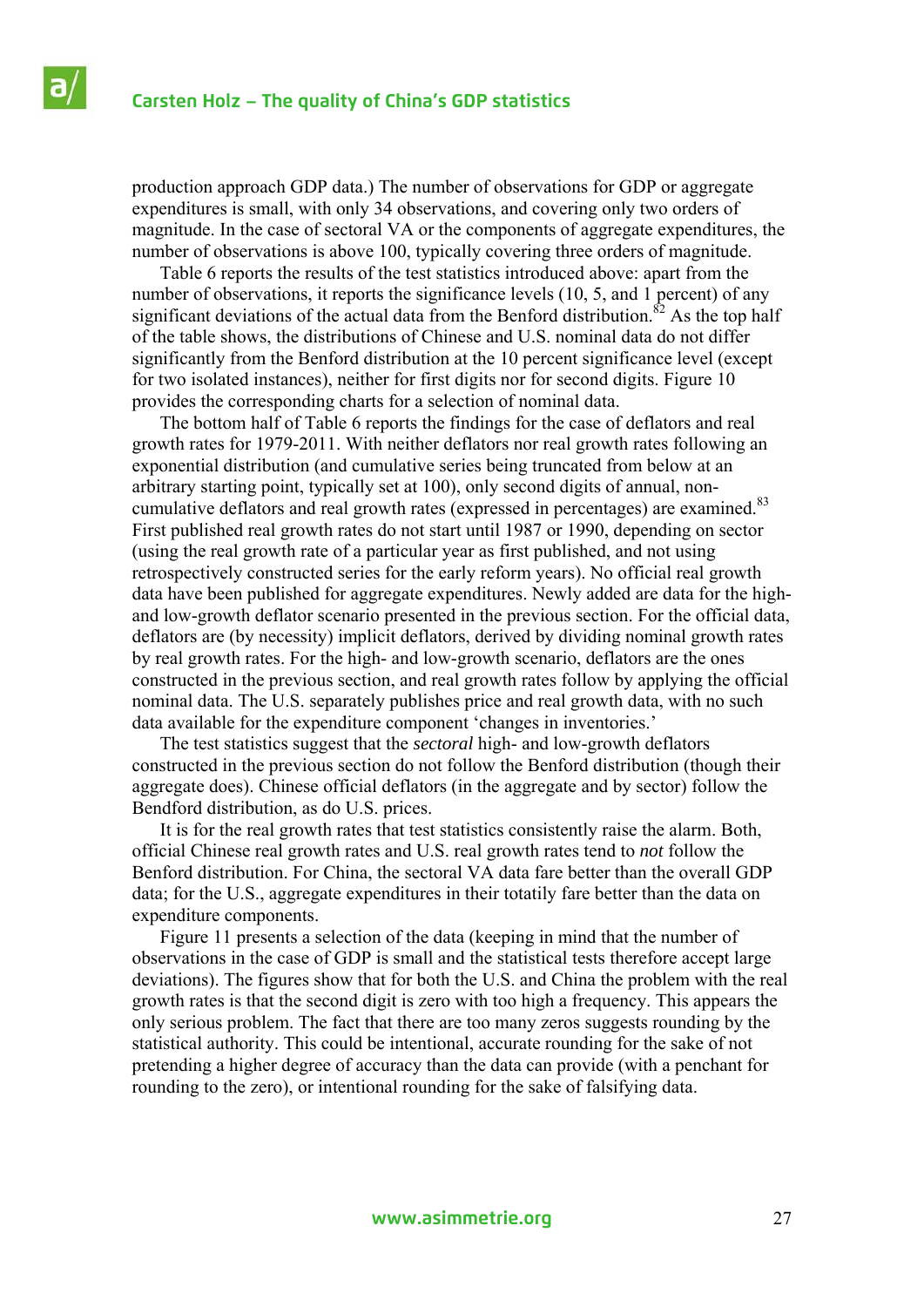### **Carsten Holz – The quality of China's GDP statistics**

# **6. CONCLUSIONS**

Reviewing past and ongoing suspicions of the quality of Chinese GDP data, one is hard pressed to find evidence of data falsification. One may wonder if the 2006 benchmark revision following the 2004 economic census should not have led to *higher* real growth rates. One cannot but question the quality of the 2007 DRIE VA data (and then wonder how the NBS obtains data on industrial VA). And one may ponder if the 2007 real GDP growth rate is economically feasible. But there is no clear evidence of data falsification.

 The institutional arrangements of data compilation in China raise major questions. The NBS has no degree of formal independence and serves the Party and the government. How the NBS obtains the final nominal GDP value and real GDP growth rate is anybody's guess. The limitations of publicly available data do not allow one to double-check the accuracy of the official (final) data.

 The NBS has scope for intentional manipulations in order to achieve a politically desirable GDP value or real GDP growth rate. The NBS can falsify nominal data, with implications for real growth rates, by falsifying data on that part of the economy on which it does not regularly publish data, such as small economic units that are covered through surveys only. It can also "falsify" nominal data by expanding its data compilation method to capture an increasing share of the shadow economy. (To its credit, the NBS appears to have implemented such changes to its data compilation method in benchmark revisions that came with retrospective revisions to earlier data.) The NBS can falsify real growth rates through its choice of deflation method, as well as through its choice of retrospective revisions to nominal values and implicit deflators in benchmark revisions.

 In the case of real growth rates, neither a double-check on the deflators of VA nor a double-check on the deflators of expenditure components yields significantly different aggregate (GDP) real growth rates. Plausible alternative deflators may yield up to one percentage point higher as well as lower average annual real growth rates for the reform period. That does not appear to be a clear bias, nor an exorbitant margin of error.

 The real growth rates are as good as the deflators and the aggregation methods are. The deflators are as good as the constant price method is or the individual price indices are; the individual price indices, in turn, depend on a vast array of individual price data collected. All deflation/aggregation methods come with inherent deficiencies, potentially giving too much weight to high-growth sectors due to high initial prices (leading to high growth rates), or neglecting quality change and thus causing deflators to be too high and growth rates to be too low. On balance, there is no clear overall effect. If the underlying individual price data, however, were incorrect, all bets on real growth rates are off. Chinese consumers will readily attest that China's official CPI understimates true consumer price inflation—but so will European and American consumers for their respective CPIs.

 A test of Chinese statistics against Benford's Law does not find egregious data falsification. The only finding is that the second digit of real growth rates is 'zero' with too high a frequency—as is the case for the U.S. That does not rule out the very occasional data manipulation (which Benford's Law cannot detect).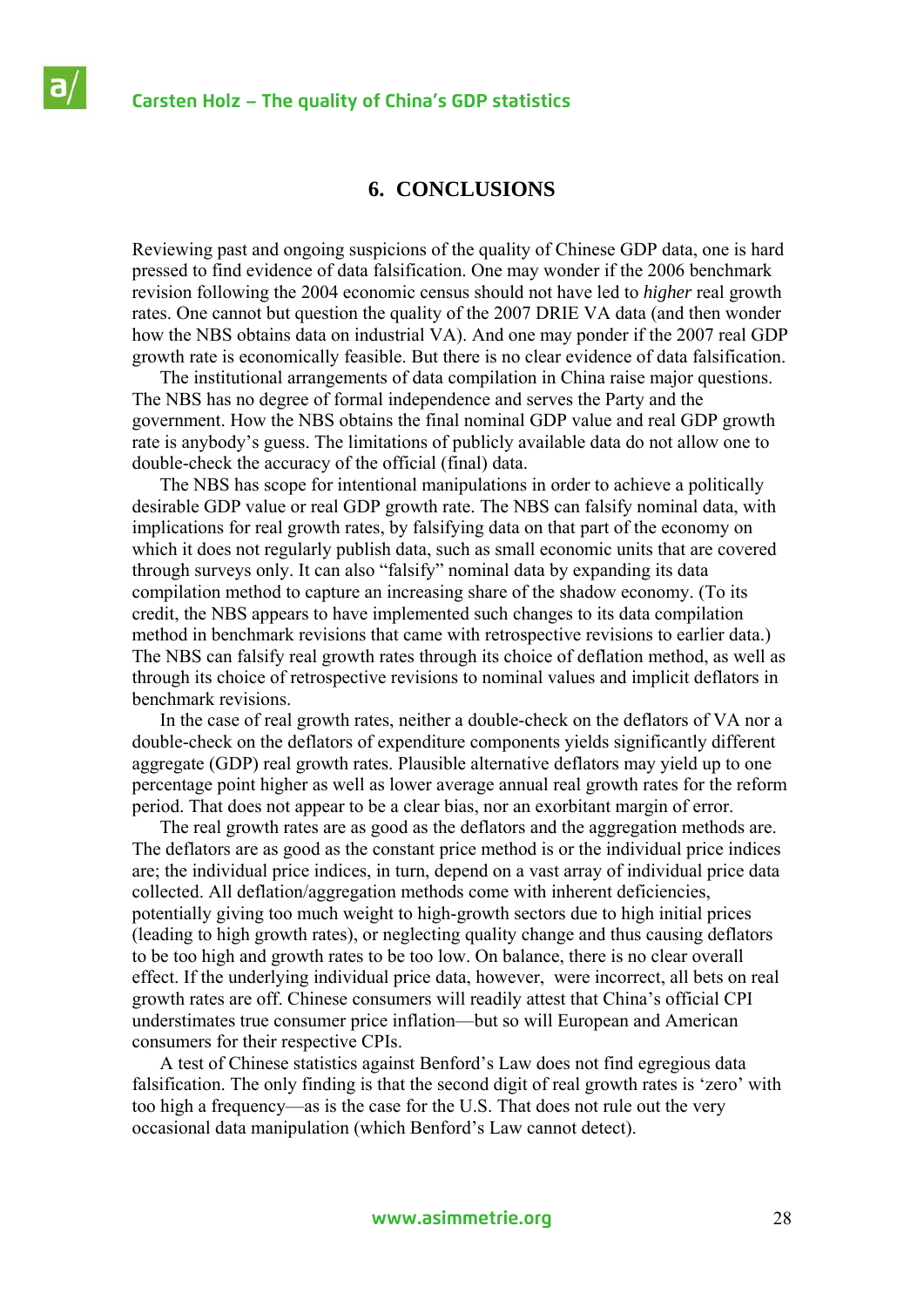In the end, one is left with an issue of trust: does one trust that the NBS in the many data manipulations that are needed to calculate GDP has no other purpose than to achieve an accurate estimate of GDP? Does the NBS simply work with large margins of error and an atrocious lack of transparency? Or is there an—Benford's Law suggests at most *occasional*—political imperative that guides NBS manipulations of the underlying data? NBS explanations of how it obtains nominal VA and real growth rates are not encouraging as they appear at times inaccurate or contradictory, and the necessary data for double-checks data are not being made available.

 Things may not be much better in other countries. In the U.S., the Boskin Commission overnight changed real growth rates on grounds that may be perfectly plausible but only serve to illustrate the wide range of plausible inflation values, and thereby real growth values.<sup>84</sup> In an economy with rapidly changing product characteristics and product variety, such as China, measuring inflation (and thereby real growth) accurately is potentially a challenging task.

 Political interference likewise is no anomaly: "President Lyndon Johnson would review the GNP reports before their release. If he did not like the report, he would keep sending the GNP estimates back to the Commerce Department until they got the numbers 'correct.'" Under the first Bush administration, a senior member of the Executive Branch approached a large computer company with the request to in its report to the BEA exaggerate computer sales: "thanks to the heavy leverage of computer deflation, reported GDP growth enjoyed an artificial spike.<sup>85</sup> In contrast to the U.S., data falsification in China—if it occurs at the national level at all—may yet tread on lighter ground.

 In the final instance, when political regimes—in the East and in the West—derive their legitimacy from economic growth and when real GDP growth is difficult to measure accurately, reliable GDP figures may be an illusory commodity. When, furthermore, GDP by definition is an incomplete measure of productive activities and a flawed measure of well-being, perhaps it is time to de-emphasize the importance of GDP and to reflect on the ideological framework in which we operate.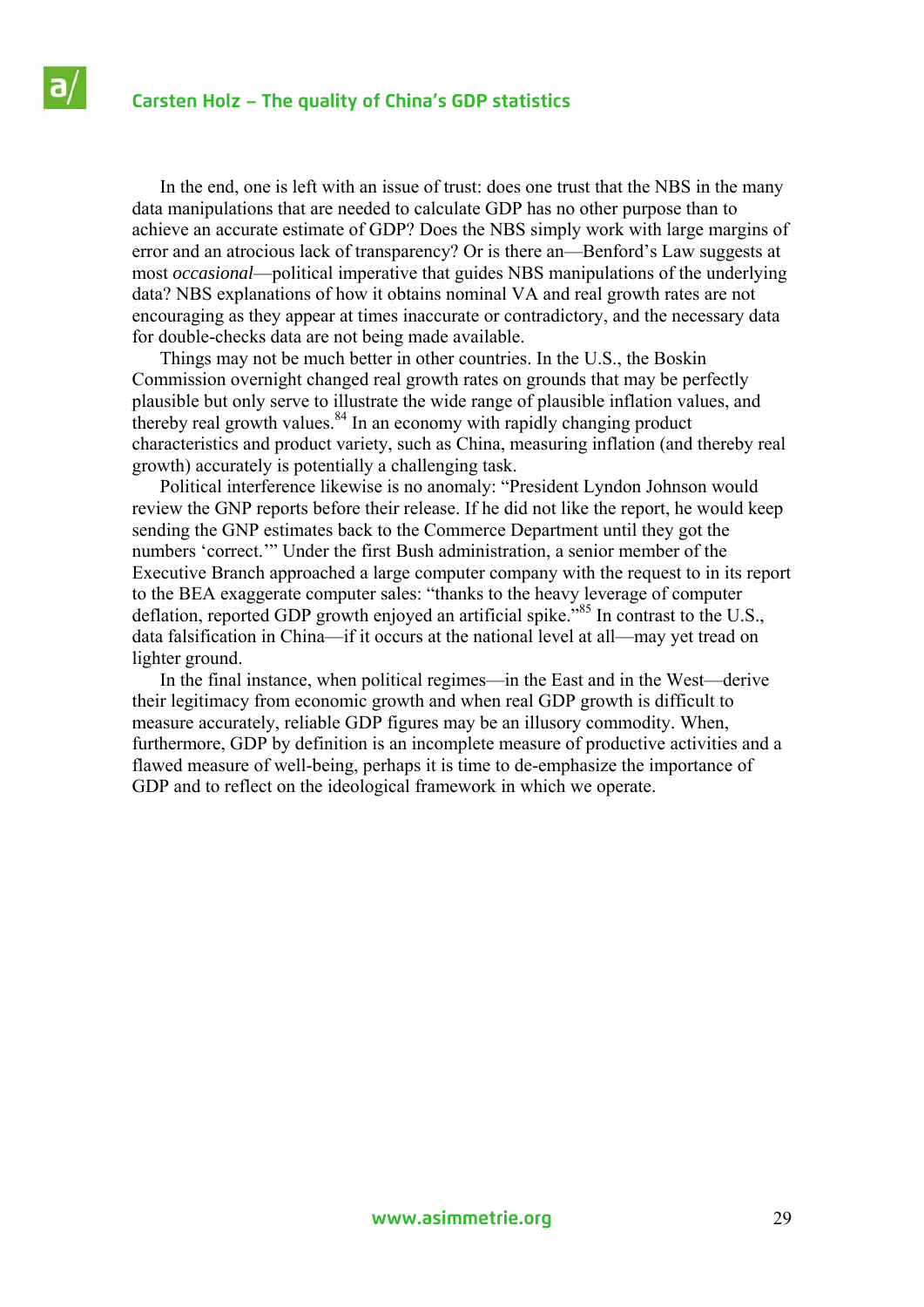# **References for China literature**

- Adams, F. Gerard, and CHEN Yimin. "Skepticism about Chinese GDP Growth—the Chinese GDP Elasticity of Energy Consumption." *Journal of Economic and Social Measurement* 22, no. 4 (1996): 231-40.
- Bartholdy, Kasper. "Old and New Problems in the Estimation of National Accounts in Transition Economies." *Economics of Transition* 5, no. 1 (May 1997): 131-46.
- BAI Chong-en, and QIAN Zhenjie. "Guomin shouru de yaosu fenpei: tongji shuju beihou de gushi" (Factor contribution: the story behind the numbers). Unpublished and undated manuscript, obtained December 2009.
- BAI Chong-en, and QIAN Zhenjie. "The Factor Distribution in China: 1978-2007." *China Economic Review 21*, no. 4 (Dec. 2010): 650-70.
- BEA (Bureau of Economic Analysis). 2013. "2013 Comprehensive Revision of the National Income and Product Accounts," at http://www.bea.gov/national/an1.htm#2013comprehensive (especially first item, "Briefing"), accessed 20 September 2013.
- CAI Yongshun. "Between State and Peasant: Local Cadres and Statistical Reporting in Rural China." *The China Quarterly*, no. 163 (Sept. 2000): 783-805.
- China Infobank (at http://www.chinainfobank.com). "Yuce zhongguo 'bu ke cesuan de jingji' zhan GDP de bizhong yue wei 10%" (The 'economic activities that cannot be estimated' are estimated to be equivalent to 10% of GDP). 7 June 2003.
- Chow, Gregory C. "Chinese Statistics." *The American Statistician* 40, no. 3 (1986): 191-6.
- *Economics Dictionary: Statistics. Jingji da cijian tongjijuan* (Big economics dictionary, statistics volume). Shanghai: Shanghai cishu chubanshe, 1996.
- Edin, Maria. "Why Do Chinese Local Cadres Promote Growth? Institutional Incentives and Constraints of Local Cadres." *Forum for Development Studies*, no. 1 (1998): 97- 127.
- Fernald, John, Israel Malkin, and Mark Spiegel. "On the Reliability of Chinese Output Figures." *FRBSF Economic Letter 2013-08*, 25 March 2013, 5pp.
- Finance Ministry (General Office). *Xianxing caiwu kuaiji zhidu quanshu* (Complete current financial accounting system). Two volumes. Beijing: Zhongguo caizheng jingji chubanshe, 1999.
- *GDP 1952-96*. *Zhongguo guonei shengchan zongzhi hesuan lishi ziliao (zhaiyao)*  (Historical data on China's gross domestic product 1952-1995 (Summary)). Beijing: Zhongguo tongji chubanshe, 1998.
- *GDP 1952-2004*. Zhongguo guonei shengchan zongzhi hesuan lishi ziliao 1952-2004 (Historical data on China's gross domestic product 1952-2004). Beijing: Zhongguo tongji chubanshe, 2007.
- *GDP Manual*. *Zhongguo guonei shengchan zhongzhi hesuan shouce* (Manual for GPD calculation in China). Compiled by the NBS National Income Accounts Division. Beijing: Zhongguo tongjiju guomin jingji hesuansi, 2001.
- GUO Tan, and YI Xiaobo. "Zhongguo dixia jingji guimo jiben cesuan he shizheng fenxi" (Basic estimation of the size of China's underground economy and a positive analysis). *Gongye jishu jingji* 25, no. 11 (Nov. 2006): 129-32.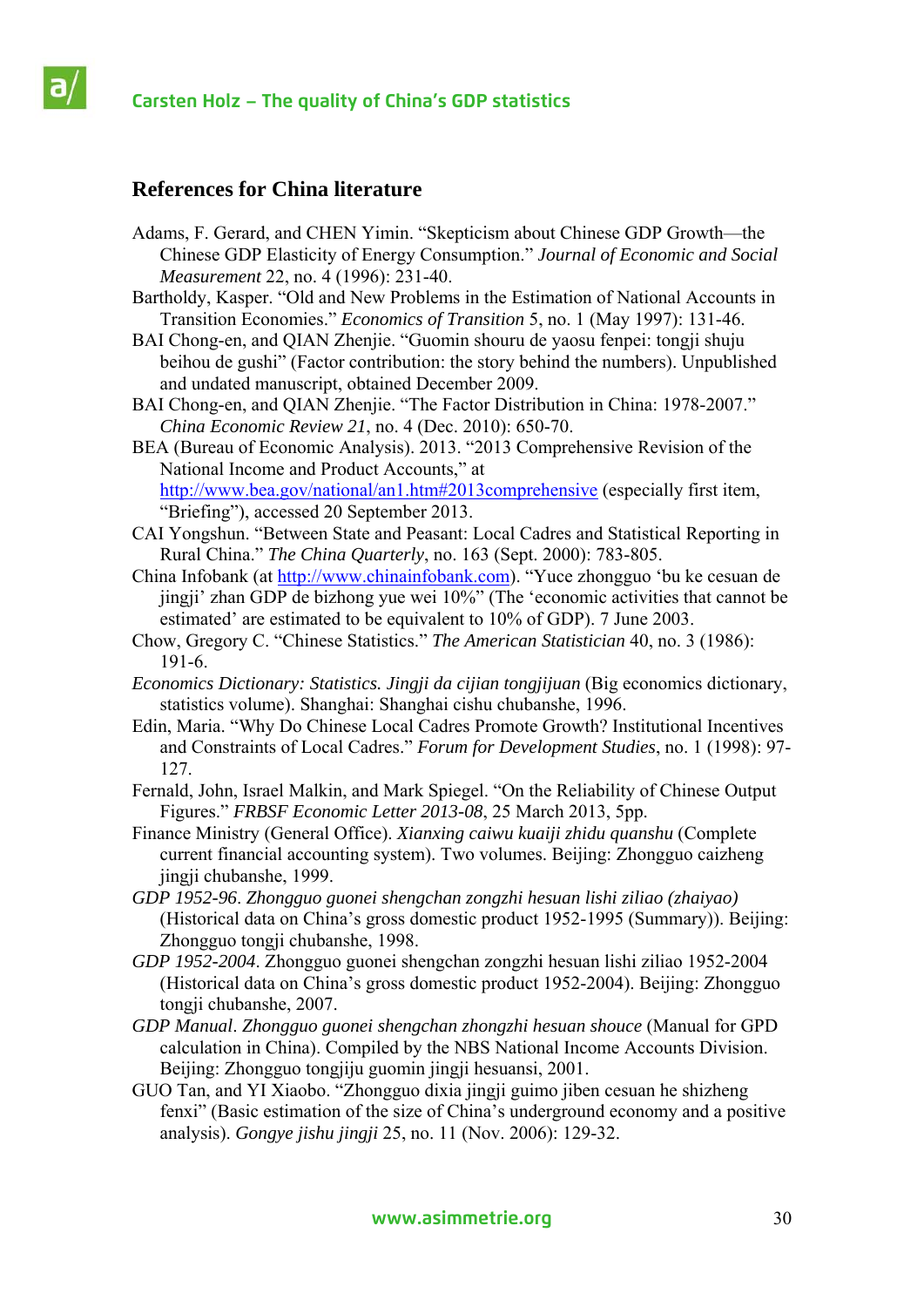- Holz, Carsten. "'Fast, Clear and Accurate:' How Reliable Are Chinese Output and Economic Growth Statistics?" *The China Quarterly*, no. 173 (March 2003): 122-63.
	- \_\_\_\_\_. "Deconstructing China's GDP Statistics." *China Economic Review 15*, no. 2 (2004): 164-202.
	- \_\_\_\_\_. "China's Reform Period Economic Growth: How Reliable Are Angus Maddison's Estimates? *Review of Income and Wealth* 52, no. 1 (March 2006a): 85- 119.
	- \_\_\_\_\_. "China's Reform Period Economic Growth: How Reliable Are Angus Maddison's Estimates? Response to Angus Maddison's Reply." *Review of Income and Wealth 52*, no. 3 (Sept. 2006b): 471-5.
	- \_\_\_\_\_. "Chinese Statistics: Classification Systems and Data Sources." Stanford Center for International Development Working Paper No. 471, Stanford University, 8 January 2013(a).

\_\_\_\_\_. "Chinese Statistics: Output Data." Stanford Center for International

- Development Working Paper No. 473, Stanford University, 1 March 2013(b). \_\_\_\_\_. "Measuring Productivity Growth in China, 1952-2011." Mimeo, Stanford Center for International Development. 2013(c).
- Holz, Carsten A., and Yi-min Lin. "Pitfalls of China's Industrial Statistics: Inconsistencies and Specification Problems." *The China Review* 1, no. 1 (Fall 2001): 29-71.
- Huenemann, Ralph W. "Are China's Recent Transport Statistics Plausible?" *China Economic Review* 12, no. 4 (2001): 368-72.
- *Input-Output Tables 1997*. *Zhongguo touru chanchubiao 1997* (Input-Output Tables of China 1997). Beijing: Zhongguo tongji chubanshe, 1999.
- *Input-Output Tables 2007*. *Zhongguo touru chanchubiao 2007* (Input-Output Tables of China 2007). Beijing: Zhongguo tongji chubanshe, 2009.
- Keidel, Albert. "China's GDP Expenditure Accounts." *China Economic Review* 12, no. 4 (2001): 355-67.
- Klein, Lawrence, and Suleyman Ozmucur. "The Estimation of China's Economic Growth Rate." *Journal of Economic and Social Measurement 28*, no. 4 (2002- 2003):187-202.
- Koech, Janet, and Jian Wang. "China's Slowdown May Be Worse Than Official Data Suggest." Federal Reserve Bank of Dallas, *Economic Letter 7*, no. 8 (Aug. 2012): 1- 4.)
- Koen, Vincent. "Russian Macroeconomic Data: Existence, Access, Interpretation." *Communist Economies & Economic Transformation 8*, no. 3 (Sept. 1996): 321-33.
- Lardy, Nicholas. "Evaluating Economic Indicators in Post-WTO China." *Issues and Studies* 38/39, no. 4/38-1/39 (Dec. 2002/March 2003): 249-68.
- Li Choh-Ming. *The Statistical System of Communist China*. Berkeley: University of California Press, 1962.
- LIU Hua, ZHANG Weiwei, and LIAO Fugang. "Jiyu xianjin bilu moxing gaijin de wo guo dixia jingji guimo cesuan" (Estimate of the size of China's underground economy based on an improved cash ratio model). *Wuhan ligong daxue xuebao* 29, no 1 (Jan. 2007): 138-40.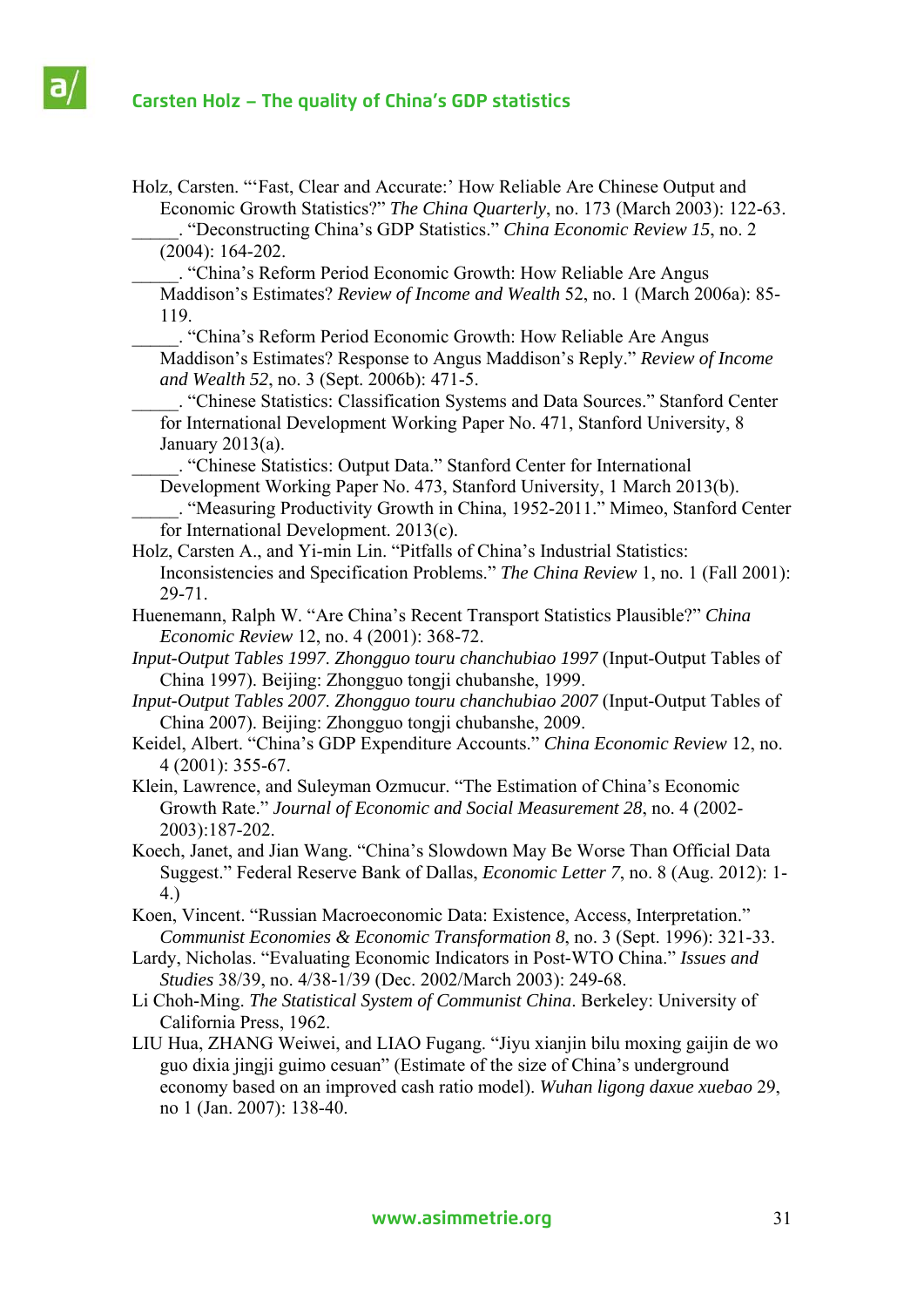- Maddison, Angus. *Chinese Economic Performance in the Long Run*. Paris: Development Centre of the Organisation for Economic Co-operation and Development, 1998.
	- \_\_\_\_\_. "Do Official Statistics Exaggerate China's GDP Growth? A Reply to Carsten Holz." *Review of Income and Wealth 52*, no. 1 (March 2006): 121-6.
- Mehrotra, Aaron, and Pääkkönen. "Comparing China's GDP Statistics with Coincident Indicators." *Journal of Comparative Economics 39* (2011): 406-11.
- MENG Lian and WANG Xiaolu. "Dui zhongguo jingji zengzhang tongji shuju kexindu de guji" (An evaluation of the reliability of China's statistics on economic growth). *Jingji yanjiu*, no. 10 (Oct. 2000): 3-13.
- Movshuk, Oleksandr. "The Reliability of China's Growth Figures: A Survey of Recent Statistical Controversies." *The Journal of Econometric Study of Northeast Asia 4*, no. 1 (2002): 31-45.
- NBS (National Bureau of Statistics).
	- 1997. *Zhongguo niandu guonei shengchan zongzhi jisuan fangfa* (Calculation method of China's annual gross domestic product). NBS National Income Accounts Division. Beijing: Zhongguo tongji chubanshe. (This is one of seven small volumes explaining compilation practices of different national income and product accounts statistics in China.)
	- 2003. *Guojia tongji diaocha zhidu 2003* (National statistical survey system 2003). No publishing house information or date; presumably an internal volume.
	- 2007. *Zhongguo jingji pucha niandu guonei shengchan zongzhi hesuan fangfa*  (Calculation method of China's annual gross domestic product from China's economic census). NBS National Income Accounts Division. Beijing: Zhongguo tongji chubanshe, 2007.
	- 2011. *2011 Guomin jingji hangye fenlei zhushi* (2011 National sectoral classification scheme). Beijing: Zhongguo tongji chubanshe, 2011
- NBS Industry and Transport Division. "Gongye zengzhang sudu zhong de 'shuifen' you duoda?" (How big is the 'water content' in industrial growth?). *Jingji yanjiu cankao ziliao*, no. 42 (19 March 1989): 2-5.
- NBS Statistical Design and Administration Division. *Guanyu tongji shang ruhe fanying suoyouzhi jiegou wenti de yanjiu* (How to reflect the issue of ownership structure in the statistics). Beijing: Zhongguo tongji chubanshe, 1999.
- NPC (National People's Congress and its Standing Committee).
	- 8 December 1983. "Zhonghua renmin gongheguo tongji fa" (People's Republic of China Statistics Law), in *China Infobank*.
	- 30 Sept. 1990. "1990 nian gongye chanpin bubian jiage" (1990 constant prices of industrial products). In NBS (1995), pp. 768-72.
	- 1995. *Tongji zhidu fangfa wenjian xuanbian 1987-1993* (Selected documents on the methods of the statistical system 1987-1993). Beijing, Guojia tongjiju tongji sheji guanlisi (Design and Administration Department of the NBS), publisher not specified, 1995.
	- 15 May 1996. "Zhonghua renmin gongheguo tongji fa" (People's Republic of China Statistics Law), revision of original 8 December 1983 law, in *China Infobank*.
	- 27 June 2009. "Zhonghua renmin gongheguo tongji fa" (People's Republic of China Statistics Law), revision of 15 May 1996 law. At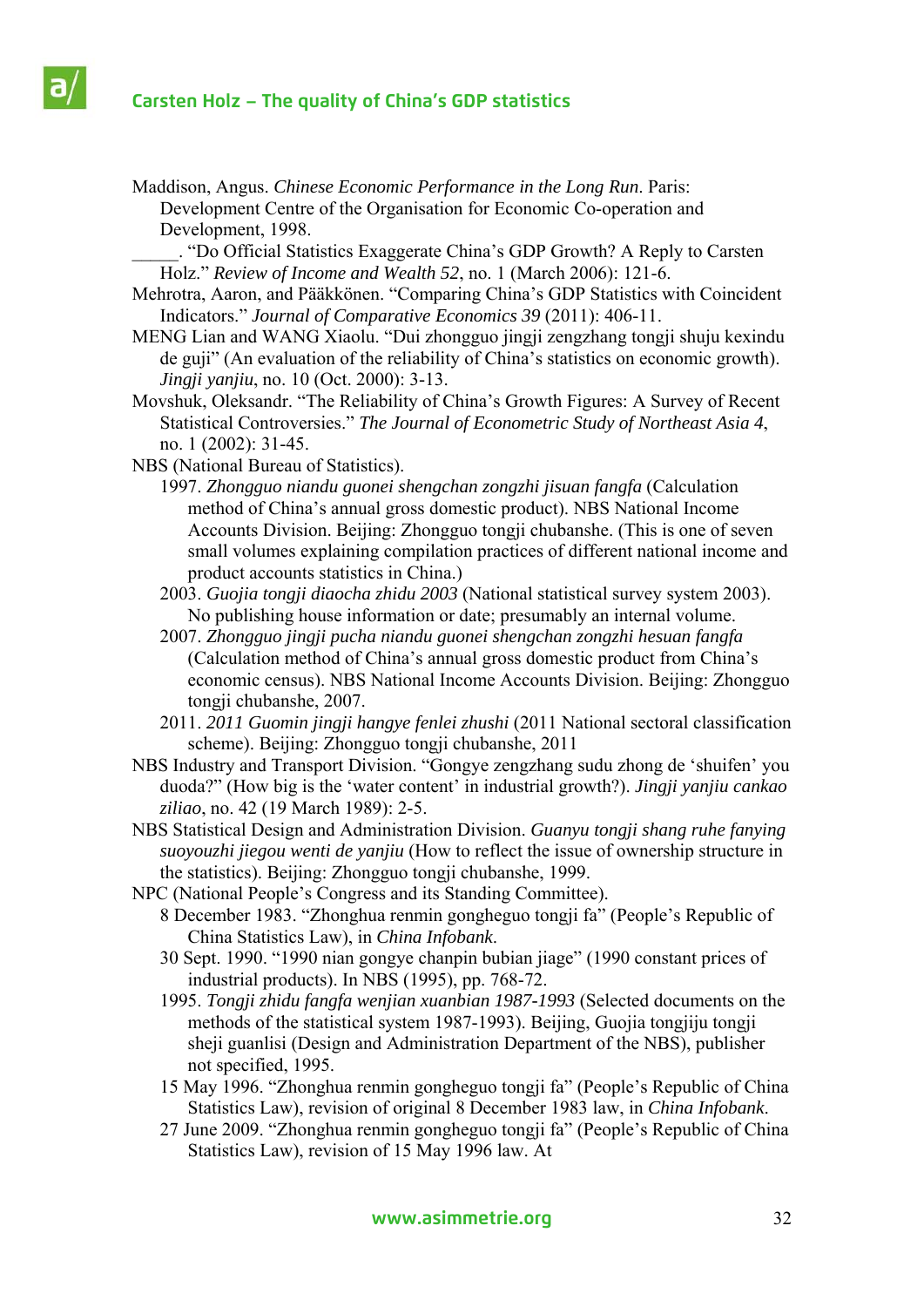http://www.npc.gov.cn/npc/xinwen/lfgz/zxfl/2009-06/27/content\_1508548.htm, accessed 11 September 2009.

- Orlik, Tom. *Understanding China's Economic Indicators: Translating the Data into Investment Opportunities*. Upper Saddle River, NJ: FT Press Science, 2012.
- PAN Zhenwen, and AN Yuli. "Yi wan yi de chaju cong he er lai: dui guojiaji, shengji hesuan shuju chaju de sikao" (Where is the one-trillion difference from? Some thoughts on the difference between national and provincial accounts data). *Zhongguo tongji*, no. 11 (Nov. 2003): 8f.
- Perkins, Dwight H. *Market Control and Planning in Communist China*. Cambridge, Massachusetts: Harvard University Press, 1966. Appendix A: Reliability of Chinese Statistics (pp. 215-25).
- Powers, Susan. "Statistical Needs in Eastern Europe." *Monthly Labor Review* 115, no. 3 (March 1992): 18-28.
- *Population Census 2010. Zhongguo 2010 nian renkou pucha ziliao* (Materials on China's 2010 Population Census). Three volumes, compiled by the population census office under the State Council and the NBS Department of Population and Employment Statistics. Beijing: Zhongguo tongji chubanshe, 2012.
- Rawski, Thomas G. "On the reliability of Chinese economic data: discussion." *Journal of Development Studies 12*, no. 4 (1976): 438-41.
- \_\_\_\_\_. "China by the Numbers: How Reform Has Affected China's Economic Statistics." *China Perspectives*, no. 33 (Jan./Feb. 2001a): 25-34.
- \_\_\_\_\_. "What Is Happening to China's GDP Statistics?" *China Economic Review* 12, no. 4 (2001b): 347-54.
- Rawski, Thomas G., and XIAO Wei. "China Economic Review Symposium on Chinese Economic Statistics: Introduction." *China Economic Review 12*, no. 4 (2001): 298- 302.
- Schneider, Friedrich, and Dominik H. Enste. "Shadow Economies: Size, Causes, and Consequences." *Journal of Economic Literature 38*, no. 1 (March 2000): 77-114.
- Sinclair, Tara M. "Characteristics and Implications of Chinese Macroeconomic Data Revisions." Mimeo, Department of Economics and Elliott School for International Affairs, The George Washington University, 21August 2012.
- WANG Lixin, and Joseph Fewsmith. "Bulward of the Planned Economy: The Structure and Role of the State Planning Commission." Chapter 5 in Carol Lee Hamrin and ZHAO Suisheng (eds.), *Decision-making in Deng's China: Perspectives from Insiders*, Armonk, New York: M.E. Sharpe, 1995, pp. 51-64.
- WANG Xiaolu, and MENG Lian. "A Reevaluation of China's Economic Growth." *China Economic Review 12*, no. 4 (2001): 338-46.
- Wu, Harry X. "How Fast Has Chinese Industry Grown?—Measuring the Real Output of Chinese Industry, 1949-97." *Review of Income and Wealth 48*, no. 2 (June 2002): 179-204.
	- \_\_\_\_\_. "The Chinese GDP Growth Rate Puzzle: How Fast Has the Chinese Economy Grown?" *Asian Economic Papers* 6, no. 1 (Winter 2007): 1-23.
- XIA Xingyuan and WAN Anpei. *Zhongguo dixia jingji wenti yanjiu* (Study of China's Underground Economy). Zhengzhou: Henan renmin chubanshe, 1993.
- XU Xianchun. "Shijie yinhang gaogu zhongguo GDP shuju" (The World Bank overestimates China's GDP). *Zhongguo guoqing guoli*, no. 1 (1999a): 7-10.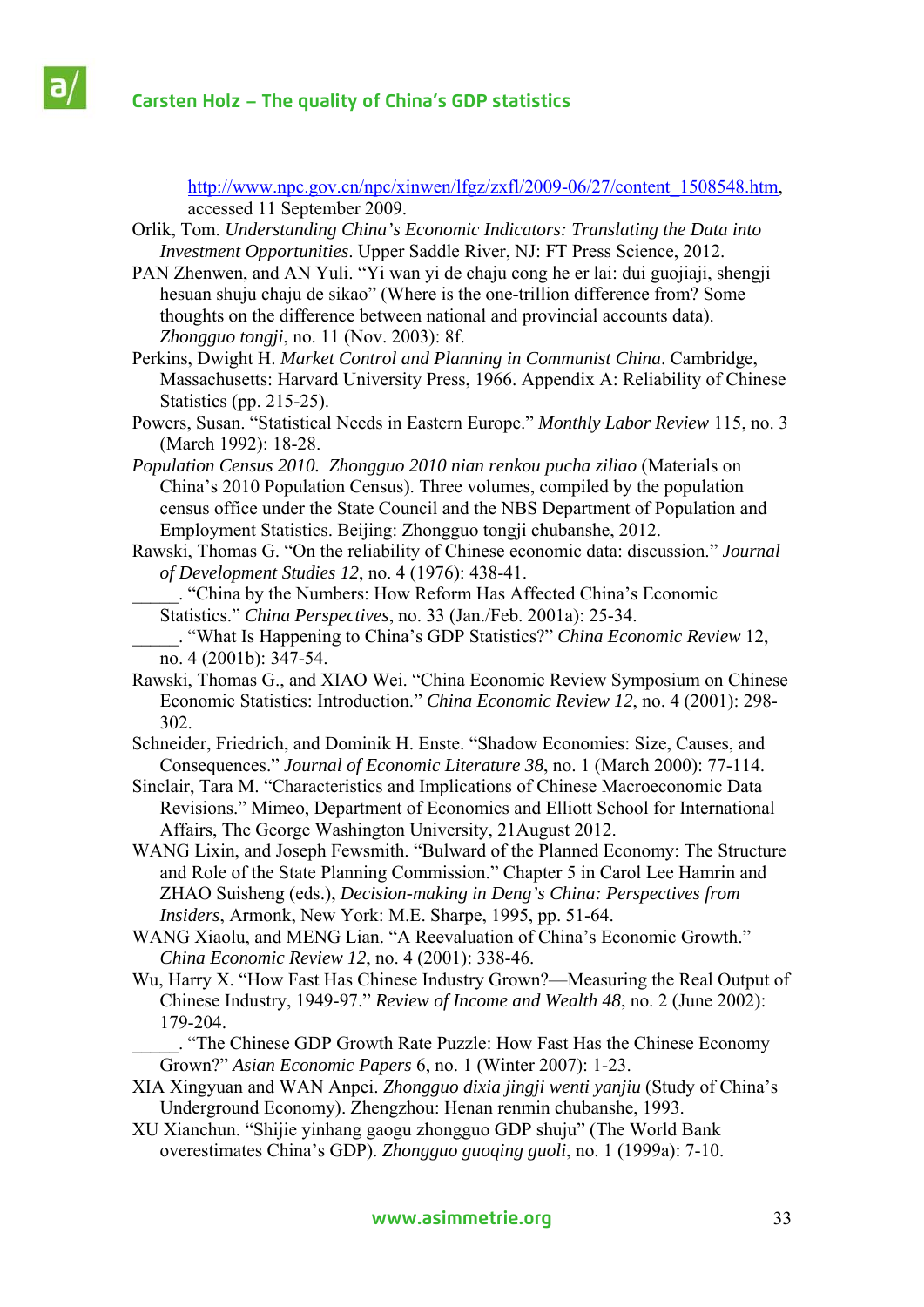\_\_\_\_\_. "Shijie yinhang dui zhongguo guanfang GDP shuju de tiaozheng he chongxin renke" (The official Chinese GDP figures as adjusted and approved by the World Bank). *Jingji yanjiu*, no. 6 (June 1999b): 52-8.

\_\_\_\_\_. "Zhongguo guonei shengchan zongzhi hesuan zhong cunzai de ruogan wenti yanjiu" (Some problems in the calculation of China's GDP). *Jingji yanjiu*, no. 2 (Feb. 2000a): 10-16.

\_\_\_\_\_. *Zhongguo guonei shengchan zongzhi hesuan* (Calculation of China's GDP). Beijing: Beijing daxue chubanshe, 2000(b).

\_\_\_\_\_. "Woguo GDP hesuan yu xianxing SNA de GDP hesuan zhijian de ruogan chayi" (Some discrepancies in China's GDP compilation in comparison to the current SNA GDP compilation methods). *Jingji yanjiu*, no. 11 (Nov. 2001): 63-8.

\_\_\_\_\_. "Study on Some Problems in Estimating China's Gross Domestic Product." *Review of Income and Wealth 48*, no. 2 (June 2002): 205-15.

\_\_\_\_\_. "Guanyu jingji pucha niandu GDP hesuan de bianhua" (Changes in the calculation of annual GDP in the economic census). *Jingji yanjiu*, no. 2 (February), 2006: 16-20.

\_\_\_\_\_. "The Establishment, Reform, and Development of China's System of National Accounts." *Review of Income and Wealth 55*, special issue 1 (July 2009): 442-65.

- YANG Jisheng. *Tombstone: The Great Chinese Famine, 1958-1962*. New York: Farrar, Straus and Giroux, 2012.
- Young, Alwyn. "Gold into Base Metals: Productivity Growth in the People's Republic of China During the Reform Period." *NBER Working Paper Series 7856*, August 2000.
- ZHANG Sai. "Guanyu 'Zhonghua renmin gongheguo tongjifa xiuzheng'an (zao'an)' de shuoming" (Explanation of the (draft) scheduled revisions to the People's Republic of China Statistics Law). 23 August 1995. In China Infobank.
	- \_\_\_\_\_. *Zhongguo tongji gaige fazhan zhanlue de lilun yu shijian* (Theory and practice of China's statistical system development strategy). Beijing: Zhongguo tongji chubanshe, 2001.
- ZHANG Zhichao, DING Hong, and DAN Fangfang. "Zhongguo dixia jingji de guimo guce" (An estimate of the size of China's underground economy). *Lilun xintan*, no. 12 (2004): 22f.
- ZHAO Peng. "Nongcun jingji tongji bu shi de yuanyin ji duice" (Reasons why rural statistics are false and counter-policies). *Nongcun Hezuo Jingji Jingying Guanli*, no. 6 (1998): 42f.

# **References for literature on Benford's Law**

- Benford, Frank. "The Law of Anomalous Numbers." *Proceedings of the American Philosophical Society 78*, no. 4 (31 March 1938): 551-72.
- Browne, Malcom. W. "Following Benford's Law, or Looking Out for No. 1." At http://www.rexswain.com/benford.html, last accessed 15 January 2013.
- Cho, Wendy K. Tam, and Brian J. Gaines. "Breaking the (Benford) Law." *The American Statistician 61*, no. 3 (August 2007): 218-23.
- Deckert, Joseph, Mikhail Myagkov, and Peter C. Ordeshook. "Benford's Law and the Detection of Election Fraud." *Political Analysis 19*, no. 3 (2011): 235-68.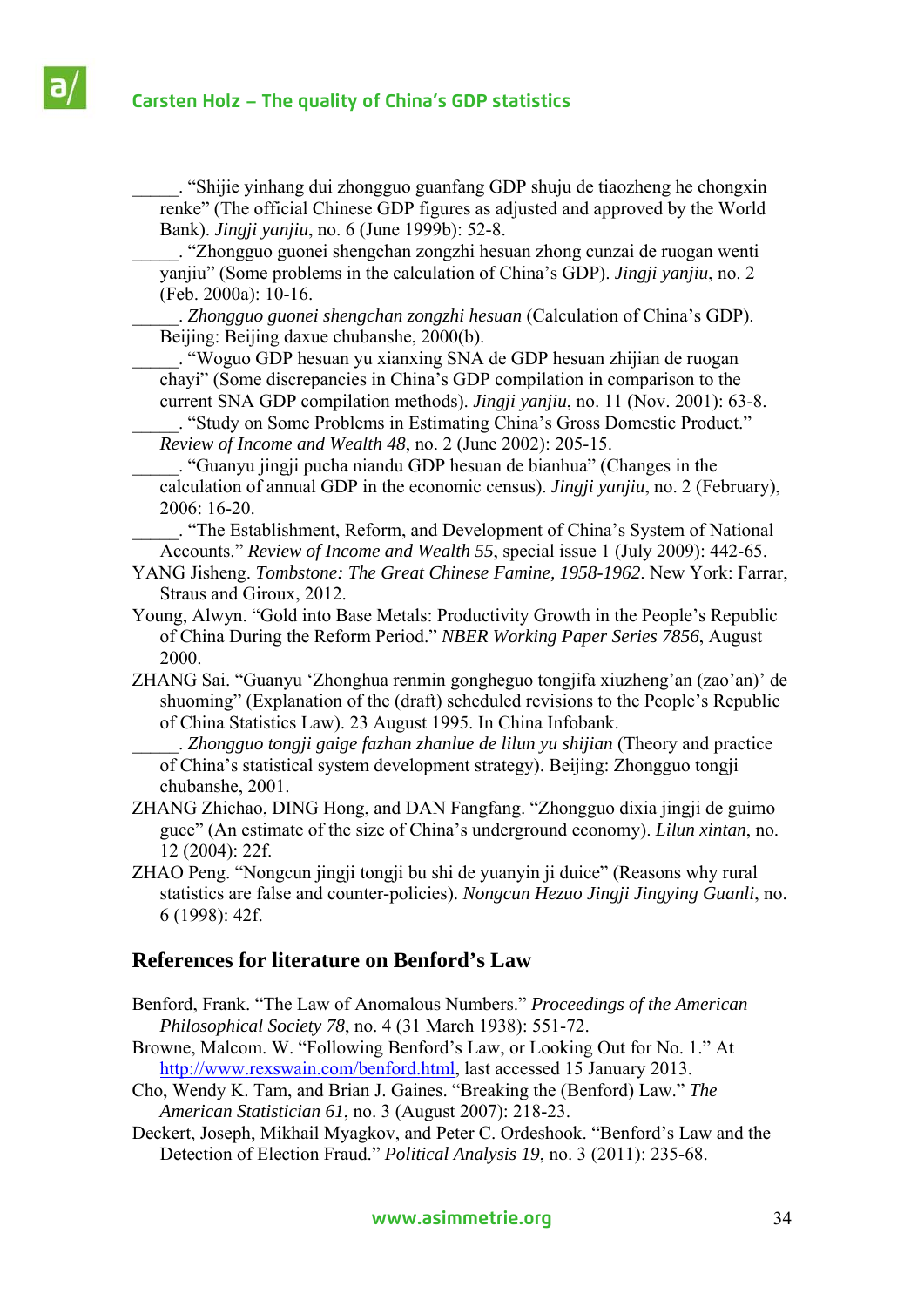Diekmann, Andreas. "Not the First Digit! Using Benford's Law to Detect Fraudulent Scientific Data." *Journal of Applied Statistics 34*, no. 3 (April 2007): 321-9.

Durtschi, Cindy, William Hillison, and Carl Pacini. "The Effective Use of Benford's Law to Assist in Detecting Fraud in Accounting Data." *Journal of Forensic Accounting V*, no 1 (2004): 17-34.

el Sehity, Tarek, Erik Hoelzl, and Erich Kirchler. "Price Developments after a Nominal Shock: Benford's Law and Psychological Pricing after the Euro Introduction." *International Journal of Research in Marketing 22*, no. 4 (December 2005): 471-80.

Fewster, R.M. "A Simple Explanatoin of Benford's Law." *The American Statistican 63*, no. 1 (2009): 26-32.

Giles, David E. "Benford's Law and Naturally Occurring Prices in Certain ebaY Auctions." *Applied Economics Letters 14*, no. 3 (2007): 157-61.

Gonzalez-Garcia, Jesus, and Gonzalo Pastor. "Benford's Law and Macroeconomic Data Quality." IMF Working Paper WP/09/10 (January 2009).

Günnel, Stefan, and Karl-Heinz Tödter. "Does Benford's Law Hold in Economic Research and Forecasting?" *Empirica 36*, no. 3 (August 2009): 273-92.

Hill, Theodore P. "Base-Invariance Implies Benford's Law." *Proceedings of the American Mathematical Society 123*, no. 3 (March 1995a): 887-95.

\_\_\_\_\_. "The Significant-Digit Phenomenon." *The American Mathematical Monthly 102*, no. 4 (April 1995b): 322-7.

\_\_\_\_\_"A Statistical Derivation of the Significant-Digit Law." *Statistical Science 10*, no. 4 (Nov. 1995c): 354-63.

\_\_\_\_\_. "The First Digit Phenomenon: A Century-old Observation about an Unexpected Pattern in Many Numerical Tables Applies to the Stock Market, Census Statistics and Accounting Data." *American Scientist 86*, no. 4 (July-August 1998): 358-63.

Judge, George, and Laura Schechter. "Detecing Problems in Survey Data Using Benford's Law." *The Journal of Human Resources 44*, no. 1 (Winter 2009): 1-24.

Leemis, Lawrence M., Bruce W. Schmeiser, and Diane L. Evans. "Survival Distributions Satisfying Benford's Law." *The American Statistician 54*, no. 4 (November 2000): 236-41.

Michalski, Tomasz, and Gilles Stoltz. "Do Countries Falsify Economic Data Strategically? Some Evidence That They Might." *Review of Economics and Statistics 95*, no. 2 (May 2013): 591-616.

Morrow, John. "Benford's Law, Families of Distributions and a Test Basis." Mimeo, 9 October 2010.

- Newcomb, Simon. "Note on the Frequence of Use of the Different Digits in Natural Numbers." *American Journal of Mathematics 4*, no. 1/4 (1881): 39-40.
- Nigrini, Mark J. "A Taxpayer Compliance Application of Benford's Law." *Journal of the American Taxation Association 18*, no. 1 (Spring 1996): 72-91.

\_\_\_\_\_. *Benford's Law: Applications for Forensic Accounting, Auditing, and Fraud Detection*. Hoboken, N.J.: John Wiley & Sons, 2012.

Nye, John, and Charles Moul. "The Political Economy of Numbers: On the Application of Benford's Law to International Macroeconomic Statistics." *The B.E. Journal of Macroeconomics 7*, no. 1, Article 17 (July 2007), 14pp.

Pinkham, Roger S. "On the Distribution of First Significant Digits." *The Annals of Mathematical Statistics 32*, no. 4 (December 1961): 1223-30.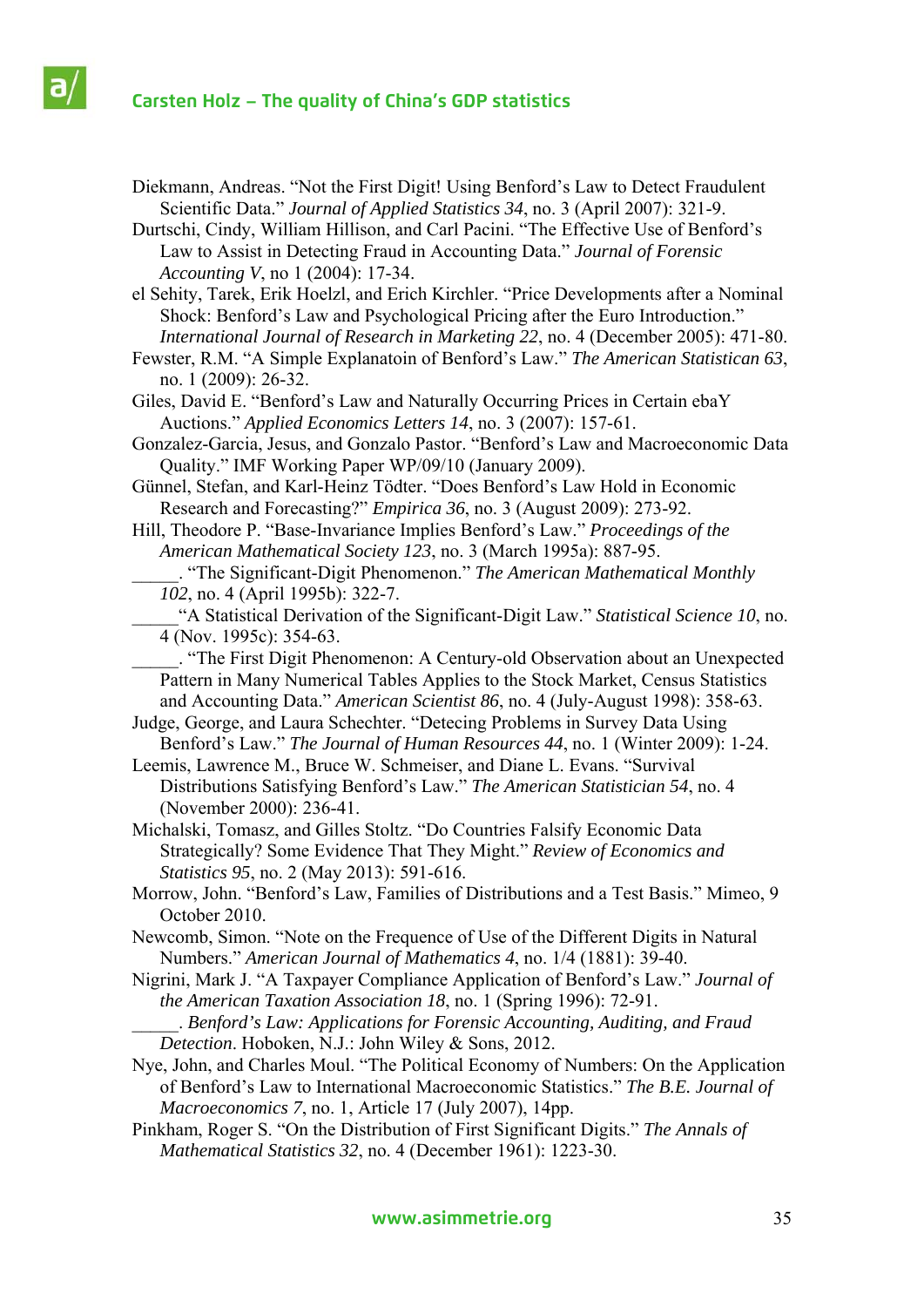# **Carsten Holz – The quality of China's GDP statistics**

Raimi, Ralph A. "On the Distribution of First Significant Figures." *The American Mathematical Monthly 76*, no. 4 (April 1969): 342-8.

\_\_\_\_\_. "The First Digit Problem." *The American Mathematical Monthly 83*, no. 7 (August-September 1976): 521-38.

- Rauch, Bernhard, Max Göttsche, and Gernot Brähler. "Fact and Fiction in EU-Governmental Economic Data." *German Economic Review 12*, no. 3 (August 2011): 243-55.
- Smith, Steven W. "Explaining Benford's Law." Chapter 34 in *The Scientist and Engineer's Guide to Digital Signal Processing*. Available at http://www.dspguide.com/ch34.htm, last accessed 24 October 2013. (Hardcover publication date: 1997.)
- Stephens, M.A. "Use of the Kolmogorov-Smirnov, Cramér-Von Mises and Related Statistics without Extensive Tables." *Journal of the Royal Statistical Society 32*, Series B (Methodological), no. 1 (1970): 115-22.
- Thomas, Jacob K. "Unusual Patterns in Reported Earnings." *The Accounting Review 64*, no. 4 (October 1989): 773-87.
- Varian, Hal R. "Benford's Law" (in section "Letters to the Editor). *The American Statistician 26*, no. 3 (June 1972): 65f.
- Weisstein, Eric W. "Benford's Law." At http://mathworld.wolfram.com/BenfordsLaw.html, last accessed 14 January 2013.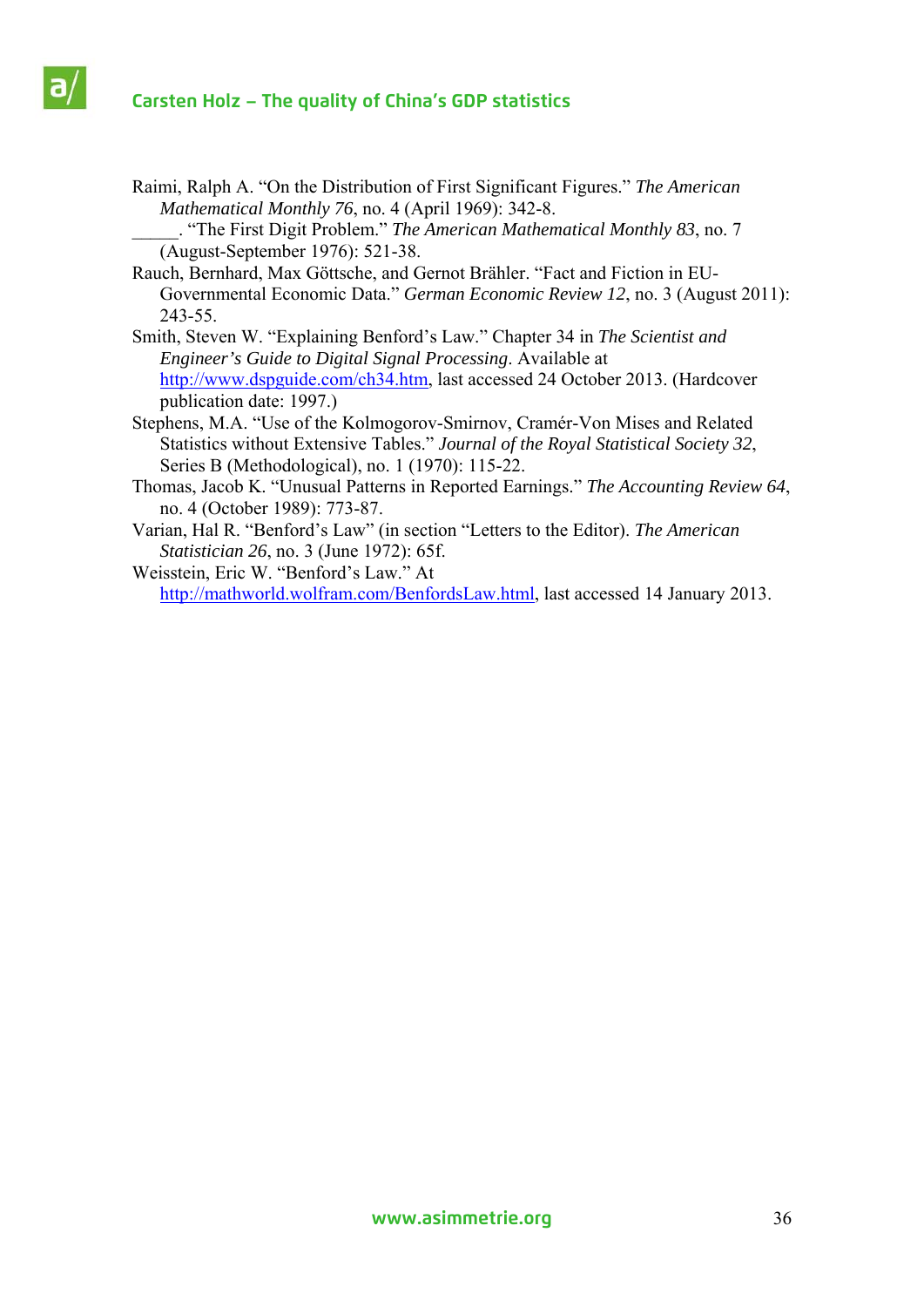a

|      | Nominal: Annual revised value / first published<br>value |         |             |      |              |          |                 |             | Real GDP growth rates (in $\%$ ) |     |             |
|------|----------------------------------------------------------|---------|-------------|------|--------------|----------|-----------------|-------------|----------------------------------|-----|-------------|
|      |                                                          |         |             |      |              |          | Official values |             |                                  |     | Constructed |
|      | Total                                                    | Primary | Secondary   | $\#$ | $\#$         | Tertiary | As first        | Statistical |                                  |     | Törn-       |
|      | (GDP)                                                    | sector  | sector      |      | Ind. Constr. | sector   | published       | Yearbook    |                                  |     | qvist       |
|      |                                                          |         |             |      |              |          |                 | 2005 2012   |                                  |     | index       |
| 1987 |                                                          |         |             |      |              |          | 10.4 / 11.1     | 11.6        | 11.6                             |     | 10.9        |
| 1988 |                                                          |         |             |      |              |          | 10.4 / 11.2     | 11.3        | 11.3                             |     | 11.7        |
| 1989 |                                                          |         |             |      |              |          | 3.5/4.3         | 4.1         | 4.1                              |     | 3.3         |
| 1990 |                                                          |         |             |      |              |          | 5.0/3.9         | 3.8         | 3.8                              |     | 3.9         |
| 1991 |                                                          |         |             |      |              |          | 7.8 / 8.0       | 9.2         | 9.2                              |     | 12.4        |
| 1992 |                                                          |         |             |      |              |          | 13.2            | 14.2        | 14.2 17.6                        |     | 17.8        |
| 1993 | 1.104                                                    | 1.035   | 1.011 1.000 |      | 1.085        | 1.335    | 13.4            | 13.5        | 14.0 15.5                        |     | 15.8        |
| 1994 | 1.039                                                    | 1.002   | 1.052 1.055 |      | 1.039        | 1.043    | 11.8            | 12.6        | 13.1 17.0                        |     | 17.0        |
| 1995 | 1.004                                                    | 1.000   | 1.013 1.015 |      | 1.000        | 0.992    | 10.5            | 10.5        | 10.9 11.6                        |     | 11.4        |
| 1996 | 0.990                                                    | 0.997   | 1.000 1.000 |      | 1.000        | 0.968    | 9.6             | 9.6         | 10.0                             | 9.4 | 9.1         |
| 1997 | 0.996                                                    | 1.017   | 1.012 1.021 |      | 0.959        | 0.958    | 8.8             | 8.8         | 9.3                              | 9.6 | 9.1         |
| 1998 | 0.987                                                    | 0.997   | 0.998 0.999 |      | 0.994        | 0.964    | 7.8             | 7.8         | 7.8                              | 8.1 | 7.6         |
| 1999 | 1.002                                                    | 1.001   | 1.004 1.003 |      | 1.005        | 1.000    | 7.1             | 7.1         | 7.6                              | 8.9 | 8.6         |
| 2000 | 1.001                                                    | 1.029   | 0.988 0.987 |      | 0.995        | 1.007    | 8.0             | 8.0         | 8.4                              | 9.6 | 9.4         |
| 2001 | 1.014                                                    | 1.055   | 0.993 0.995 |      | 0.987        | 1.028    | 7.3             | 7.5         | 8.3 10.5                         |     | 10.6        |
| 2002 | 1.004                                                    | 1.000   | 0.990 0.988 |      | 1.000        | 1.027    | 8.0             | 8.3         | 9.1 10.1                         |     | 10.2        |
| 2003 | 1.001                                                    | 0.990   | 1.000 1.000 |      | 1.000        | 1.008    | 9.3             | 9.5         | 10.0 10.7                        |     | 10.9        |
| 2004 | 1.168                                                    | 1.009   | 1.021 1.038 |      | 0.908        | 1.487    | 9.5             | 9.5         | 10.1 10.5                        |     | 11.0        |
| 2005 | 1.004                                                    | 1.000   | 1.004 1.004 |      | 1.000        | 1.006    | 10.2            |             | 11.3 11.3                        |     | 11.4        |
| 2006 | 1.005                                                    | 0.972   | 1.000 1.000 |      | 1.000        | 1.021    | 11.1            |             | 12.7 13.3                        |     | 13.4        |
| 2007 | 1.031                                                    | 1.019   | 1.028 1.030 |      | 1.018        | 1.038    | 11.9            |             | 14.2 16.8                        |     | 16.9        |
| 2008 | 1.044                                                    | 0.991   | 1.019 1.009 |      | 1.098        | 1.090    | 9.0             |             | 9.6 10.2                         |     | 10.2        |
| 2009 | 1.001                                                    | 1.000   | 1.000 1.000 |      | 1.000        | 1.003    | 9.1             |             | 9.2 9.2                          |     | 9.2         |
| 2010 | 1.001                                                    | 1.000   | 0.999 0.999 |      | 0.998        | 1.003    | 10.4            |             | 10.4 10.5                        |     | 10.4        |
| 2011 |                                                          |         |             |      |              |          | 9.3             |             | 9.3 9.3                          |     | 9.3         |

### **Table 1. Annual Revisions to National Value-Added, Real GDP Growth Rates**

All ratios of annual revisions through 2003 are obtained as national value published in the *Statistical Yearbook 2005* divided by the national value as first published in the then current year *Statistical Yearbook*. After 2003, all data are the second-most recent year's value in a *Statistical Yearbook* issue divided by the most recent value in the previous issue.

 Year 1993 GDP was retrospectively revised upward largely because of a 33.45 percent upward revision to tertiary sector VA following the 1993 tertiary sector census. Tertiary sector VA was first revised in the *Statistical Yearbook 1995*, and then a second time (which is unusual), by a minor amount, in the *Statistical Yearbook 1996*. Similarly, 2004 and 2008 are economic census years

 As first published: individual issues of the *Statistical Yearbook* series. The starting year is 1987 because the *Statistical Yearbook 1988* (with most recent data for 1987) is the first issue with GDP data. For 1987-1991, GDP data are not available: the first figure represents the weighted average of the real growth rates of the three main economic sectors (using previous-year nominal values as weights), the second figure is the one published retrospectively in the *Statistical Yearbook 1993*, pp. 31f.

 Constructed series: first published implicit deflator, *Statistical Yearbook 2012* nominal values. To compile the Törnqvist index, the nominal growth rates of the three main economic sectors are divided by the corresponding first published implicit deflators; the resulting sectoral real growth rates are then aggregated into real GDP growth rates using a Törnqvist index with the nominal shares as weights.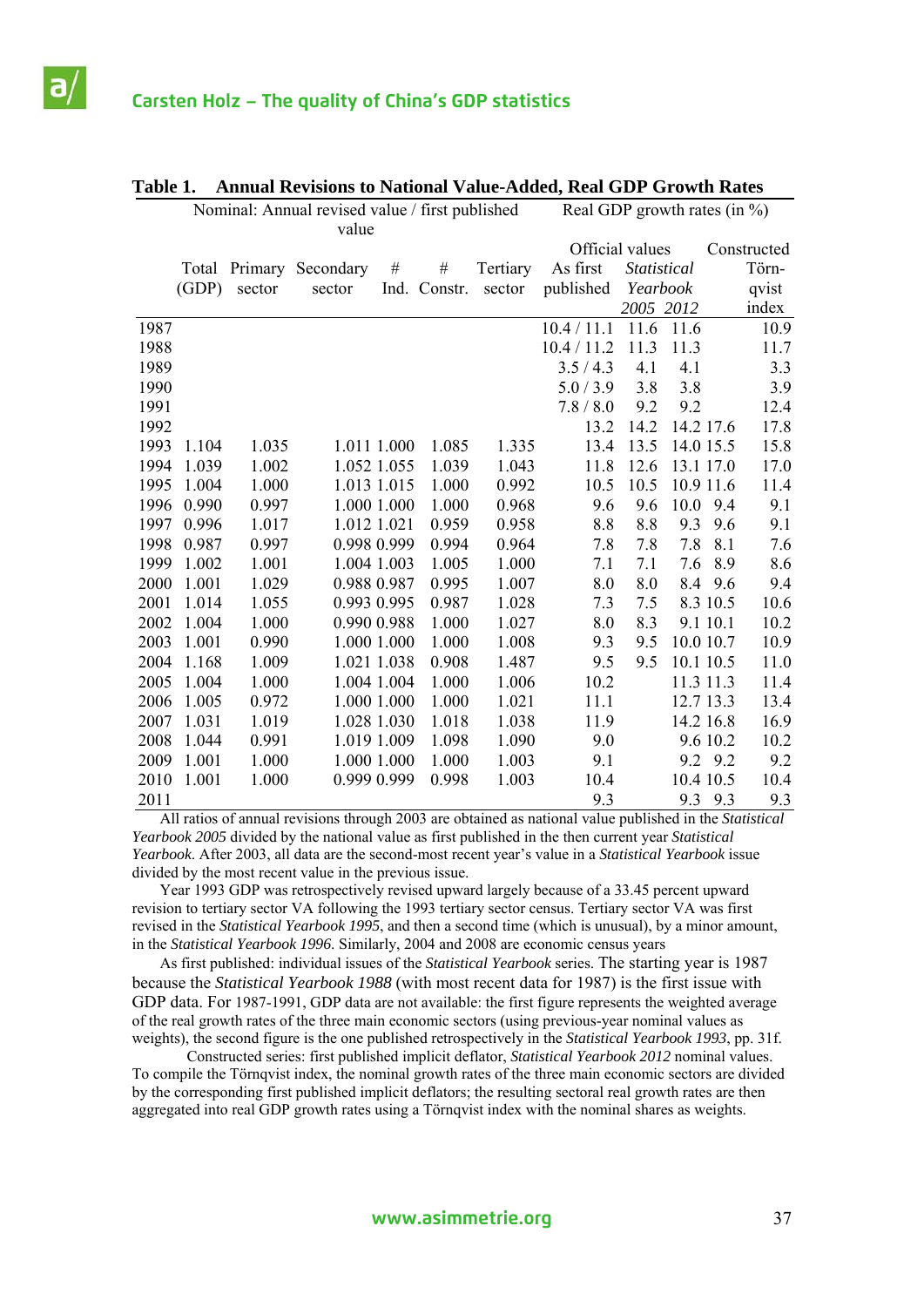a



**Figure 1. Nominal GDP Divided by Aggregate Expenditures** 

Sources: first published values from *Statistical Yearbook 1995* (pp. 32, 36) for all years through 1994, and then each subsequent year's *Statistical Yearbook*. (Aggregate expenditure data became available in the *Statistical Yearbook 1995* only, with data from 1978 onwards. This source does not report VA values of 1979 and 1981-83, but the *Statistical Yearbook 1998*, p. 55, does, with identical production approach values for 1978, 1980, and 1984 as in the *Statistical Yearbook 1995*).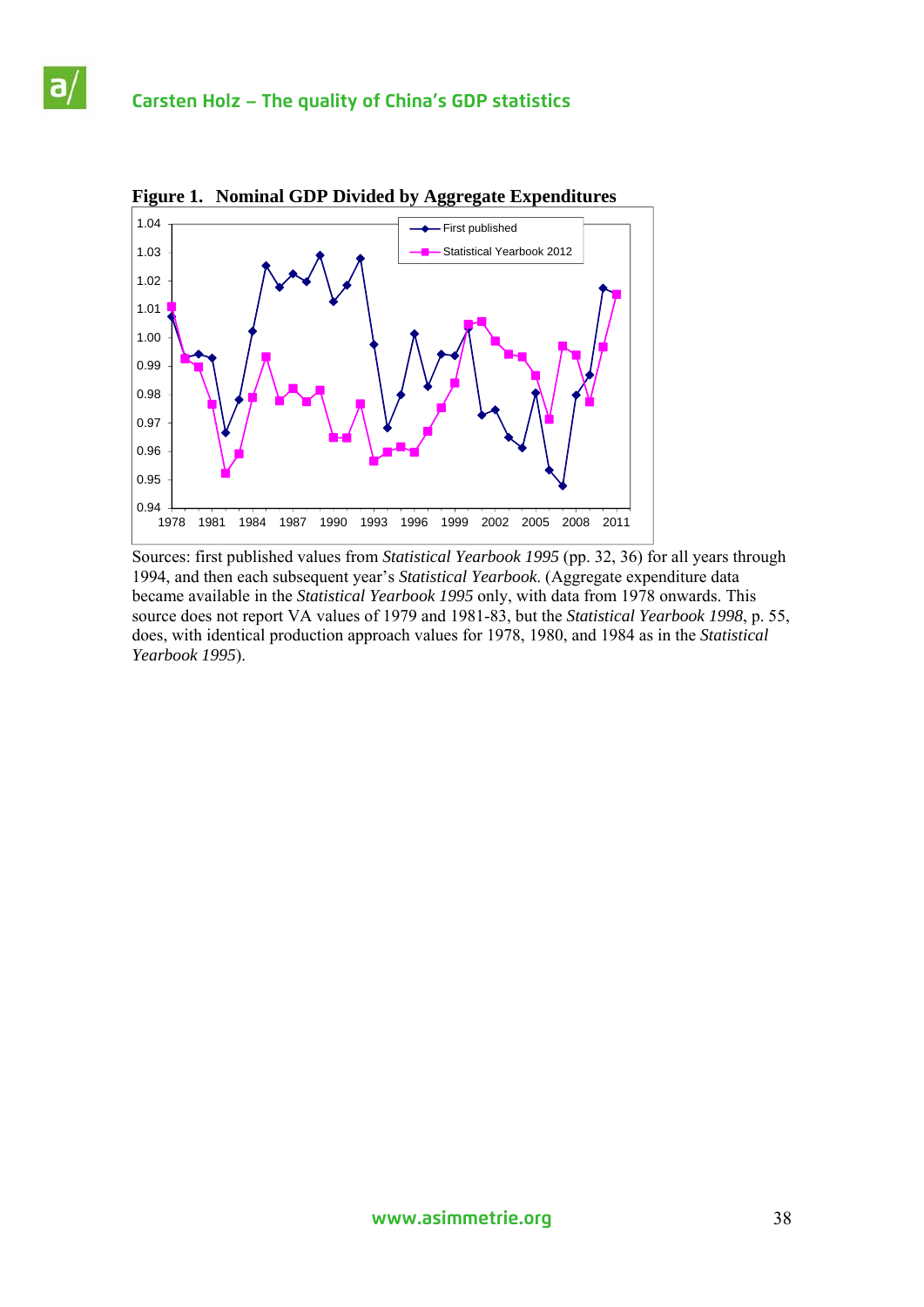$a<sub>i</sub>$ 

| Table 2. |       |         | <b>Summed Provincial Value-Added Divided by National GDP</b> |          |              |          |
|----------|-------|---------|--------------------------------------------------------------|----------|--------------|----------|
|          | Total | Primary | Secondary                                                    | $\#$     | $\#$         | Tertiary |
|          | (GDP) | sector  | sector                                                       | Industry | Construction | sector   |
| 1991     | 0.969 | 1.002   | 0.982                                                        | 0.977    | 1.024        | 0.918    |
| 1992     | 0.983 | 0.998   | 0.983                                                        | 0.977    | 1.025        | 0.972    |
| $1993^a$ | 1.091 | 1.028   | 1.004                                                        | 1.001    | 1.019        | 1.307    |
| 1994     | 1.013 | 0.982   | 1.013                                                        | 1.024    | 0.946        | 1.019    |
| 1995     | 0.989 | 0.996   | 0.957                                                        | n.a.     | n.a.         | 1.034    |
| 1996     | 1.000 | 1.004   | 0.950                                                        | 0.960    | 0.886        | 1.077    |
| 1997     | 1.029 | 1.047   | 0.981                                                        | 0.994    | 0.898        | 1.093    |
| 1998     | 1.043 | 1.018   | 0.997                                                        | 0.998    | 0.994        | 1.123    |
| 1999     | 1.070 | 1.011   | 1.008                                                        | 1.003    | 1.043        | 1.194    |
| 2000     | 1.087 | 1.044   | 1.007                                                        | 0.998    | 1.065        | 1.232    |
| 2001     | 1.113 | 1.064   | 1.016                                                        | 1.005    | 1.087        | 1.283    |
| 2002     | 1.126 | 1.006   | 1.038                                                        | 1.023    | 1.139        | 1.316    |
| 2003     | 1.156 | 1.005   | 1.084                                                        | 1.069    | 1.178        | 1.336    |
| 2004     | 1.193 | 1.006   | 1.139                                                        | 1.128    | 1.213        | 1.370    |
| 2005     | 1.080 | 0.997   | 1.113                                                        | 1.111    | 1.135        | 1.067    |
| 2006     | 1.096 | 1.000   | 1.121                                                        | 1.123    | 1.103        | 1.093    |
| 2007     | 1.105 | 1.017   | 1.140                                                        | 1.149    | 1.070        | 1.087    |
| 2008     | 1.088 | 0.993   | 1.142                                                        | 1.154    | 1.048        | 1.051    |
| 2009     | 1.073 | 1.000   | 1.141                                                        | 1.165    | 1.000        | 1.017    |
| 2010     | 1.089 | 1.000   | 1.173                                                        | 1.202    | 1.001        | 1.019    |
| 2011     | 1.103 | 0.999   | 1.197                                                        | 1.230    | 1.000        | 1.025    |

**Table 2. Summed Provincial Value-Added Divided by National GDP** 

 Data are first published values, in the *Statistical Yearbook* of the year following the year covered by the data, with the provincial data until (including) 1994 first published in the *Statistical Yearbook* of two years later. (1995 provincial values are taken from *GDP 1952-96*.) a The 1993 provincial values are the first published values, available in the *Statistical Yearbook 1995*, incorporating the findings of the tertiary sector census of 1993. The 1993 national value is the first published value, available in the *Statistical Yearbook 1994*, *not* incorporating the findings of the tertiary sector census of 1993. (2004 and 2008 values are preeconomic census values, for provincial and national data.)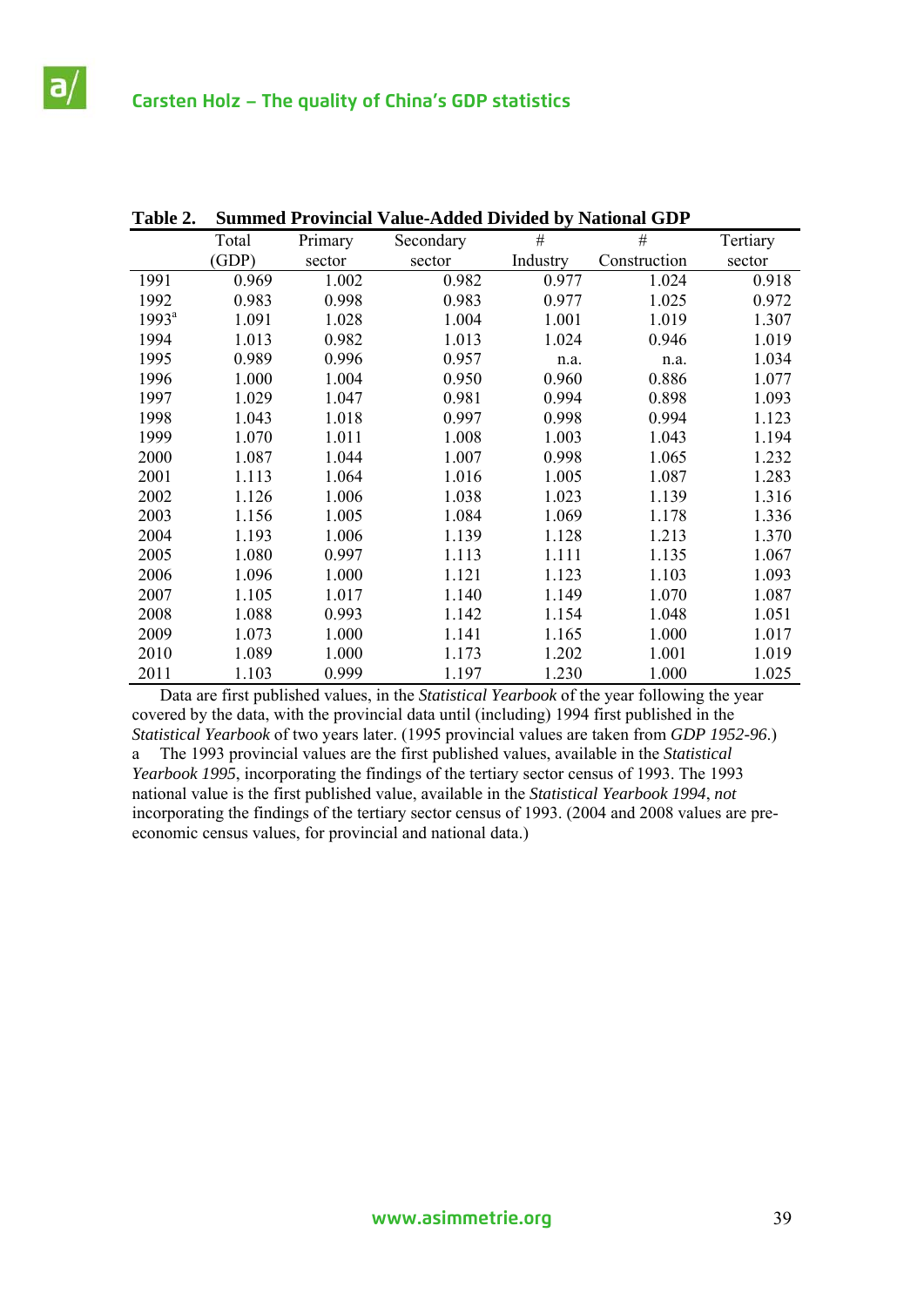

**Figure 2. Average Annual Growth Rates of Product Quantities Vs. Real Value-Added** 

The period covered is 1978-1997. The countries constitute a selection of highly developed countries and of developing countries in Latin America, Europe, and Asia. All transition countries for which product quantity data are available in the two years (1978 and 1995) are included. The country selection was made prior to any calculations. The period through 1997 is chosen because Wu (2002), in an early version of which Maddison's work is based, conducts his analysis through 1997. The product quantity data are from the United Nations Industrial Commodity Production Statistics Database (http://unstats.un.org/unsd/snaama, accessed on 10 October 2004, with industrial VA of Taiwan in constant prices from http://www.stat.gov.tw/bs4/nis/enisd.htm, accessed on 9 February 2004).) For each country, all products on which data are available are used. The number of products varies from 17 in the

case of Taiwan to 129 in the case of China and 380 in the case of Japan.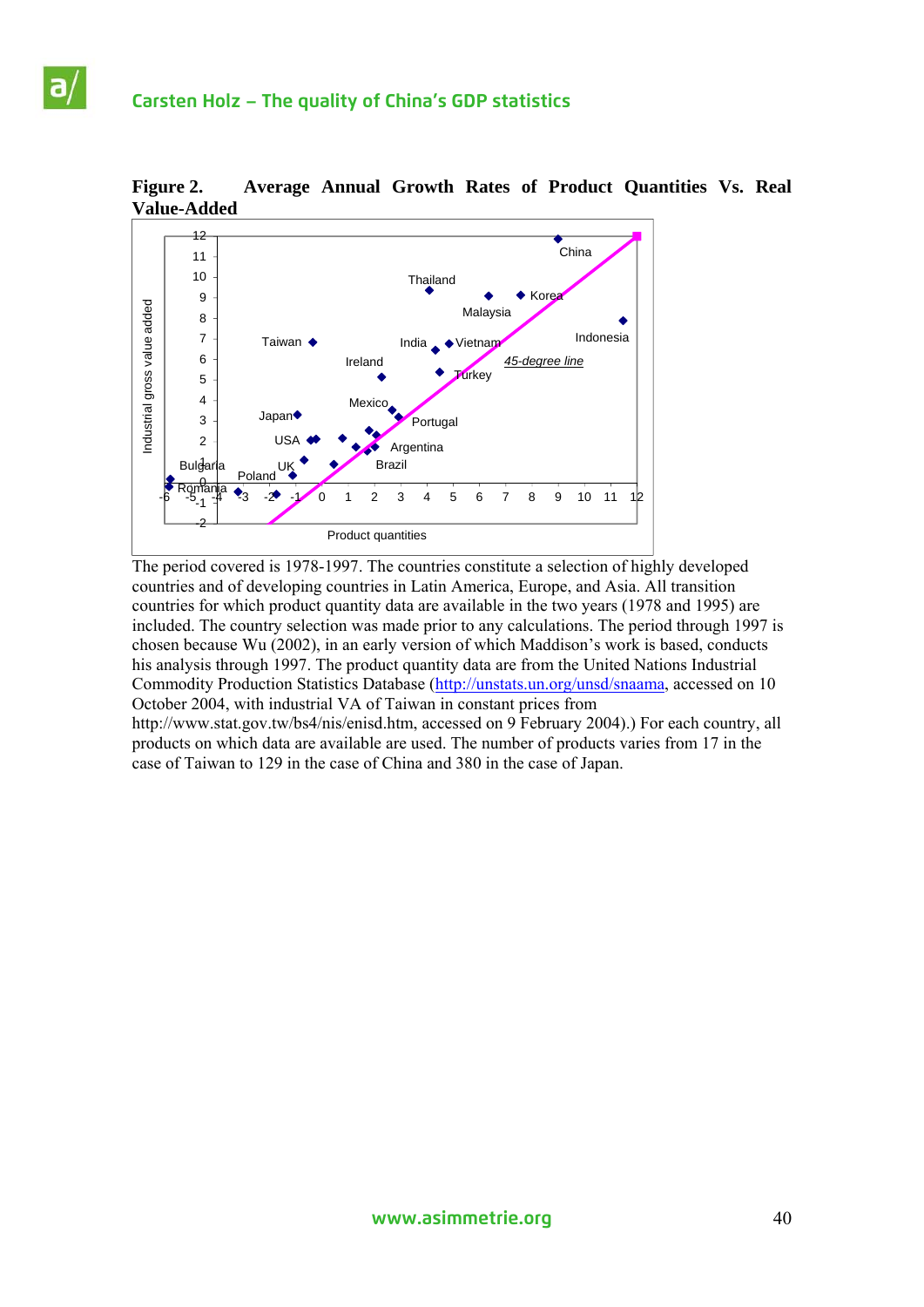

**Figure 3. DRIE Share in Value-Added of Industry**

 The chart uses two sets of data for industry VA in the national income and product accounts: the first set was published just before the results of the 2004 economic census were incorporated into the national income and product accounts, the second set is based on the (since 1993) following the 2004 economic census retrospectively (upward) revised industry VA. Coverage of the DRIEs changed in 1998.

 Data on VA of the DRIEs for the years prior to 1992 are not available. For 1980 and 1982- 1991, the ratio of industry VA to industry net material product is applied to the net material product values of the DRIEs. For the years 1979 and 1981, when DRIE net material product values are not available, DRIE VA is derived based on the ratio of DRIE GOV to constructed DRIE VA in 1980 and 1982; for 1979 and 1981, the ratios of 1980 and 1982 are linearly interpolated and then multiplied with the 1979 and 1981 DRIE GOV values. (A 1978 DRIE GOV value is not available.) Linear interpolation is justified by the trend in the ratio during the period 1980 and 1982 through the 1990s. VA of the DRIEs is not revised following the 2004 economic census (the *Statistical Yearbook 2008*, p. 492, reports values for 1998-2004 that are unchanged from the previously published ones).

 Sources: Industry VA: pre-economic census: *Statistical Yearbook 2005*, p. 51; posteconomic census: *Statistical Yearbook 2008*, p. 37. Industry net material product (1978-1992): *Statistical Yearbook 1993*, p. 33. DRIE VA: *Statistical Yearbook 1993*, p. 417, *1994*, p. 378, *1995*, p. 388, *1996*, p. 414, *1997*, p. 424, *1998*, p. 444, *1999*, p. 432, *2000*, p. 414, *2001*, p. 410, *2002*, p. 432, *2003*, p. 468, *2005*, p. 488, *2007*, p. 508, *2008*, p. 492. DRIE net material product (1980, 1982-1992): *Statistical Yearbook 1984*, p. 216, *1986*, p. 278, *1987*, p. 263, *1988*, p. 320, *1989*, p. 292, *1990*, p. 419, *1991*, p. 399, *1992*, p. 411, *1993*, p. 417, *Industrial Yearbook 1986*, p. 21; DRIE GOV (1980, 1982-1992): *Seventeen Years*, p. 146.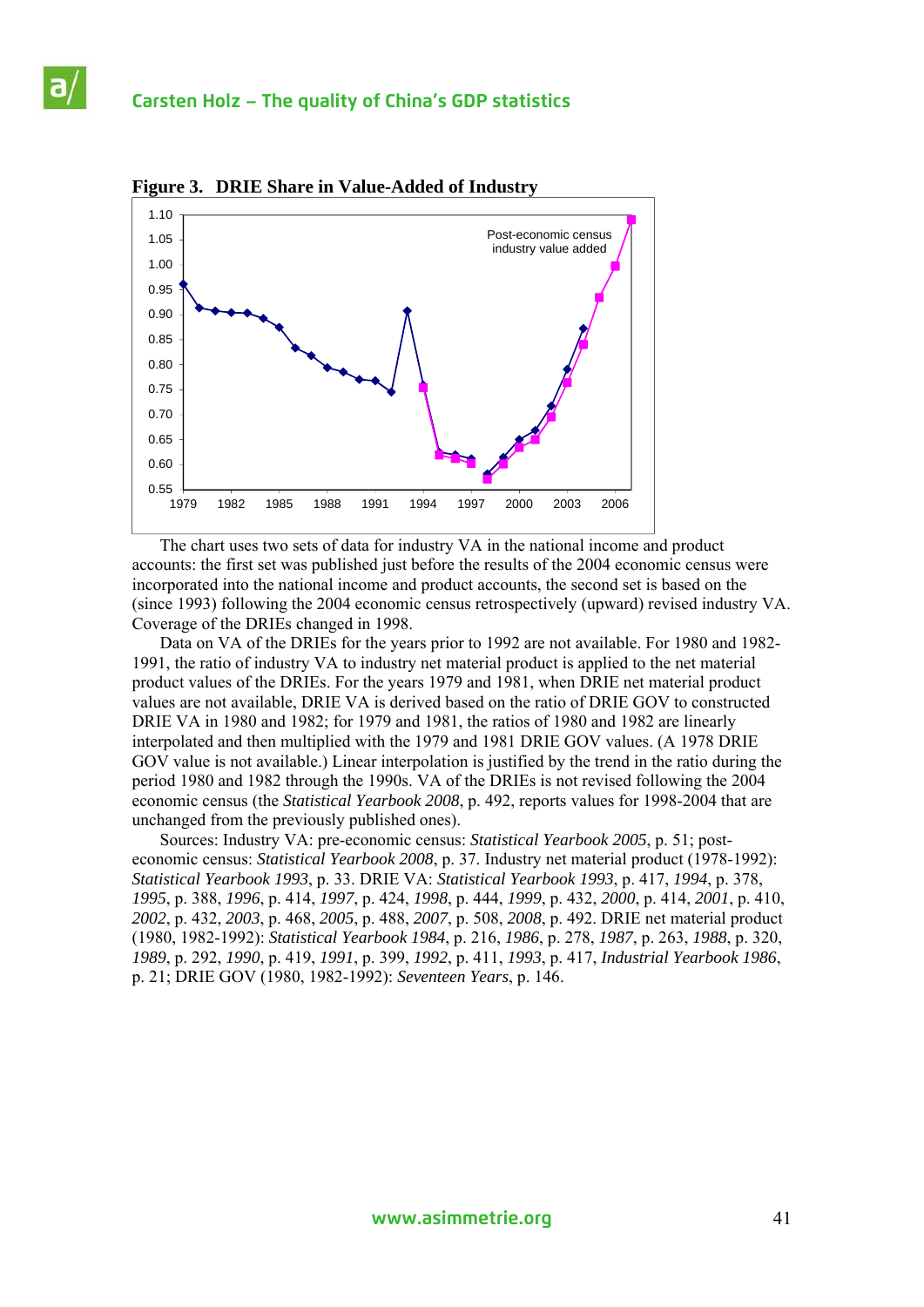



All values are mid-year values.

 Industry employment: secondary sector employment times the share of industry in secondary sector employment. Secondary sector employment values of the years prior to 1990 are adjusted (see Holz, 2013c). Values for the share of industry in secondary sector employment are available from the population censuses (1982, 1990, 2000, and 2010) and population surveys (1987, 1995, 2005). Share values of other years are interpolated; identical annual growth rates are assumed for all years between two adjacent census/survey dates. The census and survey values for the years through 1990 are of 1 July, and since then of 1 November of that year. The census value of 1 November 1995 was adjusted to turn it into a 1 July 1995 value. To obtain annual values for the years since 1996, the annual growth rate from 1 November in the first year of the interval to 1 November in the last year of the interval was applied to each year's 1 July value (in this interval).

 Employment values for the DRIEs are "average annual total employment" in 1994-2011, with the values for 1994-1997 obtained as DRIE VA divided by (published) DRIE labor productivity (which yields an identical value to the published average annual total employment value for 1998, the first year for which this particular employment series is published). For the years prior to 1994, DRIE employment values are "average annual staff and workers," in the one overlapping year 1993 identical up to a difference of 0.0006 percent to the "average annual total employment." Coverage of the DRIEs changed significantly in 1998 and in 2011.

 Sources: Secondary sector employment: *Statistical Yearbook 2012*, p 128. Shares of industry in secondary sector employment: *Population Census* and *Population Survey* volumes of the corresponding years. DRIE employment: 1998-2011: *Statistical Yearbook 2012*, p. 510; 1994-1998: *Statistical Yearbook 1995*, pp. 385, 401, *1996*, pp. 411, 427, *1997*, pp. 414, 437, *1998*, 444, 459, *1999*, 432, 437 (labor productivity and VA); 1978-1994 (as available): *Industrial Statistical Yearbook 1993*, p. 90, *1994*, p. 81, *1995*, p. 79.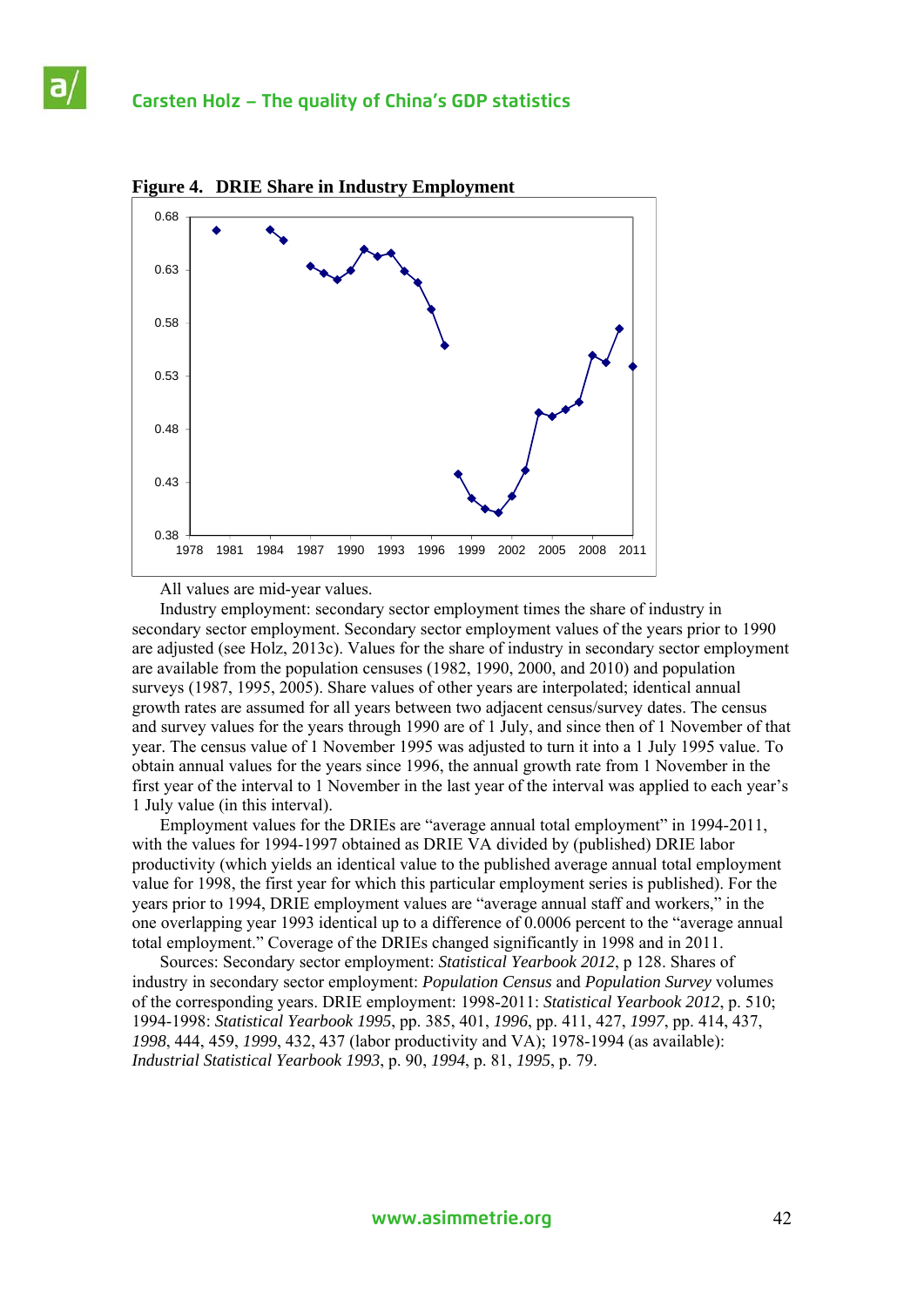$a$ 



Data on VAT payable start in 1996. Data on VA end in 2007. Source: Each year's *Industrial Yearbook*, supplemented by the industry section in the *Statistical Yearbook* when needed.

**Figure 5. DRIE Value-added, Value-added Tax Payable, GOV**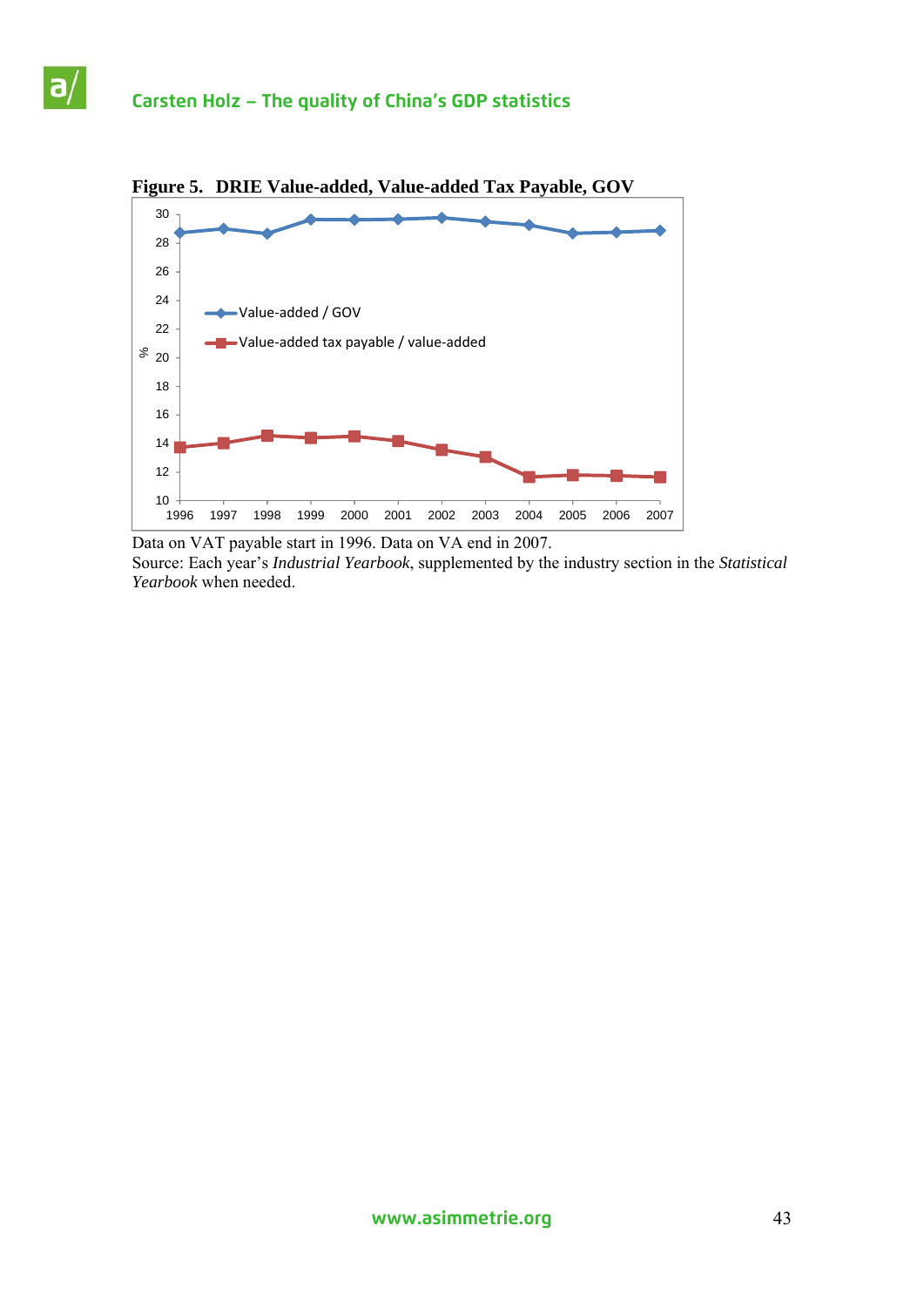# **Carsten Holz – The quality of China's GDP statistics**

|                                         | Two                                    |                      | Approach to calculating              | Need data              | Data sources                          | Share of    |          | Share in $\%$ of sector (sub- |                                          |
|-----------------------------------------|----------------------------------------|----------------------|--------------------------------------|------------------------|---------------------------------------|-------------|----------|-------------------------------|------------------------------------------|
|                                         | $\frac{\text{groups}}{2}$ <sup>a</sup> |                      | value-added                          | from                   | other than direct                     | this sector |          |                               | sector) value-added that is <sup>d</sup> |
|                                         | ("Direct"                              | Produc-              | Income                               | "direct" for           | reporting (where                      | in GDP,     | highly   | some-                         | unreliable                               |
|                                         | VS.                                    | tion                 | approach                             | "indirect"             | mentioned)                            | year 2000,  | reliable | what                          |                                          |
|                                         | "indirect")                            | approach             |                                      | group?                 |                                       | in $\%$     |          | reliable                      |                                          |
| Farming, forestry, husbandry, fisheries |                                        | Yes                  |                                      |                        |                                       | 16.35       |          |                               | 100.00                                   |
| Industry                                | Yes                                    |                      | For direct For indirect <sup>c</sup> |                        | Survey                                | 43.66       | 66.49    |                               | 33.51                                    |
| Construction                            | Yes                                    | $(Yes^b)$            | $(Yes^b)$                            | Yes                    |                                       | 6.58        | 56.74    | 43.26                         |                                          |
| Tertiary sector                         |                                        |                      |                                      |                        |                                       | 33.41       |          |                               |                                          |
| Transport (and storage), post and       | Yes                                    | Theore-              | For direct:                          | Both                   |                                       | (6.05)      | 60.00    |                               | 40.00                                    |
| telecommunications                      |                                        | tically <sup>b</sup> | indirect <sup>c</sup>                | approaches             |                                       |             |          |                               |                                          |
| Wholesale/retail trade, catering        | Yes                                    | (Yes)                | For direct:<br>indirect <sup>c</sup> | Production<br>approach | Survey, tertiary<br>census, I/O table | (8.18)      | 48.62    |                               | 51.38                                    |
| Banking and insurance                   |                                        |                      |                                      |                        |                                       | (5.83)      | 80.00    | 20.00                         |                                          |
| <b>Banking</b>                          | Yes                                    | (Yes)                | Yes <sup>c</sup>                     | Both appr.             |                                       |             |          |                               |                                          |
| Insurance                               |                                        | (Yes)                | Yes                                  |                        |                                       |             |          |                               |                                          |
| Real estate                             |                                        | $(Yes^b)$            | Yes                                  |                        | Survey                                | (1.86)      |          |                               | 100.00                                   |
| Government, Party, social organizations |                                        |                      | Yes                                  |                        | I/O table                             | (2.62)      |          | 100.00                        |                                          |
| All other services                      |                                        |                      | Yes                                  |                        | Tertiary census,<br>I/O table         | (8.87)      |          | 50.00                         | 50.00                                    |
| Services for farming, etc.              |                                        |                      |                                      |                        |                                       | [0.26]      |          |                               |                                          |
| Geological prospecting, water cons.     |                                        |                      |                                      |                        |                                       | [0.37]      |          |                               |                                          |
| Social services                         |                                        |                      |                                      |                        |                                       | [3.63]      |          |                               |                                          |
| Health care, sports, social welfare     |                                        |                      |                                      |                        |                                       | [0.92]      |          |                               |                                          |
| Educ., culture, arts, radio, film, TV   |                                        |                      |                                      |                        |                                       | $[2.67]$    |          |                               |                                          |
| Scientific research, polytechnic serv.  |                                        |                      |                                      |                        |                                       | [0.70]      |          |                               |                                          |
| Others                                  |                                        |                      |                                      |                        |                                       | [0.31]      |          |                               |                                          |
| Total: share in GDP, 2000, in %         |                                        |                      |                                      |                        |                                       |             | 45.03    | 11.07                         | 43.90                                    |

# **Table 3. Reliability of GDP Data Compilation Methods (2000)**

A "Yes" *in parenthesis* means that this approach is not the main approach. The 2000 (pre-economic census) GDP value is 8,944.22b yuan. *Statistical Yearbook 2002*, p. 51.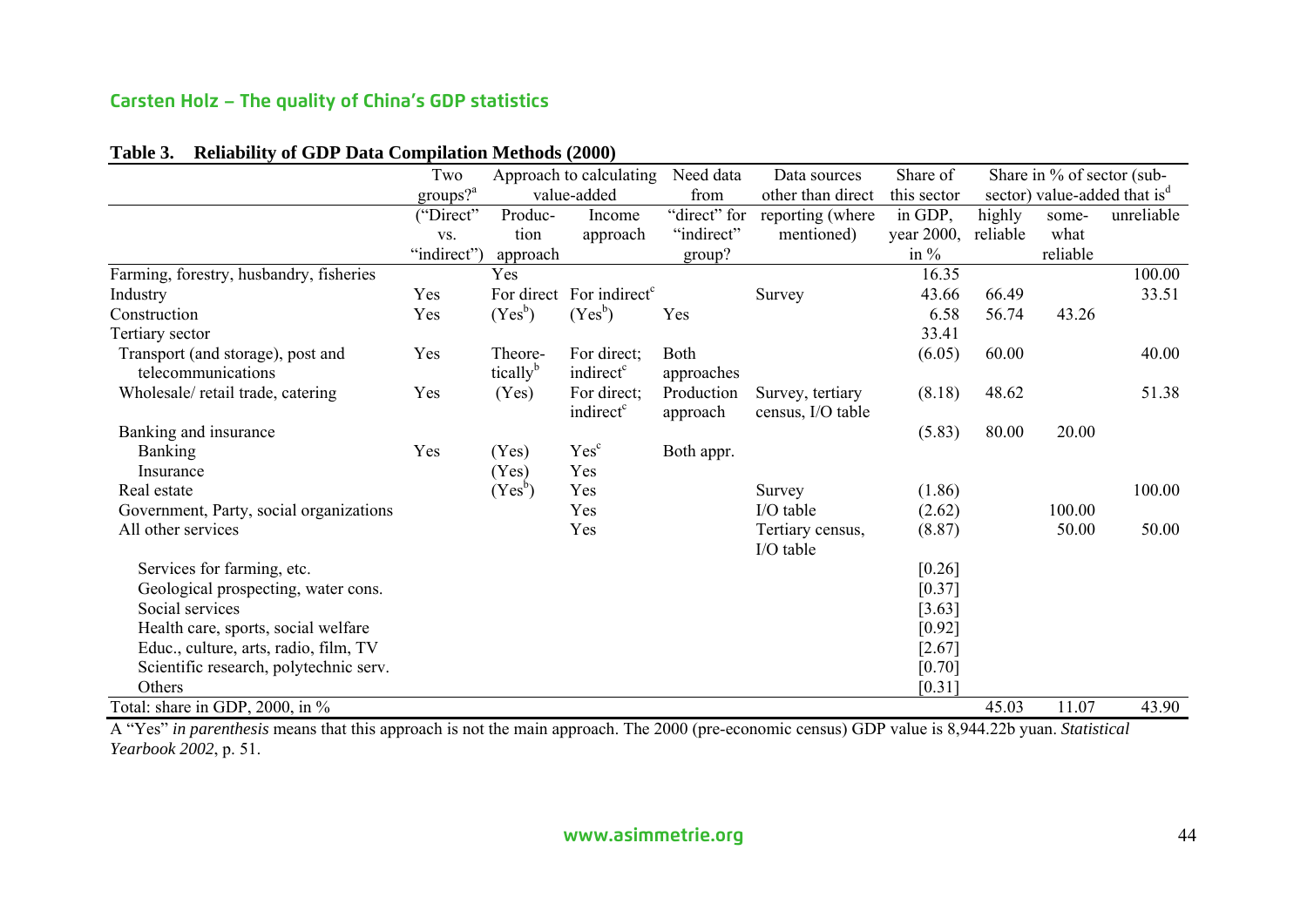# **Carsten Holz – The quality of China's GDP statistics**

a Are the production units in this sector (or subsector) split into two groups, i.e., units reporting directly to the statistics *xitong* or some other government department vs. units not reporting directly? The directly reporting units carry labels such as "above-norm enterprises" or "designated units," with the definitions being sector-specific.

b The source describes how the production approach is used in this sector (subsector), but describes only the calculation of GOV. It then mentions that VA is obtained through the income approach, and GOV minus income approach VA yields the value of intermediate inputs. In the case of construction, VA of those units not reporting directly to the statistics *xitong* are based on GOV and investment statistics combined with VA ratios obtained from the group of directly reporting units (where VA was obtained using the income approach).

c In the calculation of the VA of the "indirect" group in industry, income approach VA is obtained through sampling, with the ratio of (income approach) VA to GOV in the sample then applied to the GOV "estimated" for the whole group of enterprises not reporting directly to the statistics *xitong* or governmen<sup>t</sup> departments. In the case of transport, post and telecommunications, for some units within the "indirect" group the income approach is supported with ratios obtained from the "direct" group, while for other units, GOV is obtained and then multiplied by the ratio of VA to GOV in the "direct" group. In wholesale/retail trade and catering, a ratio of VA to GOV is obtained from the last tertiary sector census or the latest input-output table and then applied to the GOV of the "indirect" group. For approximately 80 percent of the banking sector (measured in terms of loans), data on income approach VA are available; ratios obtained from this group are then applied to total loans.

d The categorization of data as highly reliable, somewhat reliable, or unreliable is subjective. In industry and construction, the split into two groups is based on the share of sectoral VA produced in directly reporting ("above-norm") units. No data on transportation, post and telecommunications occurring outside the *xitong* are available (apart from aggregate sectoral VA); in waterway and highway transportation this share may be high. In wholesale/retail trade and catering, the split into two groups was based on the share of sales units "above designated size" (directly reporting units). In banking and insurance, the split into two groups was based on the share in total loans of those banks on which the NBS has balance sheet and profit and loss account data available (to derive income approach VA).

Sources: Xu (2000b), NBS (1997a). *Statistical Yearbook 2001*, pp. 410, 465f., 551, 559; *2002*, pp. 51, 55.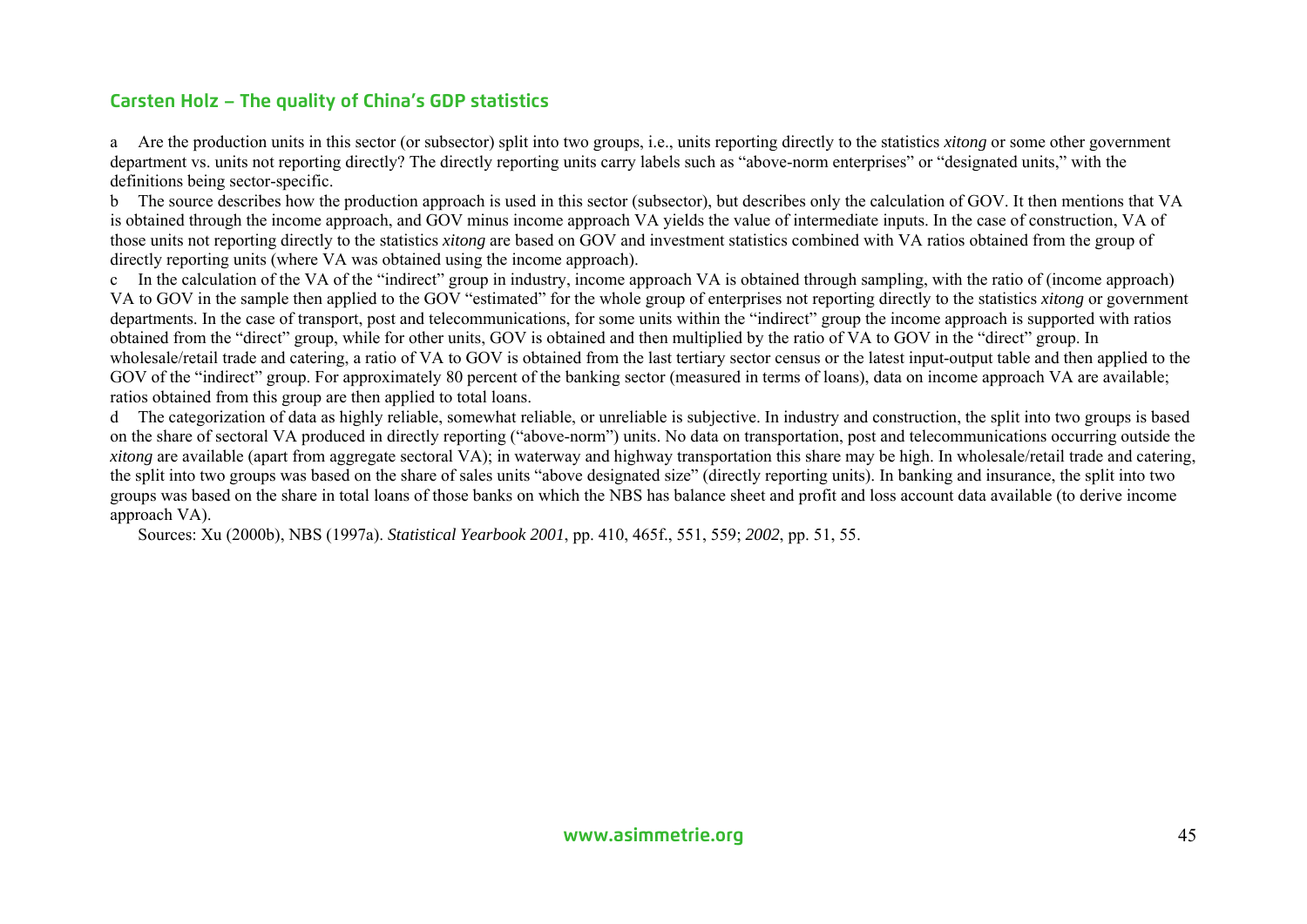a



RPI: retail price index. PPI: producer price index for farm products. For details see Appendix A.



### **Figure 7. Industry Deflators**

For details see Appendix A.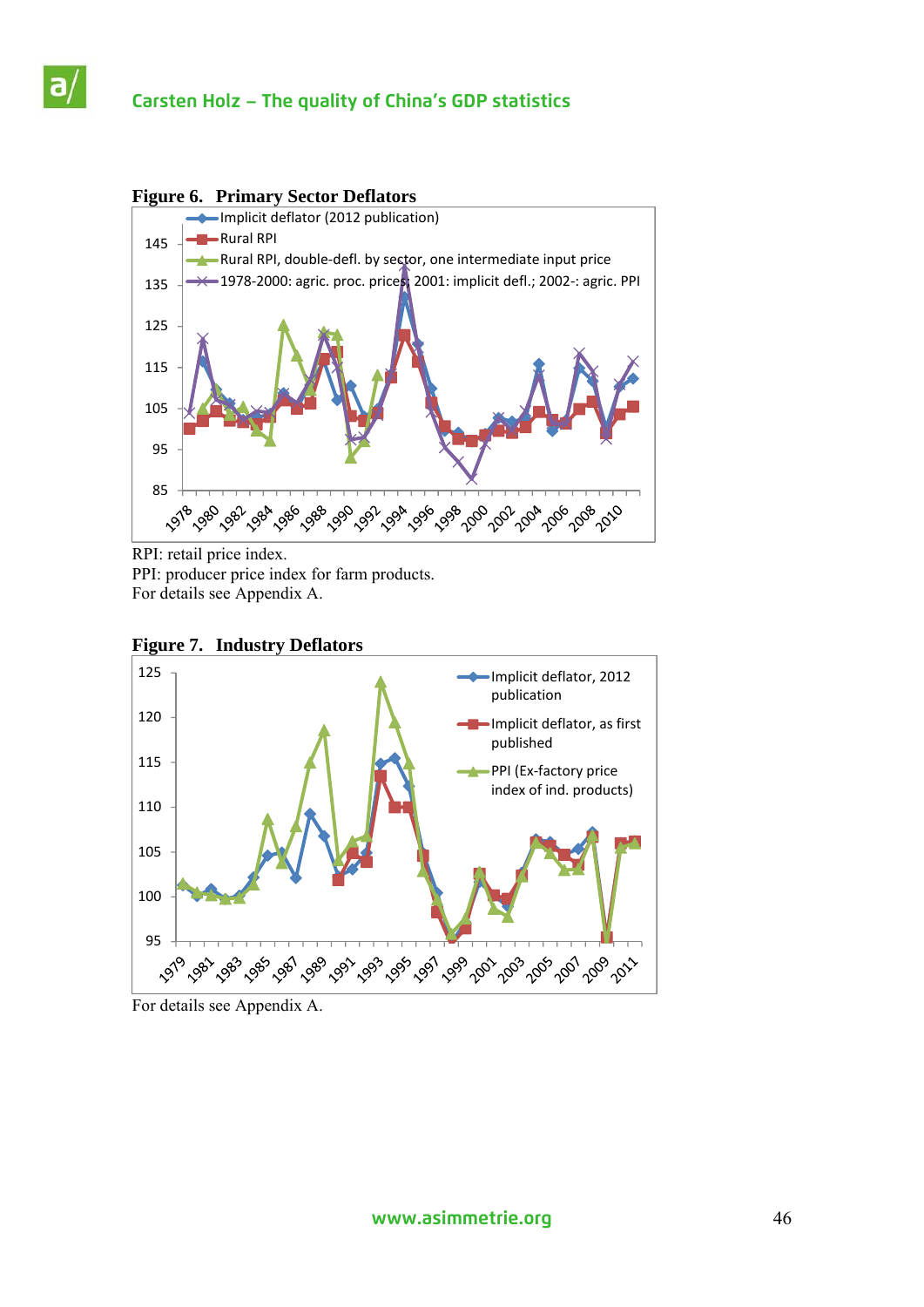

For details see Appendix A.

a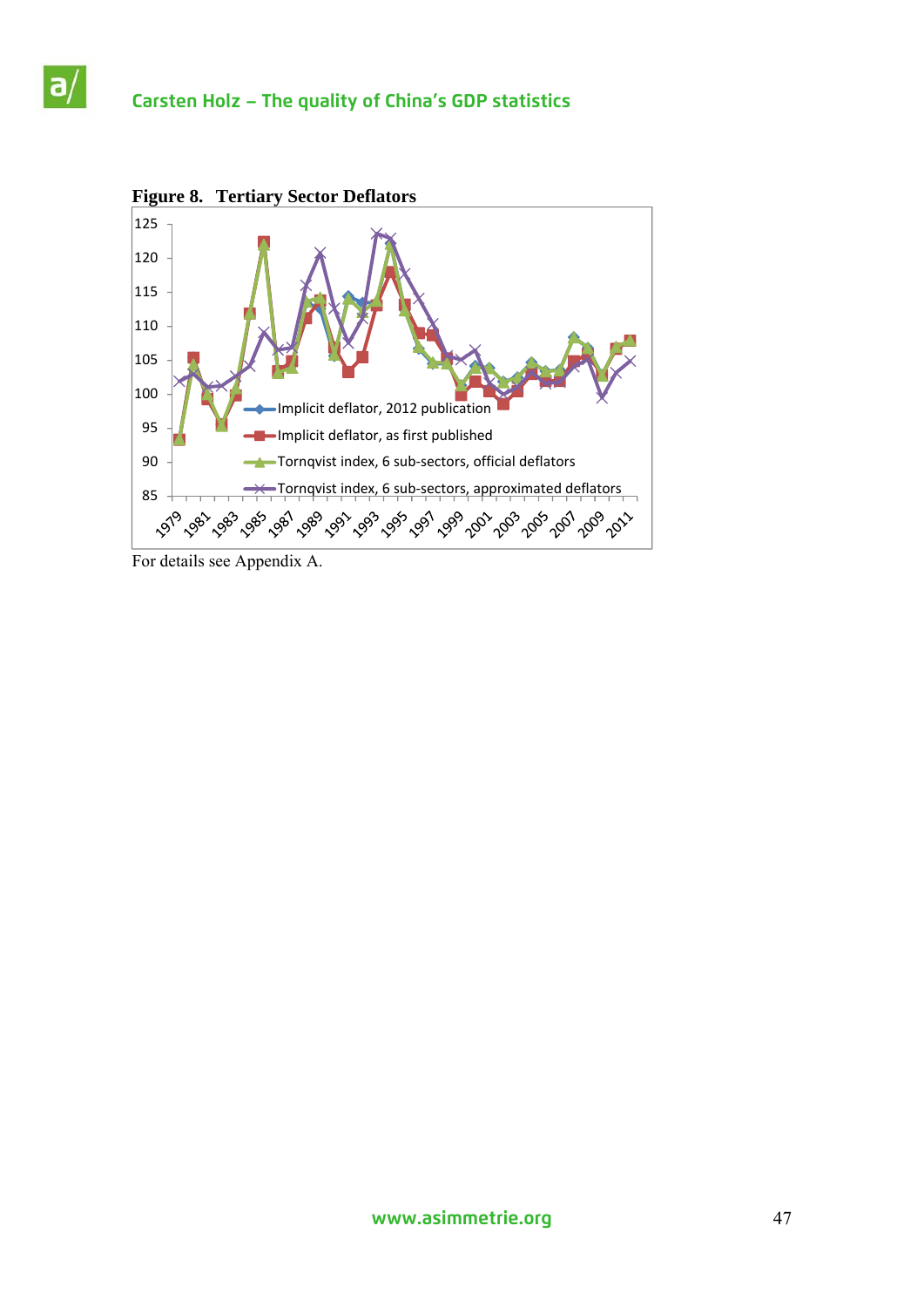

|                                                      |                                               | Implicit deflator:                                                    | Reasonable deflator scenario for                                                                                                        |                                                                                                                          |
|------------------------------------------------------|-----------------------------------------------|-----------------------------------------------------------------------|-----------------------------------------------------------------------------------------------------------------------------------------|--------------------------------------------------------------------------------------------------------------------------|
|                                                      | Statistical<br>Yearbook<br>2012<br>"official" | As first pub-<br>lished (1987/<br>90-, earlier<br>years:<br>official) | high real growth                                                                                                                        | low real growth                                                                                                          |
| Primary sector                                       |                                               |                                                                       | <b>Rural RPI</b>                                                                                                                        | Rural RPI, double-<br>deflated by<br>sector, one<br>intermediate<br>input price                                          |
| Industry<br>Construction                             |                                               |                                                                       | As first published<br>Investment in fixed<br>assets price index:<br>construction and<br>installation sub-<br>index (-1990:<br>official) | <b>PPI</b><br>Industrial products<br>purchasing price<br>index: building<br>materials sub-<br>index (-1988:<br>official) |
| Tertiary sector                                      |                                               |                                                                       | As first published                                                                                                                      | Törnqvist index of<br>approx<br>deflators for<br>exhaustive six<br>tertiary sector<br>sub-sectors                        |
| Average annual<br>real GDP growth<br>rate 1978-2011, |                                               |                                                                       |                                                                                                                                         |                                                                                                                          |
| in $%$                                               | 9.8                                           | 10.5                                                                  | 11.0                                                                                                                                    | 9.1                                                                                                                      |

### **Table 4. Average Annual Real GDP Growth Rates**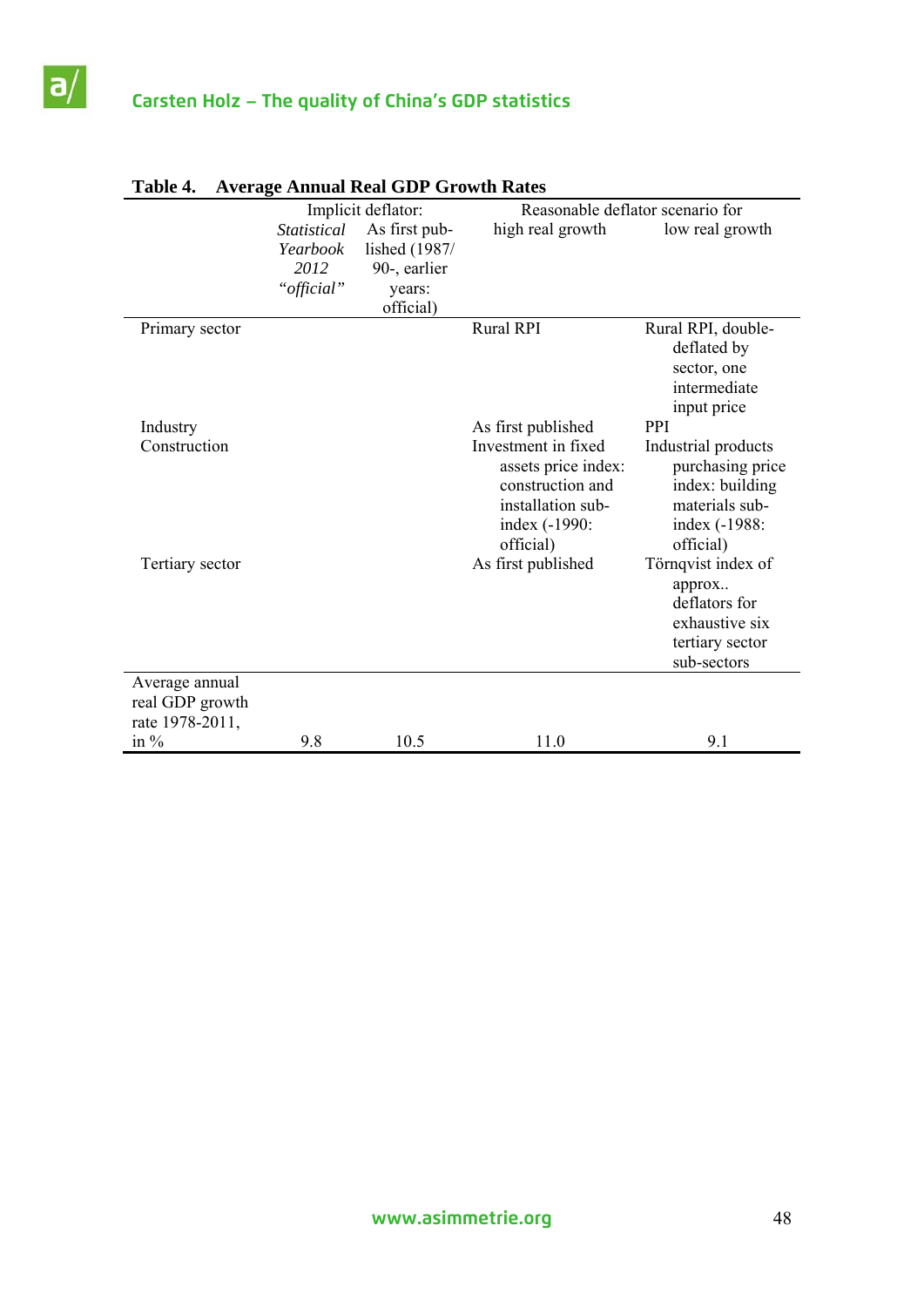

For details see Appendix A.

a

| Table 5. Average Annual Real Growth Rates of Aggregate Expenditures |  |
|---------------------------------------------------------------------|--|
|---------------------------------------------------------------------|--|

|           | Semi-official |           |      | Constructed A |      | Constructed B | Reference: |  |  |
|-----------|---------------|-----------|------|---------------|------|---------------|------------|--|--|
|           | as            |           |      | as            |      | as            | <b>GDP</b> |  |  |
|           |               | Törnqvist |      | Törnqvist     |      | Törnqvist     |            |  |  |
|           |               | index     |      | index         |      | index         |            |  |  |
| 1983-2004 | 9.9           | 9.9       | 9.4  | 9.4           | 9.5  | 9.5           | 10.0       |  |  |
| 1979-2004 | 9.6           | 9.6       | 9.2  | 9.2           | 9.3  | 9.3           | 9.6        |  |  |
| 1979-2011 |               |           | 10.0 | 10.0          | 10.1 | 10.1          | 9.9        |  |  |
| 1983-2011 |               |           | 10.3 | 10.3          | 10.3 | 10.3          | 10.2       |  |  |

For definitions of the three (six) series see the text.

The data for the reference GDP series are the official real growth rates reported in the *Statistical Yearbook 2012*.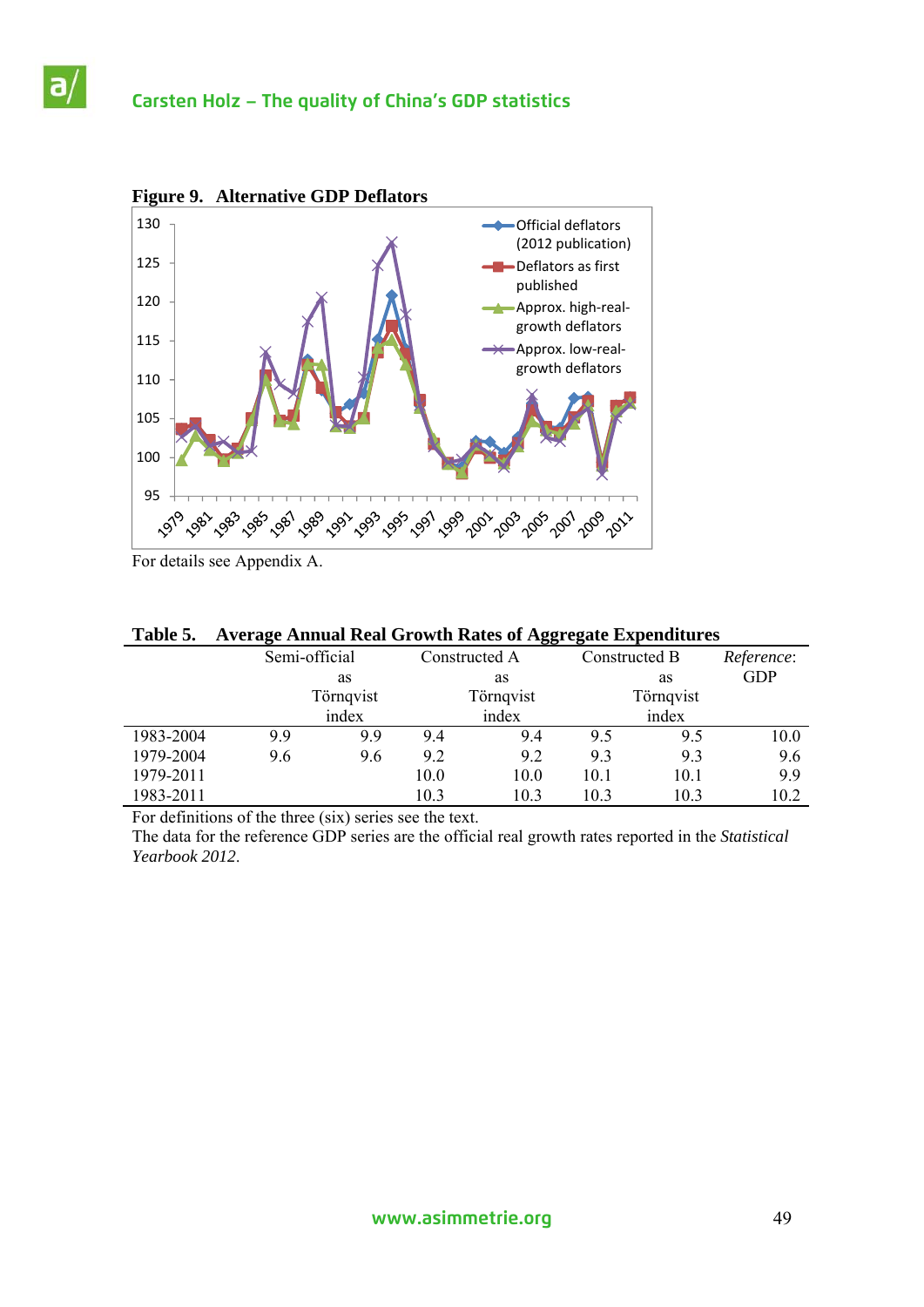# **Carsten Holz – The quality of China's GDP statistics**

| Nominal data                                                     |     | $D^2$       |               |       |         | $T_{\bar{d}}$ $T_d$ $T_K$ m* | $d^*$ | $D^2$ | $T_{\bar{d}}$ $T_d$ |              | $T_K$ | $m^*$ | $d^*$ |
|------------------------------------------------------------------|-----|-------------|---------------|-------|---------|------------------------------|-------|-------|---------------------|--------------|-------|-------|-------|
|                                                                  | n   | First digit |               |       |         |                              |       |       | Second digit        |              |       |       |       |
| China                                                            |     |             |               |       |         |                              |       |       |                     |              |       |       |       |
| GDP as first published                                           | 34  |             |               |       |         |                              |       |       |                     |              |       |       |       |
| GDP (Statistical Yearbook 2012)                                  | 34  |             |               |       |         |                              |       |       |                     |              |       |       |       |
| Sectoral VA (4 sectors) as first published                       | 136 |             |               |       |         |                              |       |       |                     |              |       | 5     |       |
| Sectoral VA (4 sectors) (Statistical Yearbook 2012)              | 136 | 10          |               |       |         |                              |       |       |                     |              |       |       |       |
| Aggregate expenditures (Statistical Yearbook 2012)               | 34  |             |               |       |         |                              |       |       |                     |              |       |       |       |
| Aggregate expenditures: 5 components (Statistical Yearbook 2012) | 170 |             |               |       |         |                              |       |       |                     |              |       |       |       |
| U.S.                                                             |     |             |               |       |         |                              |       |       |                     |              |       |       |       |
| Aggregate expenditures                                           | 34  |             |               |       |         |                              |       |       |                     |              |       |       |       |
| Aggregate expenditures: 8 components                             | 272 |             |               |       |         |                              |       |       |                     |              |       |       |       |
| Aggregate expenditures: 14 components                            | 476 |             |               |       |         |                              |       |       |                     |              |       |       |       |
| Deflators and real growth rates: second digit                    |     | $D^2$       | $T_{\bar{d}}$ | $T_d$ | $T_K\;$ | $m*$                         | $d^*$ | $D^2$ | $T_{\bar{d}}$       | $T_d$        | $T_K$ | $m*$  | $d^*$ |
|                                                                  |     | Deflators   |               |       |         |                              |       |       | Real growth rates   |              |       |       |       |
| China (implicit deflators, published real growth rates)          |     |             |               |       |         |                              |       |       |                     |              |       |       |       |
| GDP as first published                                           | 25  |             |               |       |         |                              |       |       |                     | a            |       |       |       |
| GDP (Statistical Yearbook 2012)                                  | 33  |             |               |       | 10      |                              |       | 5     |                     | $\mathbf{c}$ | 5     | 10    | 10    |
| GDP constructed high-growth scenario                             | 33  |             |               |       |         |                              |       |       | 10                  |              | 10    |       |       |
| GDP constructed low-growth scenario                              | 33  |             |               |       |         |                              |       |       | 10                  |              |       |       |       |
| Sectoral VA (4 sectors) as first published                       | 94  |             |               |       |         |                              |       |       | 10                  |              | 5     |       | 5     |
| Sectoral VA (4 sectors) (Statistical Yearbook 2012)              | 132 |             |               |       |         |                              |       | 10    |                     |              |       |       | 5     |
| Sectoral VA (4 sectors) constructed high-growth scenario         | 132 |             |               | b     |         |                              |       |       |                     |              |       |       |       |
| Sectoral VA (4 sectors) constructed low-growth scenario          | 132 | 5           |               |       | 5       |                              | 10    |       | 10                  |              |       |       |       |
| U.S.                                                             |     |             |               |       |         |                              |       |       |                     |              |       |       |       |
| Aggregate expenditures                                           | 33  |             |               |       |         |                              |       | 10    |                     |              |       |       | 10    |
|                                                                  |     |             |               |       |         |                              |       |       |                     |              |       |       |       |
| Aggregate expenditures: 7 components                             | 231 |             |               |       |         |                              |       | 5     | 5                   |              |       | 5     | 5     |

# **Table 6. Significance Levels of Deviations of Actual Data from the Benford Distribution**

No entry implies no significance at the 10% level.

For both China and the U.S., nominal values cover the years 1978-2011, while deflators and real growth rates cover the years 1979-2011. Exceptionally, Chinese first published implicit deflators and real growth rates in agriculture and services cover the years 1987-2011, and in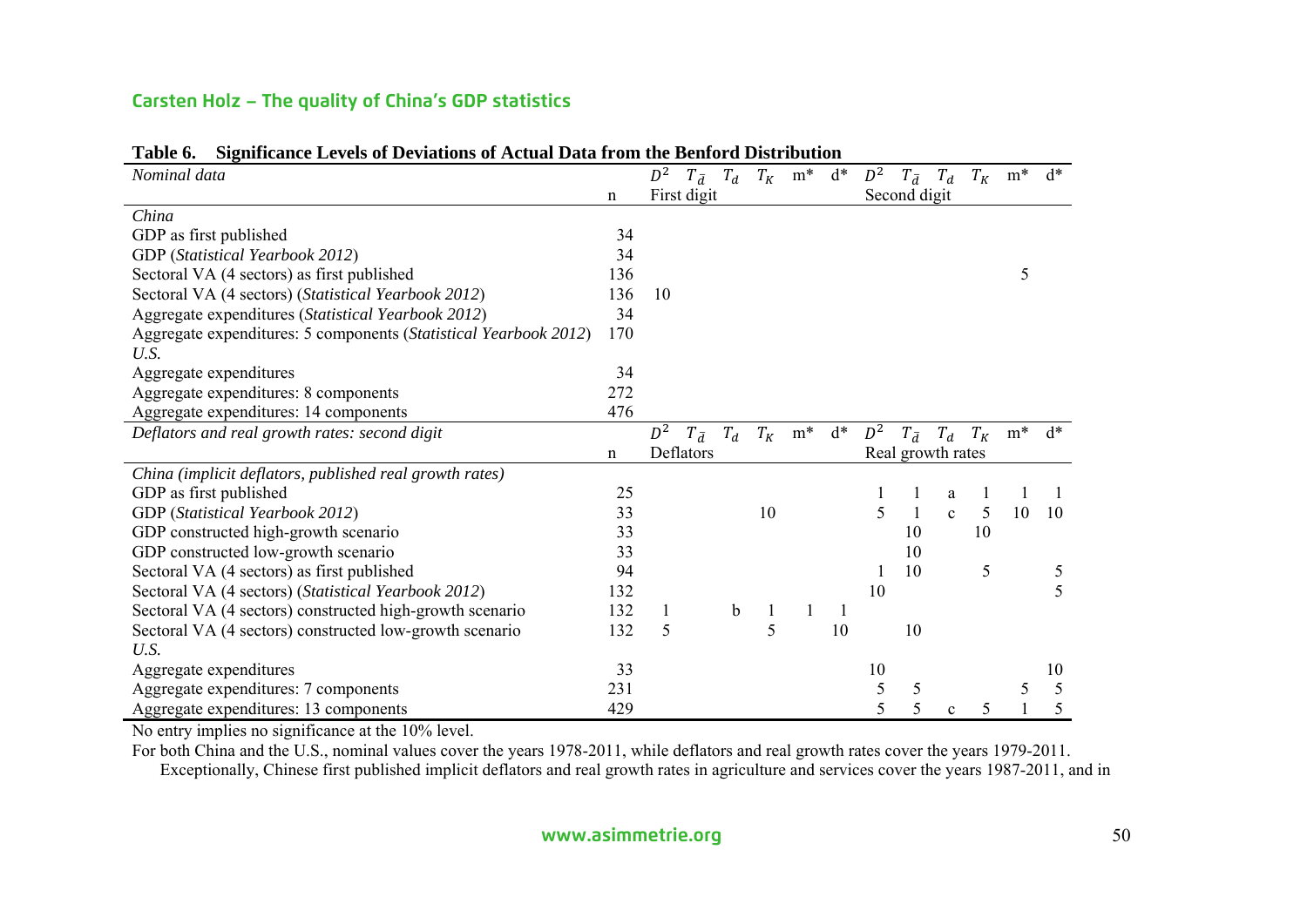# **Carsten Holz – The quality of China's GDP statistics**

industry and construction 1990-2011; those of GDP cover the years 1987-2011 with real growth rates of 1987-1991 constructed from sectoral real growth rates (primary-agriculture, secondary, and tertiary-service sector) using previous-year nominal weights.

n: Number of observations.

- Test statistics:  $D^2$ : Chi-squared statistic.  $T_{\bar{d}}$ : Difference in means standard normal statistic (two-sided test).  $T_d$ : Difference in individual digits (specific digit in actual vs. Benford distribution) standard normal statistic (two-sided test).  $T_K$ : Kuiper statistic. m\*: Modified Leemis et al. (2000) m-statistic (m-statistic times  $\sqrt{n}$ ). d\*: Modified Cho and Gaines (2007) d-statistic (d-statistic times  $\sqrt{n}$ ).
- China GDP as first published: GDP through 1991, by necessity, obtained as summed sectoral VA; values through 1987 from *Statistical Yearbook 1988* (the first source of such data).
- China sectoral VA (4 sectors): GDP breakdown into the four exhaustive sectors agriculture, industry, construction, and services.
- China aggregate expenditures: 5 exhaustive components: household consumption, government consumption, gross fixed capital formation, inventory change (always positive and larger than ten units (100m yuan)), and *absolute values* of net exports *times 100*.
- U.S. aggregate expenditures: 8 (7) exhaustive components: personal consumption of goods, personal consumption of services, fixed gross private domestic investment, *absolute value* of change in private inventories (in gross private domestic investment) *times 100* [no deflator and real growth rate values available], exports, imports, federal government consumption and gross investment, state and local government consumption and gross investment.
- U.S. aggregate expenditures: 14 (13) exhaustive components: in personal consumption: durable goods, non-durable goods, services; in gross private domestic investment: non-residential structures, non-residential equipment and software, residential, *absolute value of* change in private inventories *times 100* [no deflator and real growth rate values available]; in exports: goods, services; in imports: goods, services; in government consumption expenditures and gross investment: federal national defense, federal non-defense, state and local.

GDP constructed high-/low-growth scenario refers to the deflators and real growth rates constructed for these scenarios in the previous section. Note a (b, c): second digit 0 at 1% (5%, 10%) significance level. (In all cases, the digit 0 has more observations than the Benford distribution would suggest.)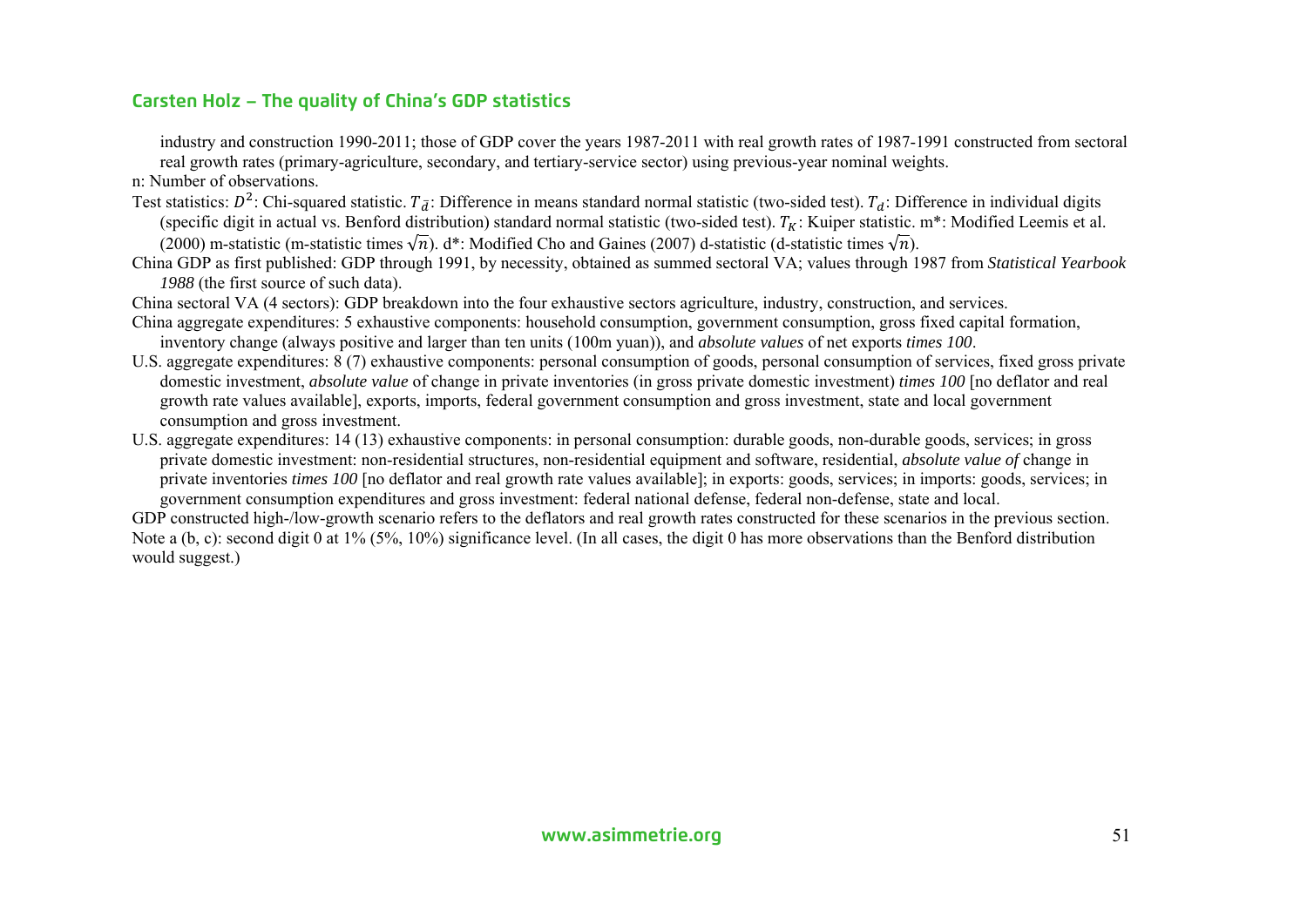# **Cars sten Holz – The qual lity of Chin na's GDP s tatistics**



### **Figure 10. Nominal Data and Benford's Law**

**www .asimmetr ie.org** 52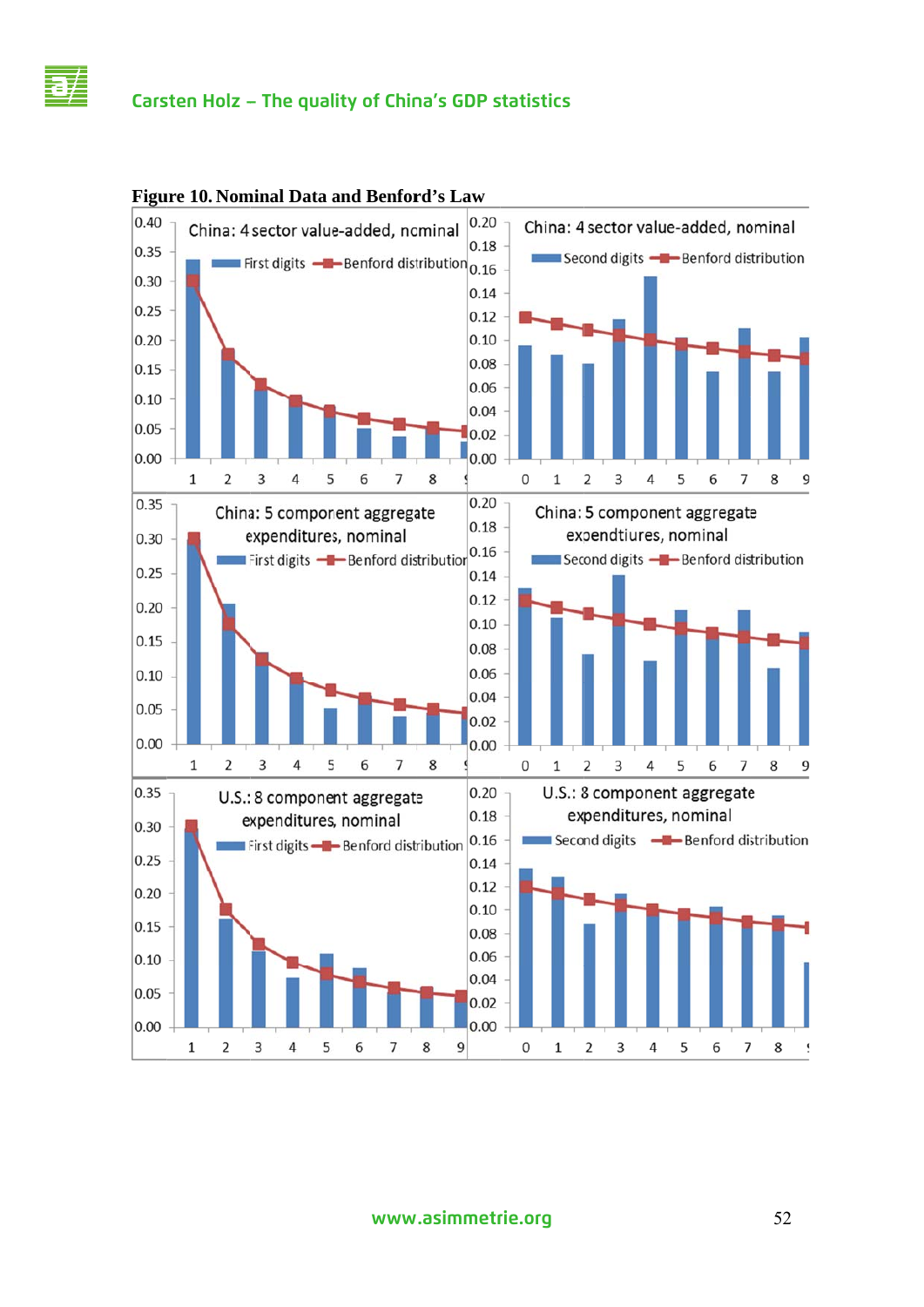# **Cars sten Holz – The qual lity of Chin a's GDP s statistics**



### **Figu ure 11. Defla tors, Real Growth R Rates and B enford's Law**

**www .asimmetr rie.org**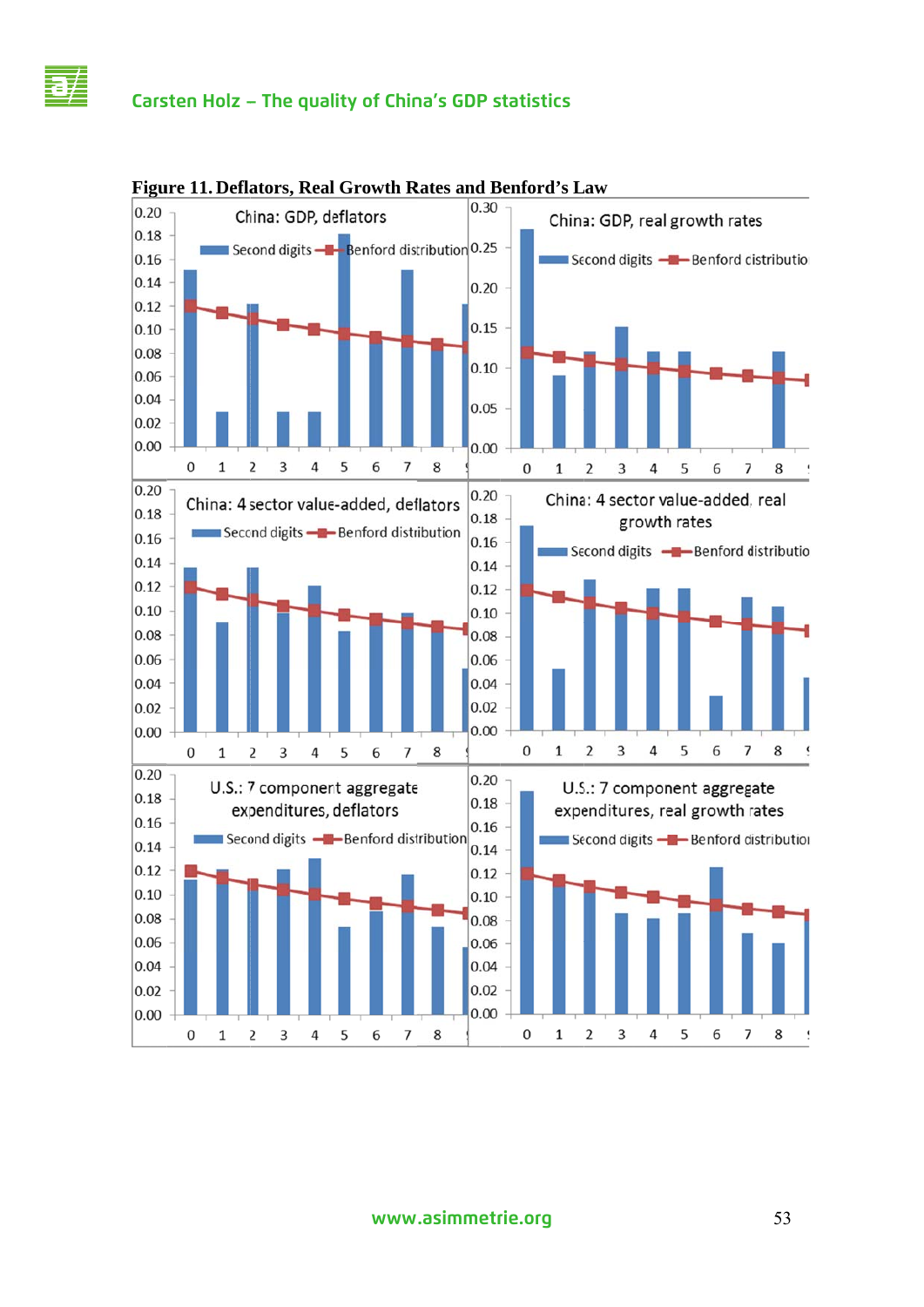

 $\frac{1}{1}$ <sup>1</sup> See *Los Angeles Times*, 29 October 2011. The U.S. Embassy's readings are fed into twitter on an hourly basis (justified by diplomatic rules which require that information regarding health and security risks are being made available). The Chinese Foreign Ministry complained in July 2009 that "because the U.S. data conflicted with China's, they were causing 'confusion' and undesirable 'social consequences.'"

2 *New York Times* (22 June 2012) and the *Wall Street Journal* (6 December 2010). The source is an American diplomatic cable released by WikiLeaks.

3 *New York Times*, 22 June 2012.

<sup>4</sup> On local data falsification see Zhao (1998), Edin (1998), Cai (2000), or a NBS report of 14 June 2013 posted at http://www.stats.gov.cn/bgt/, accessed 14 August 2013. (I am grateful to Daniel Rosen for bringing this report to my attention.)

<sup>5</sup> For a summary see, for example, Orlik, 2012, pp. 3f. For detailed accounts, see Yang (2012). (I am grateful to Andrew Walder for pointing out this latter source.)

<sup>6</sup> In 1989, the NBS Industry and Transportation Division asked how big the "water content" (*shuifen*), i.e., the degree of exaggeration, in industrial growth statistics was. The answer was "a little bit" (*yidian*), and the explanation for the exaggerated output statistics was predominantly a technical one focusing on compilation methods. Wang Lixin and Joseph Fewsmith (1995, p. 59) document falsification of the national economic growth rate in 1975 by the State Planning Commission, to which the NBS was directly subordinate at the time: two Politburo members on the evening of December 31, 1975, called the responsible officials of the State Planning Commission and demanded that the reported negative growth rate be immediately changed to a positive growth rate. The State Planning Commission then issued a positive growth rate of 0.056 percent and the *Renmin ribao* newspaper on the next day reported that the economy had grown in the previous year. (How anyone can know the growth rate of the current year's economy on the last day of the current year, down to the third decimal of a percentage point, is a mystery.) *GDP 1952-2004* (p. 5) reports a real GDP growth rate for 1975 of 8.7 percent (and a real GDP growth rate of negative 1.6 percent for 1976, which makes one wonder if Wang Lixin and Joseph Fewsmith mistook the year); a caveat: in 1975 (and 1976), the official economic growth figure was not measured using GDP.

 $<sup>7</sup>$  For the case of Eastern Europe and Russia, see, for example, Bartholdy (1997), Koen (1996), or</sup> Powers (1992). Xu (2000a, 2002) explains some of the continuing imperfections in China's GDP calculations.

<sup>8</sup> In the market(-oriented) economy, paying personnel to report to the statistics *xitong* is not in an enterprise's interest. Similarly, central government departments on which the NBS relies to collect statistical data in their *xitong* have little interest in collecting data on behalf of the NBS, paid for out of their own budgets.

<sup>9</sup> Rawski popularized the term "wind of falsification and embellishment" in the Western literature on Chinese statistics. For specific Chinese sources on data falsification and for their interpretation, see, for example, Rawski and Xiao (2001), and Rawski (2001a and 2001b).

10 See, for example, *Zhongguo Tongji*, no. 5, May 1998, p. 21, or no. 7, July 1998, p. 30. A more recent report (NBS, 14 June 2013, http://www.stats.gov.cn/bgt/, accessed 14 August 2013) again covers very narrow ground: the four-fold exaggeration of GOV refers to 71 enterprises (out of 249) in the *township* (i.e., at very low administrative level) Henglan in Guangdong province.

11 See, for example, *Zhongguo Tongji*, no. 11, November 1998, pp. 21f, or no. 6, June 1999, p. 22. Sloppy survey methods and poor quality of statistics personnel were also frequently cited; these do not constitute falsification as much as unreliable methods of data collection.

<sup>12</sup> The focus shifted to technical and definitional problems of Chinese statistics, where shortcomings are openly acknowledged. For example, an employee of the NBS Department for Statistical Development and Administration in November 2001 provided a comprehensive review of the shortcomings (but also achievements) of Chinese statistical practices in recent years and concluded that "China's economic growth rate has been questioned by some international organizations and individuals.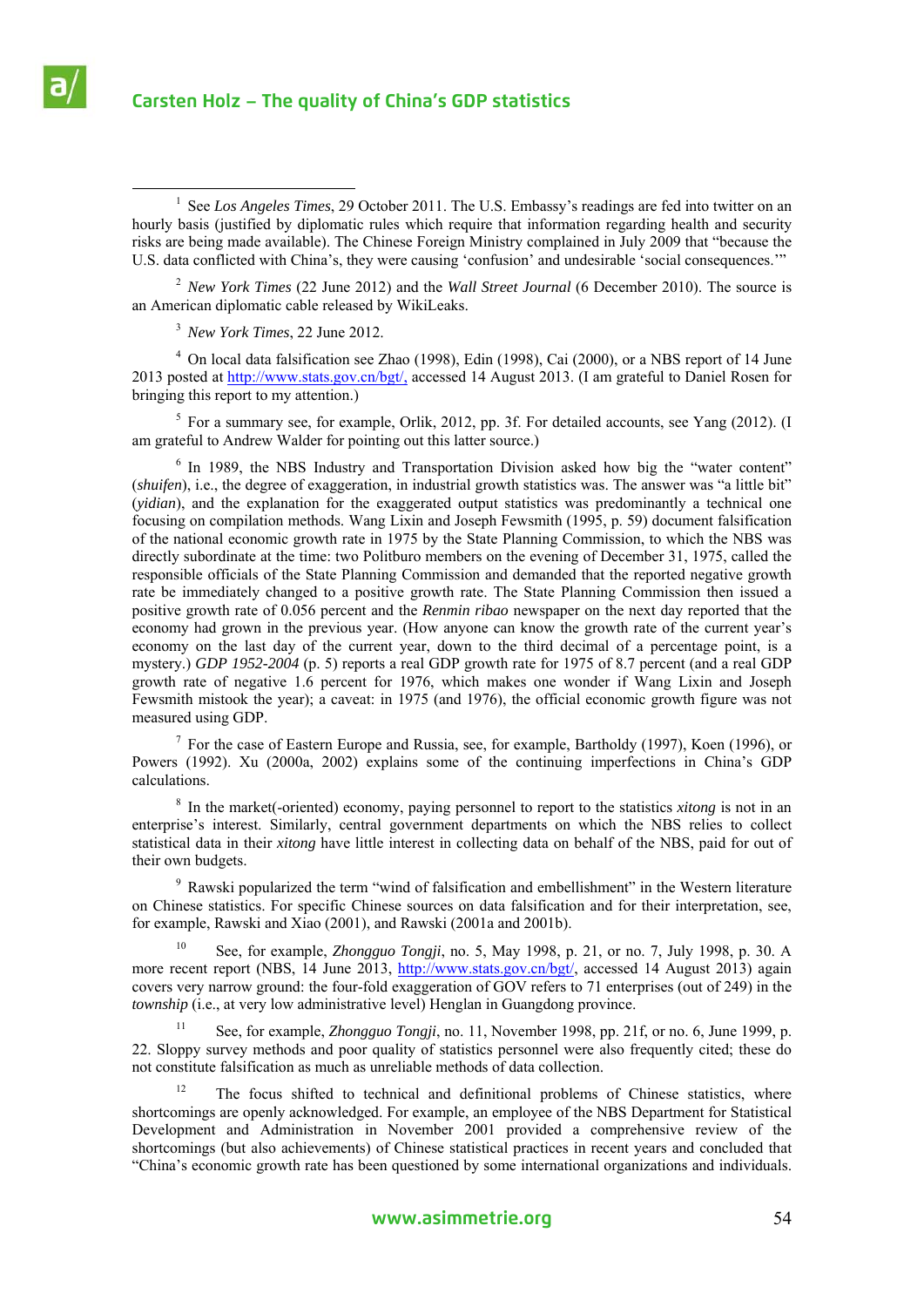

# **Carsten Holz – The quality of China's GDP statistics**

 I basically feel that our growth rate objectively reflects China's economic development, but when it comes to international standards and common methods, we still have quite some ways to go." (*Zhongguo Tongji*, no. 11, November 2001, pp. 8-10.) For details on the anti-falsification campaign see Holz (2003).

13 See, for example, Adams and Chen (1996), Meng and Wang (2000), Wang and Meng (2001), Rawski (2001a, 2001b), Rawski and Xiao (2001), *The Economist* (7 March 2001), the *Asian Wall Street Journal* (22 Nov. 2001), and an examination of the evidence in Holz (2003).

14 Wu (2007) pointed to the 1998 growth rate again as a particular case. He investigated the 2006 benchmark revision to GDP data undertaken by the NBS following the 2004 economic census and noted that the NBS appears to have intentionally given the 1998 real GDP growth rate special treatment in the revisions by *not* adjusting it upward in line with the adjustments to the growth rates of other years.

<sup>15</sup> See, for example, Adams and Chen (1996) or Meng and Wang (2000).

<sup>16</sup> The comparison of freight transportation and petroleum consumption in the transportation sector is by Huenemann (2001). Energy use, output quantities, or freight transportation are not even variables to which the NBS accords particular importance among the thousands of variables on which it collects data. In Western economies, statistics on output quantities and freight transportation are often not available at all, while energy use may come with a range of caveats, including limitation to a subset of the economy.

<sup>17</sup> Movshuk (2002), however, questions Lardy's findings. He argues that part of the increase in (reported) imports is due to a clamp-down on smuggling starting in 1998, and part of the increase in government revenues is due to an anti-tax evasion campaign, also starting in 1998.

18 For details on the various censuses and their impact on output measures see Holz (2013b). In 2007, a minor benchmark revision of 1978-2004 primary sector VA (upward) and tertiary sector VA (downward by the identical absolute amount) occurred as part of the adoption of a new sectoral classification system (Holz, 2013a).

19 For details, see Holz and Lin (2001). GOV data of collective-owned enterprises, individualowned and private enterprises, and enterprises in other (non-state) ownership for 1994 were retrospectively adjusted downward by 19 percent, 25 percent, and 16 percent, with similar or lesser revisions for the years 1991 through 1993. That data on state-owned enterprises (SOEs) were not retrospectively revised downward may be due to the fact that *all* SOEs were regularly reporting to the statistics *xitong*, whereas not all enterprises in non-state ownership did.

These changes were sufficiently large to at least in some years change the real growth rate of the secondary sector, calculated with one decimal point and using a Törnqvist index or previous-year weights. The NBS can justify not revising secondary sector real growth rates by using a Laspeyres volume index with decade (since 2000: five-year) base years to calculate real growth rates, but the outcome is not economically plausible.

21 The "first published" real growth rate of each year is the one published in the *Statistical Yearbook* of the following year (the first *Statistical Yearbook* issue to cover the year under consideration). Similarly, the first published implicit deflator is obtained from the two most recent annual nominal values and the most recent real growth rate published in the *Statistical Yearbook*.

22 The much smaller 2010 benchmark revision of 2005-2008 data incorporated some changes to real growth rates but again included (now minor) changes to the implicit deflators. For the period 1992- 2011, the average annual real GDP growth rate based on annual real growth rates as first published is 9.6 percent, based on annual real growth rates as most recently published 10.3 percent, and based on most recent nominal data and first published implicit deflators 11.1 percent.

23 For example, the *Statistical Yearbook 2012*, published in September 2012, provides (final) revised nominal GDP data for 2010 together with preliminary GDP data for the latest year, 2011.

24 The growth rate of (published) nominal GDP is 22.9 percent, and the CPI is 4.8 percent (*Statistical Yearbook 2012*, pp. 44, 311). The official real GDP growth rate of 14.2 percent comprises the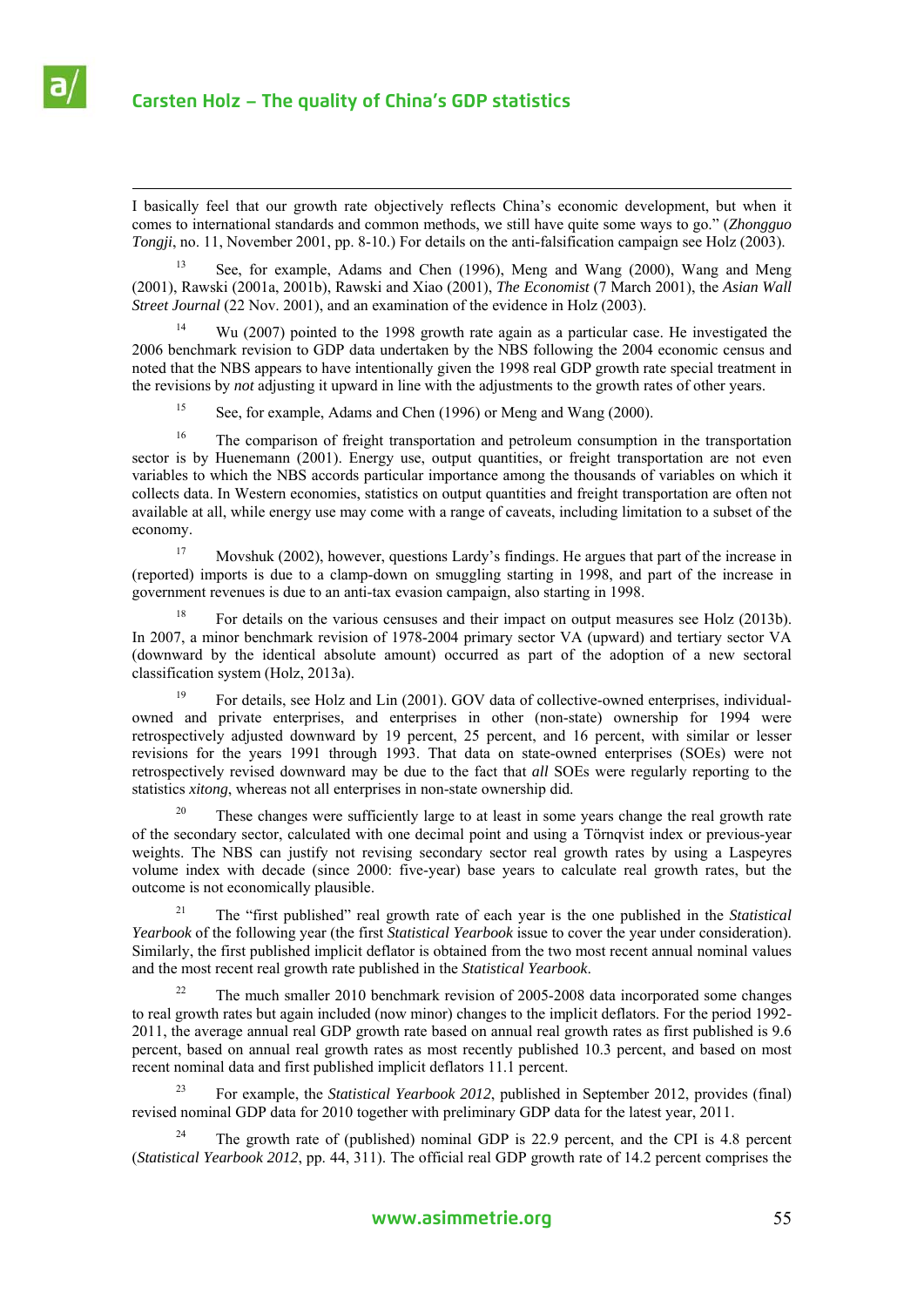

 following sectoral real growth rates (in percent): agriculture 3.7, industry 14.9, construction 16.2, and services 16.0, which in turn comprises transport, storage and post 11.8, wholesale and retail trade 20.2, hotels and catering services 9.6, financial intermediation 27.6, real estate 24.4, and "others" 11.3 (*Statistical Yearbook 2012*, pp. 47, 52).

<sup>25</sup> Sinclair (2012) examines the annual and the benchmark revisions of GDP data by the NBS and finds that these revisions generally fail tests for "well-behaved" data revisions—but so do revisions of U.S. data, which are generally considered the "gold standard." Sinclair concludes that the Chinese official data "can serve as a 'reliable guide' to the level and growth pattern of GDP."

26 Some Chinese authors attribute the discrepancy to data falsification at lower tiers and to problems in calculating provincial-level GDP (let alone municipal- and county-level GDP). In the production approach (supplemented by income data), alleged local exaggeration in the tertiary sector is attributed to a lack of local data, with nationwide data presumably collected through centrally organized, nationwide sample surveys. See, for example, Pan and An (2003).

27 *China Infobank*, 29 February 2000. Li Deshui's 2004 reasoning on the differences suggests that, in addition, the NBS also considers a price index and survey data on small industrial enterprises, and controls against double-counting.

<sup>28</sup> Xu reports the World Bank's original reasoning, questions it, and documents the changes in China's statistical system that took place between 1992 and 1998.

<sup>29</sup> For details, see Carsten Holz (2006a). Angus Maddison (2006) in a response disagrees with the criticism, and Carsten Holz (2006b) then disagrees with Angus Maddison's response. This argument also has implications for the Penn World Table data on China because in the Penn World Tables the official Chinese data are adjusted taking into account Angus Maddison's adjustments.

<sup>30</sup> Industrial enterprise accounting regulations do not include an account "value-added." Relevant for payment of the value-added tax, they include the accounts "taxes to be paid" (*ying jiao shuijin*) and "taxes to be subtracted" (*dai kou shuijin*, taxes paid on inputs that are not yet subtracted from taxes charged on outputs) in the balance sheet, and "commodity sales taxes and surcharges" (*chanpin xiaoshou shuijin ji fujia*) in the profit and loss account. (See Finance Ministry, Vol. 1, 1999, pp. 418ff.)

31 Article 25 specifies that "no unit or individual may provide to the public, disclose, or use for purposes other than statistics, material obtained in statistical data collection from which one can identify or infer the identity of an individual reporting unit." Not only are complete annual datasets of the DRIEs for many years in the hands of numerous researchers, but are available for purchase at www.taobao.com. While the public availability of confidential data collected by the NBS does not prove that it is the NBS which violated the Statistics Law, it is at least very likely: the formal reporting channels for enterprise data imply that only the NBS is in a position to create this dataset.

<sup>32</sup> Sales revenue data may be more reliable as this is an accounting concept and enterprises would seem to have no incentives to misreport sales revenue. Sales revenue plus net additions to inventories (another accounting concept) approximately equals GOV, with, in practice, a difference between sales revenue and GOV on the order of one percent. In detail, GOV equals sales revenue, plus self-produced self-utilized products and equipment, plus already completed but not yet delivered products, plus changes to the inventories of semi-finished products. (*Economics Dictionary: Statistics*, p. 168)

<sup>33</sup> Not even the 2004 economic census collected information on intermediate inputs (or VA). (NBS 2007, pp. 113-5)

34 Orlik (2012, p. 25) writes that monthly VA is obtained by multiplying GOV by the ratio of VA to GOV of the previous year.

35 Economy-wide, the ratio of VA to GOV fell from 41.5% in 1990 to 36% in 2000 and 32.2% in 2010 (*Zhongguo tongji*, no. 8, August 2013, p. 8).

<sup>36</sup> Small enterprises are subject to different tax arrangements, which should not affect the bulk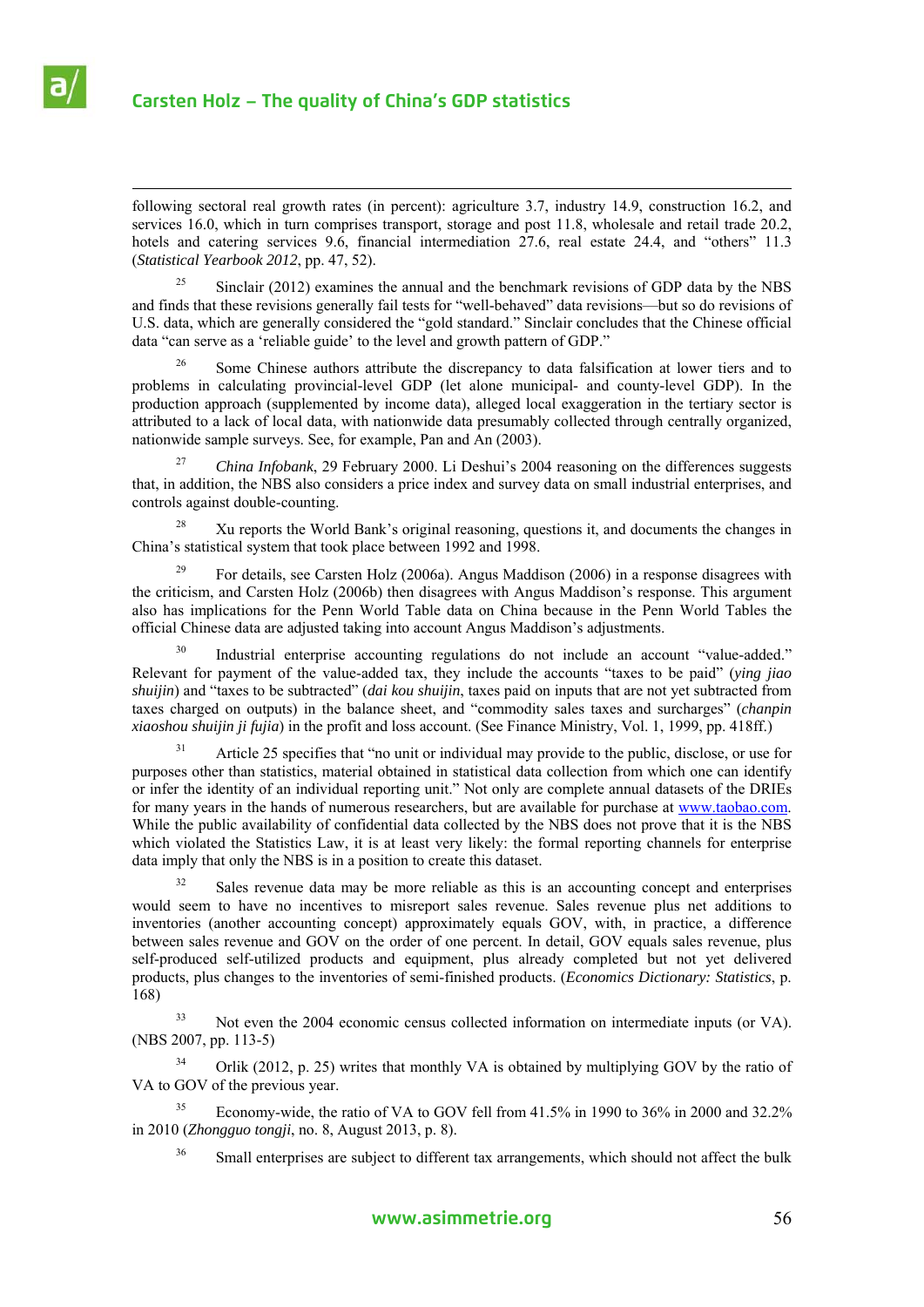

of the (by definition relatively large) DRIEs.

<sup>37</sup> VA includes VAT. Thus, a ratio of VAT to VA of 0.146 (the 1998 value) implies a VAT rate (VAT relative to VA net of taxes) of 17.1%, obtained as 0.146/(1-0.146).

In 2008 (following the economic census), employment in the DRIEs was 88.3763m, in all industrial enterprises 120.0731m, in the licensed sole proprietorships 14.0269m, and in all industry (based on *Statistical Yearbook* secondary sector employment figures, adjusted to cover only industry) 160.7491m. All employment values are mid-year values.

39 A fourth piece of evidence is that NBS commissioner Ma Jiantang estimates that the 700,000 "three-above" enterprises account for "90% or more" of industrial GOV, VA, and sales revenue. See http://www.stats.gov.cn/tjdt/gjtjjdt/t20120217 402785065.htm, accessed 11 November 2013, with a middle element of /tjdt../ on 27 November 2013. The "three-above" enterprises denotes above-norm enterprises in industry (i.e., the DRIEs), in trade, and in construction, plus, in addition, for more correctly a "three-above plus one" set of enterprises, all real estate development enterprises.

The subjective evaluation can be updated to other years. If DRIE data have bcome less reliable over the years, then the share of poor quality data may well have increased since 2000.

41 An online appendix (Appendix B, at http://ihome.ust.hk/~socholz/QualityGDP.html) examines the coverage of military value-added, which could be underestimated. As long as any misestimation of military value-added occurs consistently over time, it should have virtually no impact on real growth rates of GDP.

42 Provincial statistics personnel are appointed by the provincial Party Committee and government, and statistics personnel in other central government departments are appointed by those departments. Central government budgetary funds are intended to finance the operations of the NBS as well as to support statistical work on lower tiers. In principle, local statistics departments receive central funding to cover work-related costs (*shiye bianzhi de jingfei*), while local funding covers basic administrative costs (*xingzheng jingfei*)—the NBS thus may have some leverage over local data compilation practices through its control over part of the funding. For greater institutional details also see Holz (2013c).

<sup>43</sup> NBS access to sales tax data could provide a convenient double-check on the retail sales data collected from the commercial system. The quality of China's retail sales data, which, for example, figure prominently in the calculation of consumption in the expenditure approach to GDP, is questionable (Holz, 2004). As of the 2000s, the NBS appears to receive data on tax payments by individual-owned units from the State Tax Administration.

44 See http://www.stats.gov.cn/jgzn/2006\_lingdao.htm, accessed 28 March 2013.

<sup>45</sup> The current (2013) commissioner of the NBS, Ma Jiantang, in this position since September 2008, previously held Party and government positions in Qinghai Province. Immediately prior to assuming the position of NBS commissioner, he was the deputy Party secretary and deputy governor of Qinghai Province. He earlier worked in the State Council Development Research Office and in the State Economic and Trade Commission.

46 See the International Monetary Fund's General Data Dissemination Standard (GDDS) metadata homepages (at http://dsbb.imf.org/Applications/web/gdds/gddscountrycategorydiapreport/?strcode=CHN&strcat=175, accessed 16 April 2004). Access to the data produced and disseminated by the NBS before release is provided to senior officials of the State Development and Planning Commission, the predecessor to the National Development and Reform Commission, as well as to the (by now defunct and partly integrated into the State Development and Reform Commission) State Economic and Trade Commission.

Pan and An (2003), p. 8.

48 Nowadays, the NBS provides a telephone number and an e-mail address on its homepage (http://www.stats.gov.cn) to which violations of statistics laws and regulations can be reported.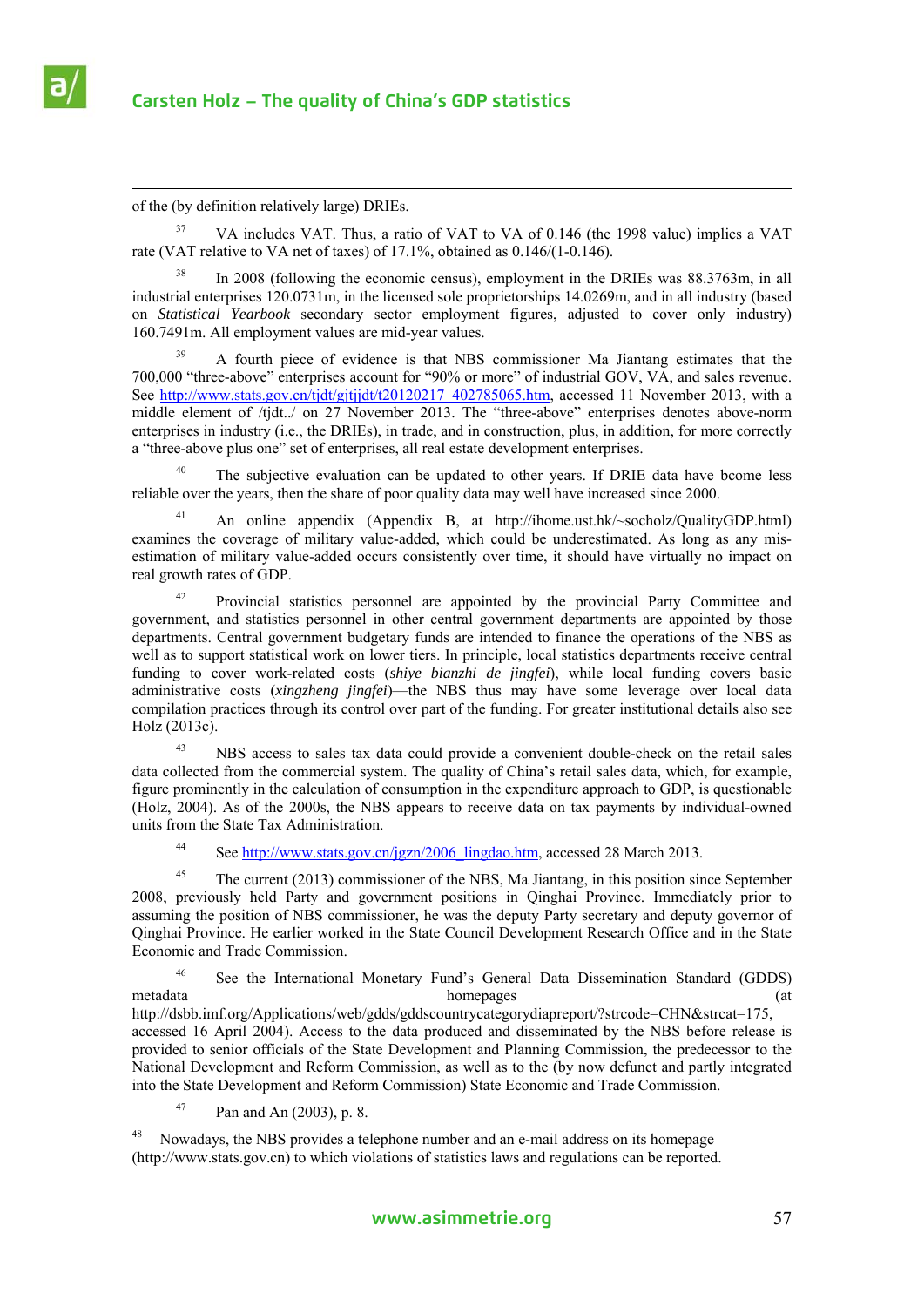

<sup>49</sup> For information on inspections, see the China webpages in the International Monetary Fund's GDDS (http://dsbb.imf.org/Applications/web/gdds/gddshome/) under the heading "Table C. Data Integrity and Access by the Public," accessed 16 April 2004. As of April 2008, this information is no longer available at the GDDS website. The NBS website carries no up-to-date report on inspections (though a number of local reports). For details on the 2001 inspection, see also http://www.stats.gov.cn/xwkj/tjdt/20010523002.htm, accessed 8 Feb. 2002 and as of 2013 no longer available.

50 Data presented in the internal monthly publication *Shisan sheng shi guomin jingji zhuyao tongji zhibiao* (Major statistical indicators on the economy of thirteen provinces and cities) is consistent with the published data. Rawski (1976 and 2001) similarly sees no evidence for the existence of internal statistics that contradict the published data. Sub-sets of the published data add up to the total, across sectors and/or provinces (and sectors and/or municipalities within provinces), except in clearly identifiable instances with plausible rationales—summed provincial gross regional product not being equal to GDP, or DRIE VA exceeding industry VA in 2007.

51 For this definition of the "shadow economy" see Xia and Wan (1993), who claim that all three elements are relevant for China. The NBS does not consider illegal activities in its calculation of GDP, but attempts to capture all other economic activities as much as possible (Xu, 2001, p. 64). In a survey of the literature on the shadow economy, Schneider and Enste (2000) offer a "commonly used working definition" of the shadow economy as "all economic activities that contribute to the officially calculated (or observed) gross national product but are currently unregistered" (p. 78).

 $52$  In 2003, the NBS conducted a (unpublished) study to estimate the extent of the underground economy.

53 See, for example, China Infobank (7 June 2003), Zhang et al. (2004), and Guo and Yi (2006). One study, starting with the year 1994, arrives at an underground economy equivalent to a more extreme 36 percent of GDP in 1994, followed by a gradual decline to eight percent in 2003 (Liu et al., 2007).

<sup>54</sup> For example, they require the assumption of no shadow economy in 1978, and often the assumption that the amount of currency in circulation can serve as indicator of the size of the shadow economy.

55 See Xu (2006, pp. 17f.). Xu (2009, p. 457) provides a 6-item breakdown of how the production coverage of GDP was expanded in the year of the economic census to newly include: (i) some enterprise service activities (that are not covered in annual statistics), (ii) service activities of administrative and public institutional units (that are not covered in the annual statistics), (iii) production activities of those household unincorporated enterprises that did not register with the authorities, (iv) establishments whose activities differ from the principal activities of the enterprises to which they belong, (v) housing rent services from households, and (vi) domestic and personal services produced by employing paid domestic staff that had not previously been estimated. The 2006 benchmark revision following the 2004 economic census further incorporated three innovations in the calculation of sectoral VA, implemented to comply with international practices: (i) interest on household savings deposits was previously counted as financial sector VA and is now attributed to the individual sectors that produced the particular VA, (ii) depreciation on residential housing was previously based on construction costs, but is now based on current market values, and (iii) the economic census collected data on income from computer software sales, which allows the NBS to include approximate expenditures on computer software in gross fixed capital formation.

56 For the data, see *Statistical Yearbook 1994*, p. 32; *1995*, p. 32; *2005*, p. 51; *2006*, p. 57; *2009*, p. 37; *2010*, p. 38. Tertiary sector VA and GDP of the years 1978 through 1992 also underwent (minor) revisions.

57 The Material Production System in use through the early 1990s focused on material production: agriculture, industry, construction, transport and communication, and wholesale and retail trade, thus ignoring a large part of the tertiary sector. It may be difficult to retrospectively create complete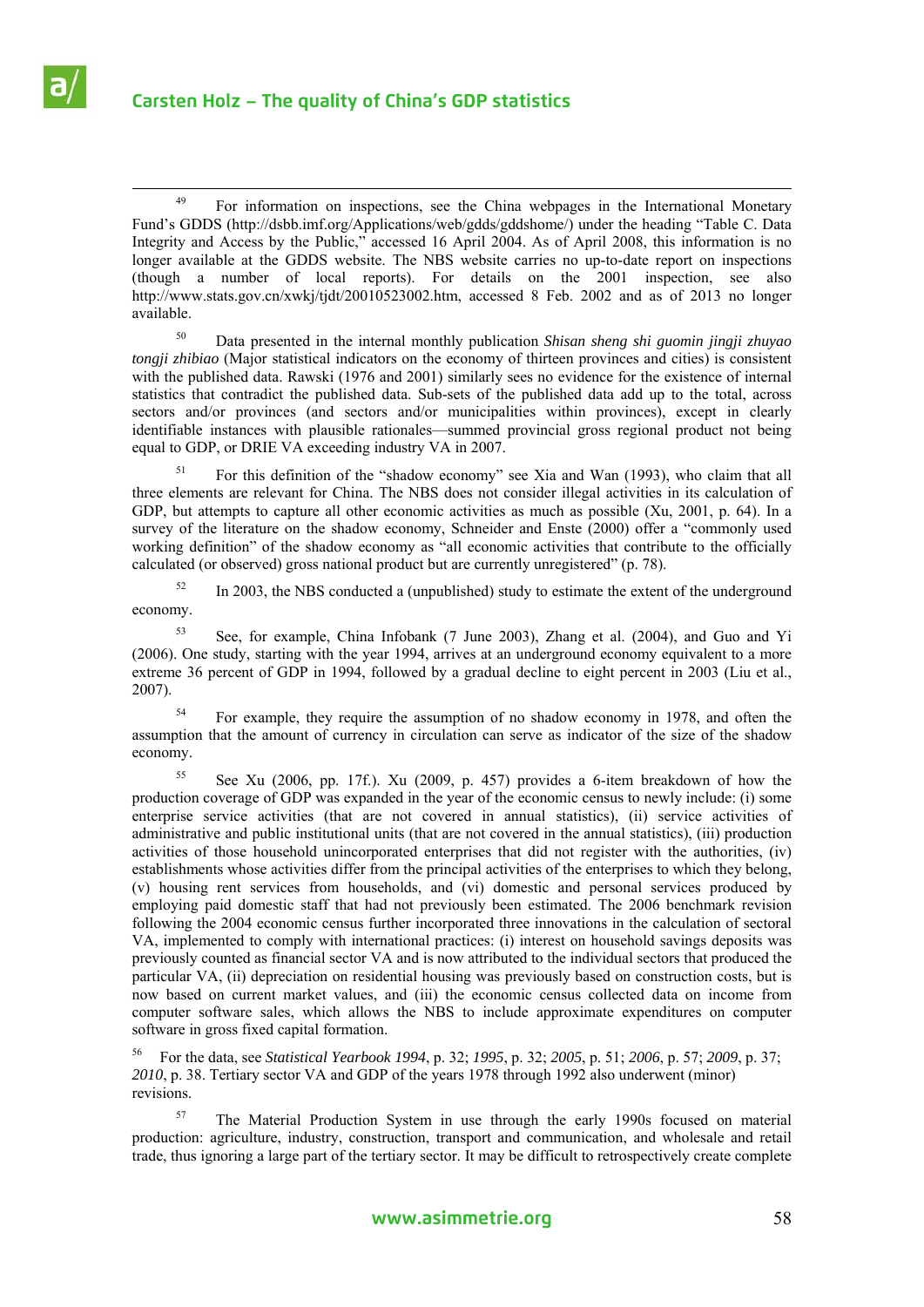

tertiary sector data.

<sup>58</sup> Such a transition could be reflected in a rising labor force participation rate. However, there has been no significant, long-run increase in the labor force participation rate in the reform period. Focusing on the years with population censuses, the labor force participation rate, defined as the employed divided by the population in the age group 15-64 years, increased from 0.8486 in 1982 to 0.8558 in 1990 before declining to 0.8118 in 2000 and 0.7622 in 2010—some of the latter decline could be due to an increase in the duration of compulsory education and higher education, and home production in the pre-reform and early reform period may have been predominantly provided during free time (while holding a full-time job) or by retirees (those older than 64 years). *Statistical Yearbook 2007*, pp. 108, 130, and *2012*, pp. 105, 125, with pre-1990 employment values adjusted to account for the 1990 statistical break in the official employment data (Holz, 2013c).

59 One set of alternative indicators includes electricity production, rail cargo shipments, and loan disbursements; another set includes an index of consumer sentiment, construction of new floor space, an index of raw materials usage, air passenger volume, and the nominal value of new residential real estate construction; a third set includes Chinese imports and exports reported by its trading partners.

Movshuk (2002) presents two pieces of evidence: (i) the implicit GDP deflator for industry is approximately two percentage points below the survey-based producer price index; (ii) applying various price indices to the primary sector, industry, construction, three tertiary sector subsectors, and a tertiary sector residual in order to obtain alternative sectoral real growth rates suggests that real GDP growth is exaggerated by approximately two percentage points per year. Movshuk argues that a main mechanism for the underestimation of deflators is the base year pricing method. Enterprises may report identical nominal and real output values when no official base year price for a particular product exists, or if the use of base year prices appears too cumbersome and enterprise practices are not subject to stringent controls. Thus, Movshuk finds that in the period 1991-1999 the implicit deflator for the output of industrial SOEs is significantly higher than that of the *less regulated* industrial collective-owned enterprises (mean 5.5 percent vs. 1.7 percent, with a mean implicit GDP deflator for all industry of 5.1 percent). The fact that the output share of industrial collective-owned enterprises has fallen drastically over time should alleviate underestimation of the deflator in more recent years; furthermore, in the early 2000s the NBS adopted the use of producer price indices to deflate industrial VA.

 $61$  Keidel's aggregate expenditure real growth rate is 1.5 percentage points below the official real GDP growth rate in 1997, 0.6 percentage points lower in 1998, and 3.1 percentage points lower in 1999; on the other hand, it is higher by 2.0 percentage points in 1994, by 0.9 percentage points in 1995, by 0.2 percentage points in 1996, and by 0.8 percentage points in 2000.

 $62$  Appendix A is available at http://ihome.ust.hk/~socholz/QualityGDP.html.

 $63$  See, for example, NBS (1997), pp. 21-30, or Xu (2000b), pp. 75f. For more recent years, see NBS (2007).

<sup>64</sup> As mentioned in section 2.7, the NBS report form system in effect in 2003 does not include intermediate inputs. the NBS, thus, in contrast to its own explanations as to how it obtains VA of the DRIEs, may have had to apply some ratio to GOV all along in oder to obtain DRIE VA.

65 See Xu (2000b), pp. 23-26. The applicable VAT is derived from the value of VAT actually paid, taking into consideration timing (time of sales when the VAT accrues vs. time of production) and corrections for tax reimbursements (for example, in the case of exports) and VAT paid on bought-in products. Small enterprises may simply apply a flat six percent rate to sales revenue (which not necessarily equals VA) to obtain the value of VAT. The GOV of some small enterprises may be approximated with business revenue. (For the complications of the statistical break in the GOV series in 1995, see Carsten Holz and Yi-min Lin, 2001.) NBS (1997), pp. 32-7 provides similar explanations: the DRIEs at that point in time were defined differently and this source provides further details for the case of the non-DRIEs. The *GDP Manual*, p. 21, states that the ratio of VA to GOV which is to be applied to the non-DRIEs' GOV is provided through sample surveys implemented by the (NBS's) enterprise survey teams. For the years since 2004, NBS (2007, pp. 16f.), explaining economic census procedures, procedes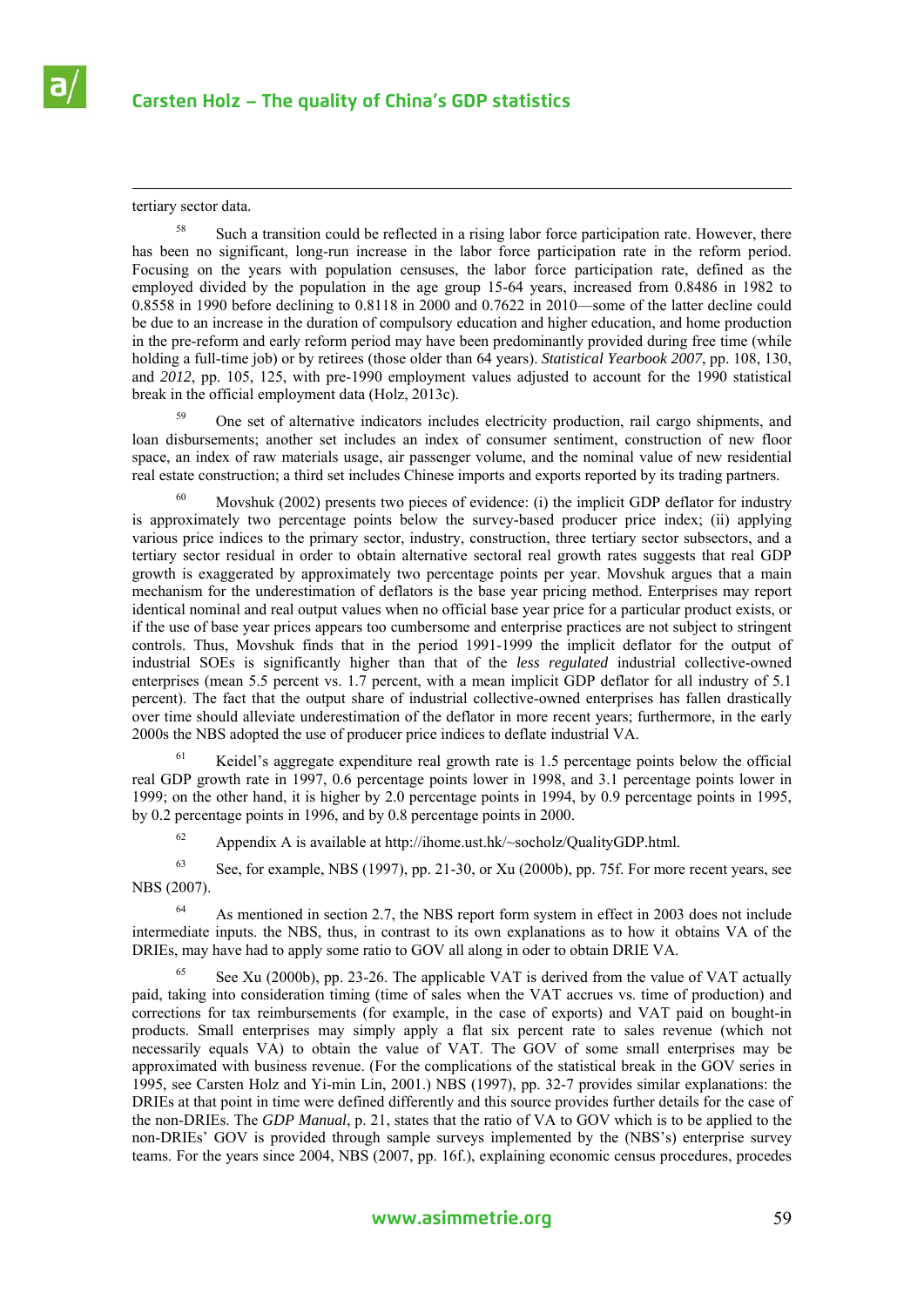

 along similar lines as Xu (2000b) and NBS (1997); the economic census provides census data for 2004 so that no mentioning of surveys is made.

<sup>66</sup> In the early 1990s, the constant-price list applied to all industrial enterprises at the township level and above. It explicitly did not apply to village and below village-level enterprises or to the urban or rural self-employed (NBS, 30 Sept. 1990). The constant-price list consists of two parts. One is a national list that covers approximately 1500 industrial products in 45 categories. The national list reprinted in NBS (1995, pp. 1055-1132) does not contain actual prices. It names, for each category, a government department or company that (presumably) determines the price. The second part consists of a supplemental list at the provincial level; it may not substitute for or replace items included in the national list, and it is to be filed with the NBS. (The literature has mentioned the existence of comprehensive price manuals in use by statistical departments if not firms, apparently, however, without such a price manual ever having found its way into a library accessible to Western researchers.) A number of special cases is discussed in the regulation (NBS, 30 Sept. 1990). For example, if an enterprise's product differs in specification to one included in the list, then the constant price of that enterprise's product is obtained by the local statistics department based on the product's 1990 relative price compared to the item included in the list. Newly introduced products are to be reported up to the relevant government department, which is to determine the constant price; with approval of the local statistics department, a temporary procedure is to use as the constant price the ex-factory price when the product is first produced (which would appear the basis for any claims that a deflator is underestimated).

See NBS (2007, p. 21). One scenario that appears plausible, given the explanations on data compilation as well as the data themselves, is that the NBS used the GOV deflator of the enterprises at the township level and above through sometime around 1997 (when this series ends), although the stated adjustment to the GOV deflator based on the raw materials price index appears to not have happened given that such an adjustment would in many years have moved the GOV deflator further away from the official implicit deflator of industrial VA. Sometime after 1997, the NBS may have switched to the exfactory price index of industrial products. The *GDP Manual* of 2001, an internal document on the compilation of GDP data, states that the GOV deflator, which is applied to current-price VA in order to obtain real growth rates of VA, is in fact the ex-factory price index compiled by the urban survey team (p. 67). This contrasts with the constant price method outlined above. Similarly, a statement by former NBS commissioner Li Deshui regarding the reasons for the discrepancies between summed provincial and national GDP suggests that the price index method (without specifying the use of the ex-factory price index) became the standard method at the national level in 2004. The *Statistical Yearbook* no longer reports GOV in base year prices for the DRIEs (or any other enterprise group) starting with the year 2004; all output values in the industry section of the *Statistical Yearbook* now are nominal values. The *Statistical Yearbook 2005*, exceptionally, on the first page of the industry section, reports real VA growth for the DRIEs and various subgroups of the DRIEs for 2004.

68 For details, see, for example, Xu (2000b), pp. 77-80, or the *GDP Manual*, pp. 67-74. For data since 2004, see NBS (2007).

<sup>69</sup> Not astonishingly, Angus Maddison (1998) in his desire to achieve lower real growth rates for industry, without presenting evidence, states that "there are two official price indices which provide a more realistic measure of the pace of inflation" than official implicit deflators; these are the producer price index for industrial products (in official terms, the "ex-factory price index of industrial products"), and the retail price of industrial products in rural areas (p. 140).

 $70$  Real growth rates of inventory investment (published) and of net exports (not published) are problematic in that when one year's values are close to zero, (absolute-value) growth rates of this and the following year can be extremely large. (The NBS does not publish real growth rates of inventory investment in 1962 and 1963; in 1962, inventory investment was near-zero.) The volume series (not published) are still meaningful.

Prior to 2004, household consumption was deflated using the corresponding components of the CPI with a number of exceptions, of which the major ones are: rural self-produced self-consumed production was deflated using the corresonpding agricultural GOV deflator, owner-occupied housing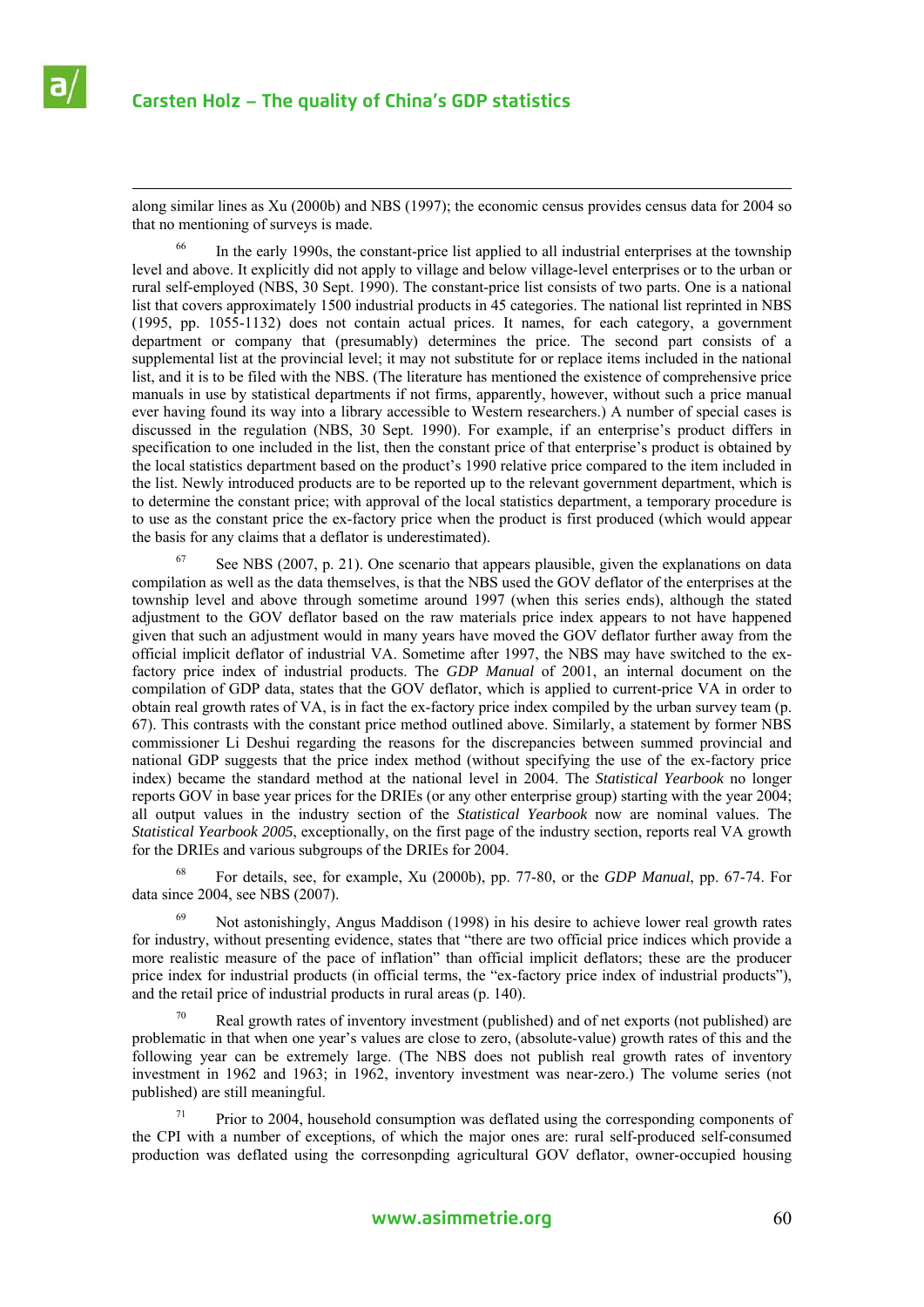

 using the investment in fixed assets price index, financial services using the investment in fixed assets price index and the retail price index, and urban consumption of agricultural sideline products using the agricultural products market transaction price index (*nongmao shichang nongchanpin chengjiao jiage zhishu*). See NBS (1997, pp. 157-61).

<sup>72</sup> For an easily accessible overview of Benford's Law see Browne (2013), Weisstein (2013), and the entry in Wikipedia on Benford's Law (accessed 15 January 2013). The regularlity now called Benford's law (following Benford, 1938), was earlier noted by Newcomb (1881).

73 Raimi (1976) provides a selection of early reasonings as to why data may follow the Benford distribution.

74 Consequently, if a set of numbers does not follow the Benford distribution, multiplication by some constant may move the set further away or closer to the Benford frequencies, but no constant exists that turns a non-Benford distribution into a Benford distribution (Raimi, 1969).

This also implies that the data are not subject to artificial truncation, psychological barriers (for example, prices concentrated at specific values such as \$1.99), or structural shifts.

<sup>76</sup> The following description of tests draws, among others, on Stephens (1970) for the correction factor in the case of the Kuiper test, Leemis et al. (2000), Cho and Gaines (2007), Nye and Moul (2007), Günnel and Tödter (2009), Morrow (2010), Rauch et al. (2011), and Michalski and Stoltz (2013).

<sup>77</sup> The distribution of D<sup>2</sup> is close enough to the Chi-square distribution when  $n \ge 30$  and  $n h_i \ge$ 5 for all i  $\epsilon$  {1, ... 9}; the latter condition of  $n \ge 5 / h_{(9)}$  yields the 100-criterion.

At the 10, 5, and 1 percent significance level, the three values for the Kuiper test are 1.191, 1.321, and 1.579; for the modified m test 0.851, 0.967, and 1.212; and for the modified d test 1.212, 1.330, and 1.569.

79 Benford's Law has also been used to detect or examine unusual patterns in firm reported earnings (Thomas, 1989), tax fraud (Nigrini, 1996) and accounting fraud (Durtschi et al., 2004, Nigrini, 2012), psychological product pricing (el Sehity et al., 2005), price manipulations in ebaY auctions (Giles, 2007), in-kind campaign donations (Cho and Gaines, 2007), fraud in scientific data (Diekmann, 2007), the quality of survey data (Judge and Schechter, 2009), and election fraud (Deckert et al, 2011). Varian (1972) proposed to use it as a criterion to evaluate a model's performance: if the input data obey Benford's Law but the output data do not, that would raise questions about the model. He examines the input and output (forecast) data of a forecasting model and finds both sets of data to be in accordance with Benford's Law.

<sup>80</sup> Conversely, Benford's Law cannot detect if all data have been falsified equally by the same percentage. Benford's Law will also not detect the very occasional instance of data falsification, and the size (magnitude) of any such falsification has no impact on the likelihood of it being discovered.

81 The larger the sample of observed data given a fixed *share* of falsified data, the more likely that statistical tests indicate data falsification; an issue for comparability across datasets therefore is to compare datasets of equal size.

<sup>82</sup> The Ones Scaling Test results in only a graphical representation and these results are not reported. For each set of data, the data were multiplied ninety-nine times by 1.05, and the (first- and second-digit) frequencies of the digits 1, 2, 3, and 4 were then plotted for the 100 results (original plus ninety-nine additional results). The results never yield straight frequency lines but undulating shapes. A likely culprit of the undulating shape is the relatively small order of magnitudes in the data.

<sup>83</sup> For simplicity of automated calculation, in order to avoid having to identify the first digit of negative numbers and decimals, Chinese deflator and real growth rate statistics are based on the *absolute values* of the original percentages, times 1000. U.S. values were multiplied by 10,000. In the Chinese low-growth deflator scenario for 4-sector VA, one value was multiplied by 1,000,000.